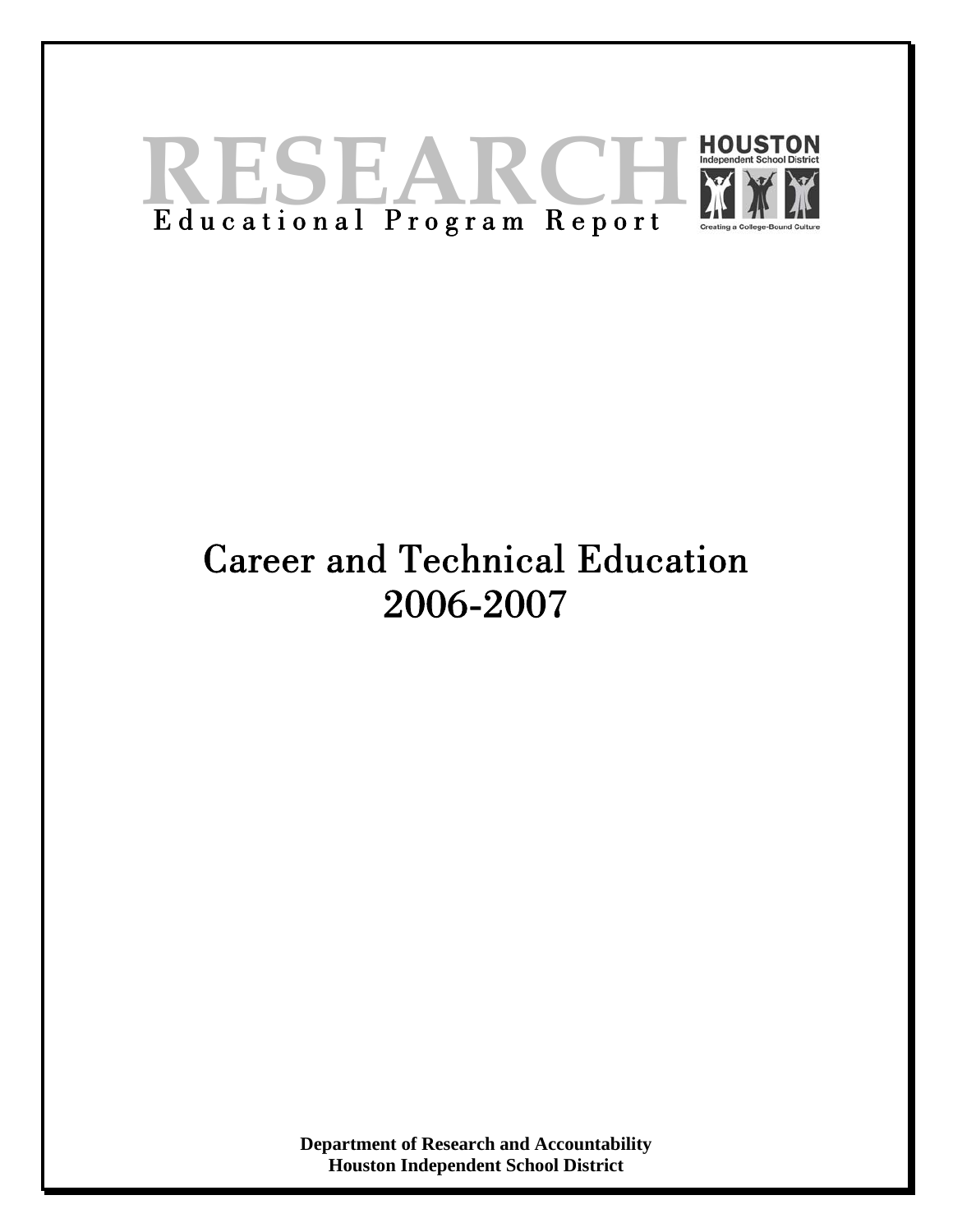

# **2007 Board of Education**

**Manuel Rodríguez Jr.**  PRESIDENT

**Harvin C. Moore**  FIRST VICE PRESIDENT

 **Greg Meyers**  SECOND VICE PRESIDENT

**Arthur M. Gaines Jr. SECRETARY** 

**Natasha M. Kamrani**  ASSISTANT SECRETARY

 **Diana Dávila Kevin H. Hoffman Dianne Johnson Lawrence Marshall** 

**Abelardo Saavedra, Ph.D.**  SUPERINTENDENT OF SCHOOLS

### **Carla Stevens**

 ASSISTANT SUPERINTENDENT DEPARTMENT OF RESEARCH AND ACCOUNTABILITY

**Venita R. Holmes**  RESEARCH SPECIALIST

 **Vera Lewis**  APPLICATION SPECIALIST

 **Chris Huzinec**  RESEARCH MANAGER

#### **Houston Independent School District**

Hattie Mae White Educational Support Center 4400 West 18th Street Houston, Texas 77092-8501

Website: www.houstonisd.org

It is the policy of the Houston Independent School District not to discriminate on the basis of age, color, handicap or disability, ancestry, national origin, marital status, race, religion, sex, veteran status, or political affiliation in its educational or employment programs and activities.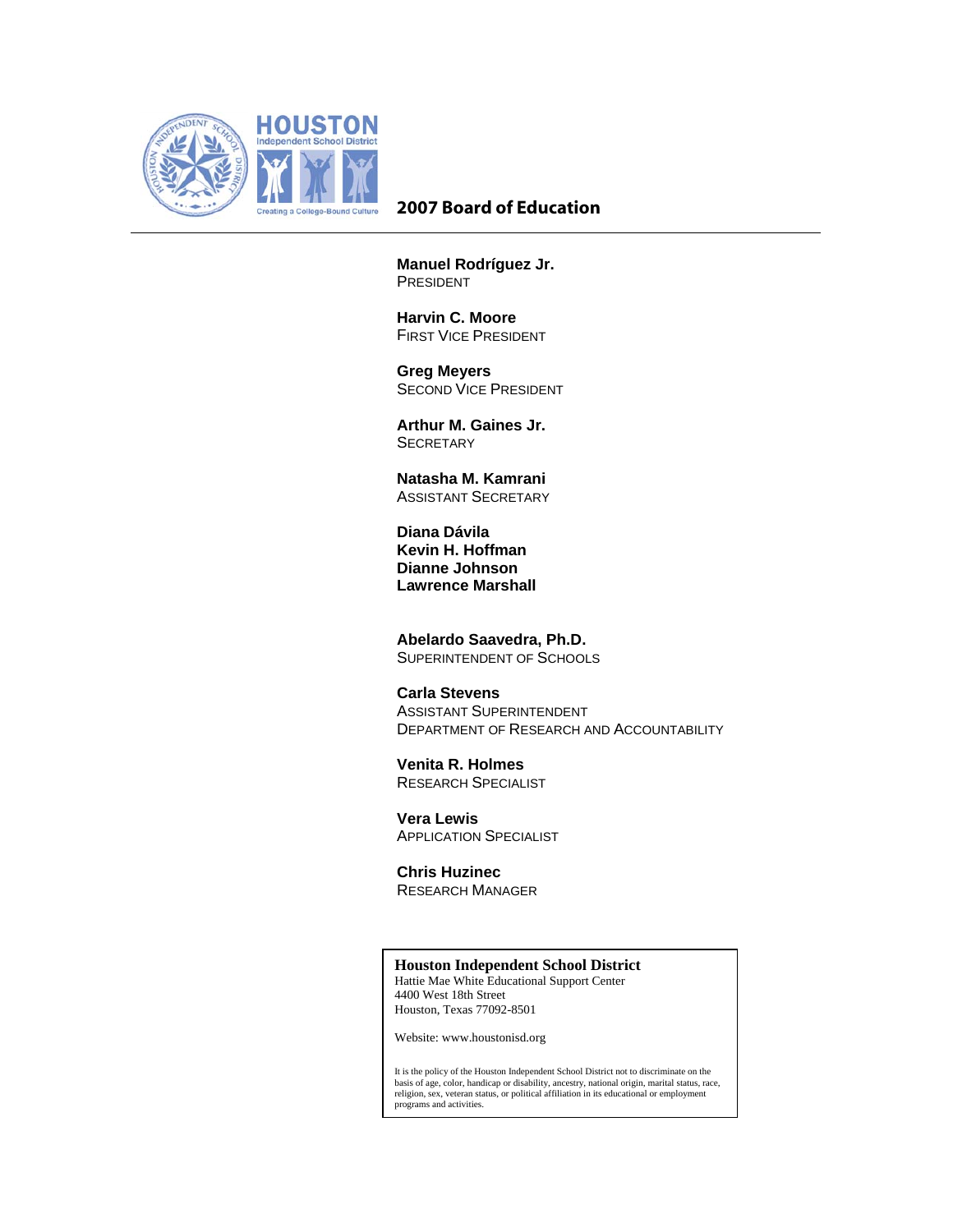# EXECUTIVE SUMMARY

# Career and Technical Education 2006–2007

# Introduction

#### **Background**

The Career and Technical Education program (CTE) in the Houston Independent School District (HISD) has a mission to equip students with marketable academic and technical skills needed to strengthen the social and economic foundation of a global society. Consequently, the goals of the CTE program are to provide consistency in instruction among program areas, curriculum that leads to industry certifications, appropriate uses of technology in each instructional program area; and, the implementation of professional development that focuses on best practices in career and technical education. Ultimately, CTE students are empowered to strengthen the economic and social foundation of the local community and beyond.

The CTE department collaborates with regular education peers, including principals and instructional leaders in the district to design, implement, and assess core and career program offerings. To ensure continuous student achievement, basic and advanced academics, as well as technical skills, are integrated in the curriculum to enhance the attainment of competent proficiencies and standards.

The CTE department also provides equity in excellence and unlimited educational opportunities for entry into a high-skill, high-wage, high-demand, global workforce and/or for continuing their education at the postsecondary level. This is accomplished by partnering with local businesses, such as the Houston Restaurant Association and secondary education institutions, including the Houston Community College and the University of Houston.

CTE's philosophy clearly emphasizes that a rigorous academic foundation contributes to success in school and in life; that all students should be provided equal access to opportunities that will help them succeed; and that career and technology education should complement and enhance academic preparation by enabling students to apply academic principles to a variety of family, community, and career situations.

In support of the plan's goals and objectives, the CTE program in HISD offers a variety of career education courses that prepare students for entry into institutions of higher learning or the workforce though participation in the School-to-Careers Transition program. A comprehensive study of the Texas Education Agency (TEA) approved career concentrations is designed to follow a coherent sequence of courses presented in the student's graduation plan. TEA has identified the following career concentrations:

- Agriculture Science Technology;
- Art, Communication, and Media Technology;
- Business and Marketing Technology;
- Health Science Technology;
- Human Development, Management, and Services Technology;
- Personal and Protective Services; and
- Family and Consumer Sciences.

The development of an effective career concentration that is planned from a strong coherent sequence of courses affords students and parents the opportunity to identify and design broad career options that will create transferable skills and knowledge.

The HISD CTE program has adopted the state plan to provide academic excellence as defined by the federal No Child Left Behind law. This includes the provision of quality career and guidance counseling; partnerships that benefit students and schools; rigorous academic and technical curricula supporting seamless career pathways; professional development for educators to enhance teaching and learning; ongoing data evaluation of student performance; and, administrative leadership for program effectiveness and compliance.

It is the policy of the CTE Department not to discriminate on the basis of age, color, handicap or disability, ancestry, national origin, marital status, race, religion, sex, veteran status or political affiliation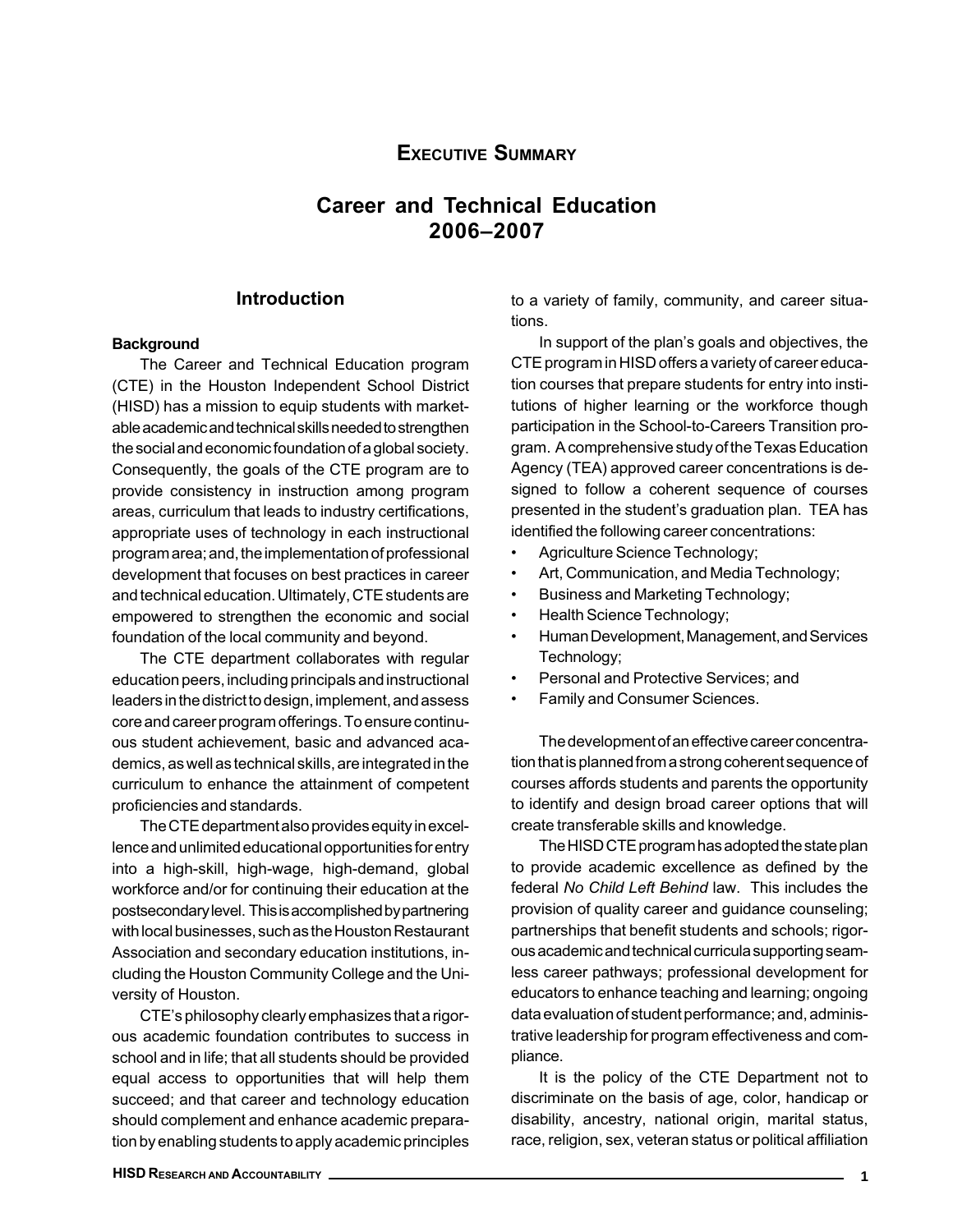in its education or employment programs and activities, as required by Title VI of the Civil Rights Act of 1964, as amended; Title XI of the Educational Amendments of 1972; and Section 504 of the Rehabilitation Act of 1973, as amended.

The purpose of this evaluation is to document the impact of the CTE program's implementation of career and technology education programs. The evaluation will encompass the following questions:

- 1. What are the demographic characteristics of students enrolled in the Career and Technical Education program over the past three years (2003–2004 through 2005–2006)?
- 2. What are the Career and Technical Education programs and career pathways implemented in HISD?
- 3. What programs and activities were implemented to ensure successful transition of students from the Career and Technical Education program to secondary institutions and into the workforce?
- 4. What was the number of students enrolled in CTE courses during the 2005–2006 academic year? How do enrollment rates compare across HISD regions?
- 5. What were the trends in TAKS performance of CTE students over the past three years?
- 6. What were the graduation and dropout rates of CTE students?
- 7. What were the perceptions of middle and high school guidance counselors concerning the enrollment of students in CTE programs?

#### **Findings**

- Trends revealed that students enrolled in CTE 1 courses as elective-takers decreased from 2004– 2005 to 2005–2006 by 16.5%, while CTE 2 students participating in a coherent sequence of courses increased by 90.1%. Tech Prep participants (CTE 3) also decreased by 60.1% over the same time.
- There was an increase in representation of at-risk CTE 1 students among all CTE 1 students from 2003–04 to 2005–06. At the same time, there was

a decrease in the proportion of CTE 2 and 3 at-risk students among all CTE 2 and 3 students.

- Among special education students, a decrease in representation was apparent from 2003–2004 to 2005–2006 for students identified as CTE 2 (15.0% to 8.8%) and CTE 3 (13.7% to 9.6%).
- The percentage of CTE 1, 2, and 3 students identified as LEP fluctuated, showing a decrease of 2.2 percentage points among CTE 1 students, a 3.9 percentage point increase among CTE 2 students, and a 5.8 percentage point increase among the CTE 3 students from 2003–2004 to 2005–2006.
- The representation of CTE students identified as gifted and talented increased slightly for all CTE 1 students (less than one percentage point) and increased moderately for all CTE 2 and 3 students (between 3.4 and 8.3 percentage points) from 2003–2004 to 2005–2006.
- Based on spring 2004 through 2006 TAKS results, the performance of all CTE students on the reading/ELA subtest increase by 1.8 percentage points. In contrast, there was a steady decrease in the passing rates of all CTE students on the mathematics, science, and social studies subtests. Over the three-year period, the decrease was 6.8 percentage points in mathematics and 9.1 percentage points in science and social studies.
- The performance of all CTE students on the spring 2006 TAKS exceeded the performance of students districtwide on the reading/ELA subtest (79% vs. 77%), as well as the social studies subtest (83% vs. 79%). At the same time, there was a gap in the performance of all CTE students and students districtwide, in favor of the district, by 6 percentage points on the mathematics and science subtests.
- The highest number of LEP students participated in Business courses in each of the HISD regions. Findings by region revealed that the East and West regions had the highest participation in these courses, which was 133 students in the East Region, followed by the West Region, which was 102 students.
- Overall, the results of the survey revealed that indepth training is needed on local and state guide-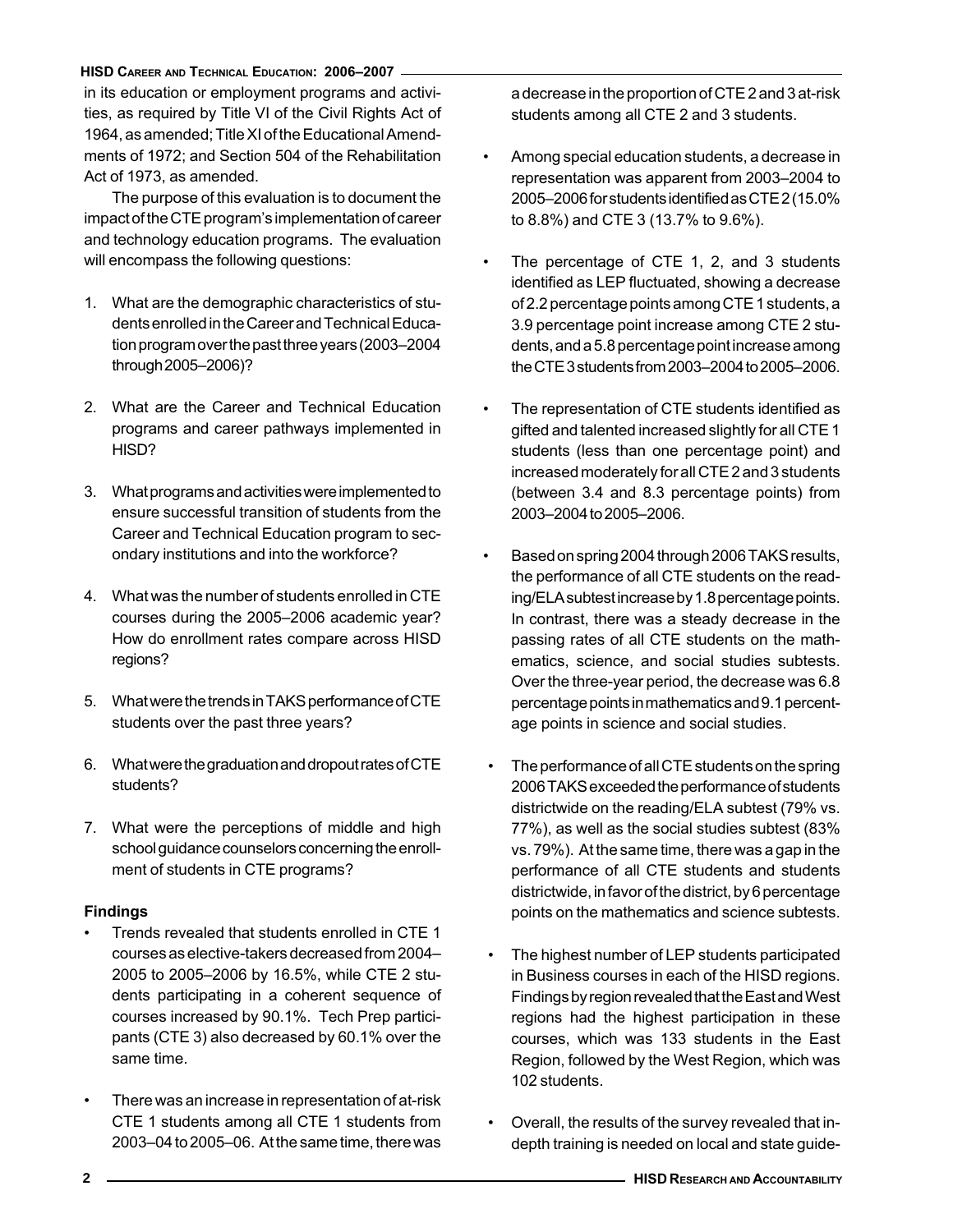lines relative to placement of students in CTE programs. Best practices for placement included consistently involving CTE staff on LEP and Admission, Review, and Dismissal (ARD) committees, adequately utilizing assessment instruments, and effectively preparing LEP and special education students for the instructional rigor of high school.

# Recommendations

- 1. As enrollment of students in CTE courses increases in the district, it may necessitate in-depth training to counselors and school administrative staff on local and state CTE guidelines for placement. Training on coding of CTE students will facilitate appropriate placement of all students in CTE programs.
- HISD CAREER AND TECHNICAL EDUCATION: 2006–2007 2. Since participation in CTE courses vary widely throughout the district due to course offerings and limitations in funding, the CTE administrative staff should consider alternative ways for expansion, such as additional grants and community sponsors. New programs should be based on the marketability of the program and student interests.
- 3. The deficits in performance of bilingual and special education students on TAKS warrants continued collaboration between CTE, Multilingual, and Special Education staff to ensure that sufficient instructional supports are provided for targeted students. These resources will also facilitate the students' success in CTE courses.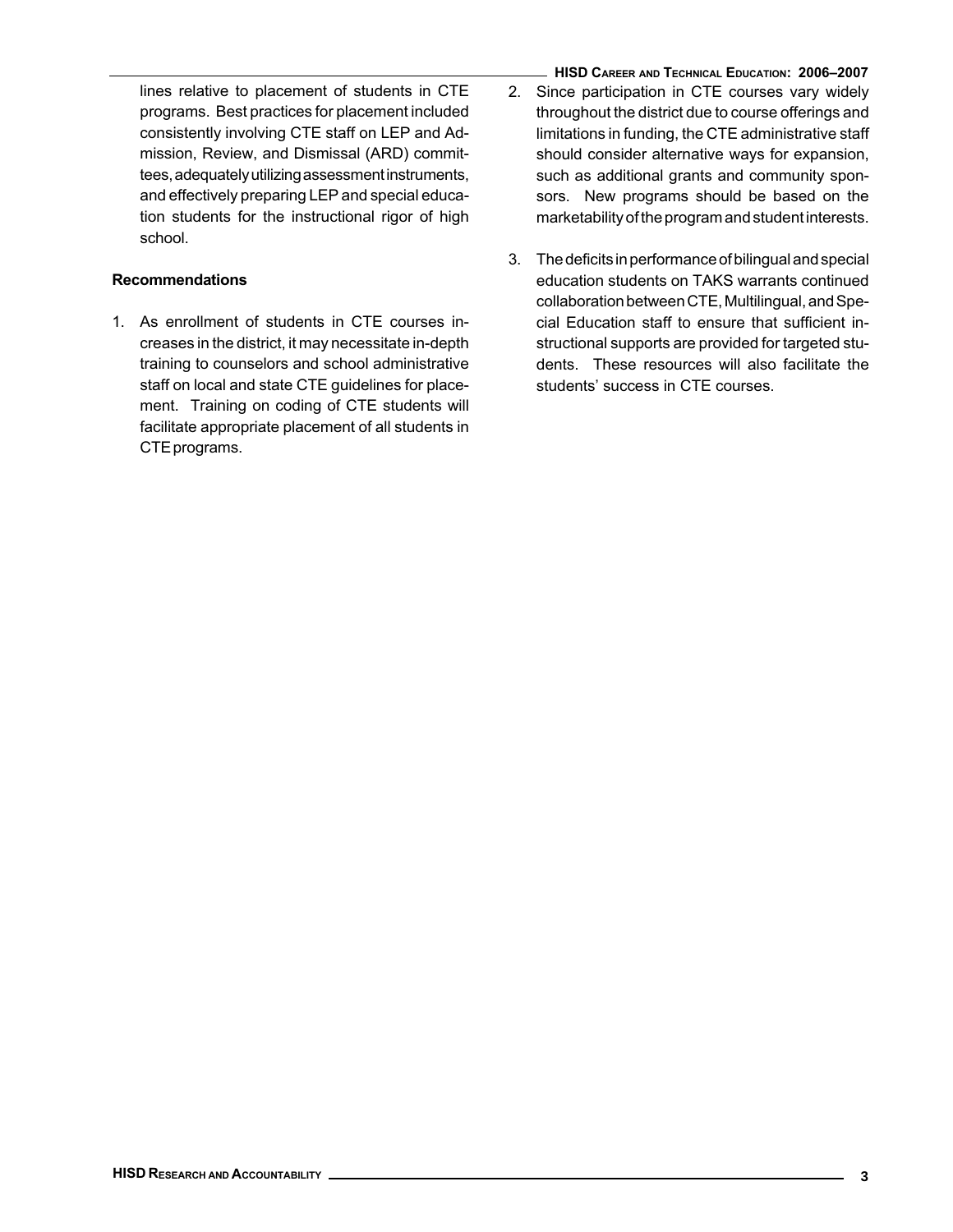# Career and Technical Education 2006–2007

**Purpose:** The purpose of this evaluation is to document the impact of the CTE program's implementation of career and technology programs relative to enrollment in CTE courses and student achievement.

Design: Quasi-experimental and descriptive methods were used to analyze the data. A retrospective approach was employed to measure course enrollment and TAKS performance over the past three years.

Population: CTE students were identified as those coded "2" or "3" based on TEA criteria of participation in CTE courses. CTE status was retrieved from the PEIMS database.

Methods: Academic achievement was measured using spring 2004 through spring 2006 TAKS results. Trend analysis included a comparison of CTE student performance to districtwide TAKS performance over the past three years. Enrollment, graduation, and dropout rates were measured. The perceptions of middle and high school guidance counselors were summarized based on survey data collected at a fall 2006 conference.

Findings: Three-year trends, from 2003-2004 to 2005-2006, revealed a gradual increase in students coded CTE 2 compared to a decrease in students coded CTE 1 among LEP, special education, and all CTE students. Enrollment figures showed the highest enrollment in Business courses in most HISD regions for CTE and LEP students. There was a gap in TAKS performance between CTE and the district in mathematics and science and a decrease in performance in math, science, and social students over the past three years. To ensure successful transition into the workforce, high schools have incorporated a variety of programs and activities, such as hospital visits, automotive internships, catering opportunities, and vocational clubs. College entry is enhanced by requirements of advanced math and science courses to complete CTE programs. Secondary counselors are being trained to develop graduation plans to promote successful graduation; however, additional training is needed on coding students in CTE programs.

Conclusions: Findings indicate that the program objectives are being addressed in specific CTE areas and schools. Recommendations include coordinating efforts and instructional supports to expand opportunities for all students interested in CTE programs.

#### Introduction

#### **Background**

According to the National Dissemination Center for Career and Technical Education (2006), the workforce will continuously require more highly developed technical skills if the United States expects to remain competitive in the global marketplace. Additionally, all students need to be prepared to enter either college or employment upon completion of high school, earning wages that allow them to maintain a sustainable lifestyle. Career and technical education programs at the high school, as well as college levels, continue to play a significant role in this process (National Dissemination Center for Career and Technical Education, 2006). Building rigorous career and technical education programs at the state and local levels for all students requires knowledge about what technical skill content is needed, how the instructional content is aligned with the required technical skills, and how student performance is evaluated in the technical skill content area.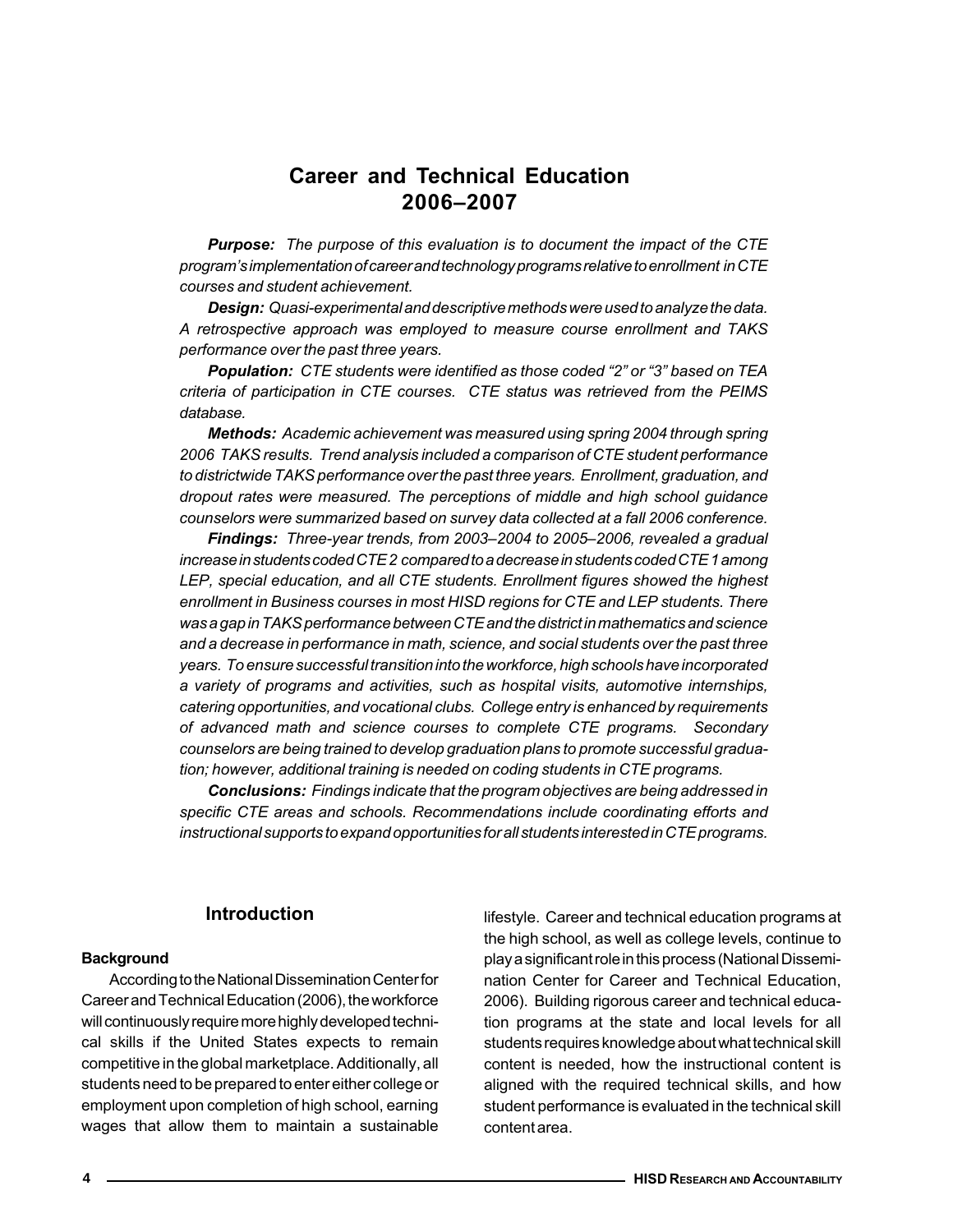Career and technical education is a massive enterprise in the U.S. Thousands of comprehensive high schools, vocational and technical high schools, area vocational centers, and community colleges offer career and technical education programs. Virtually every high school student takes at least one career and technical education course, and one in four students takes three or more courses in a single program area. One-third of college students are involved in career and technical programs, and as many as 40 million adults engage in short-term postsecondary occupational training (National Dissemination Center for Career and Technical Education, 2006).

Eighty-five years after the passage of the first piece of federal vocational education legislation, career and technical education is evolving from its original and sole focus on preparing students for work immediately following high school. Today's career and technical education programs, increasingly, incorporate rigorous and challenging academic content standards and provide a non-duplicative sequence of courses leading to an industry-recognized credential or certificate, or an associate or baccalaureate degree (National Dissemination Center for Career and Technical Education, 2006).

The Career and Technical Education program (CTE) in the Houston Independent School District (HISD) has a mission to equip students with marketable academic and technical skills needed to strengthen the social and economic foundation of a global society. Consequently, the goals of the CTE program are to provide consistency in instruction among program areas, curriculum that leads to industry certifications, appropriate uses of technology in each instructional program area; and, the implementation of professional development that focuses on best practices in career and technical education. Ultimately, CTE students are empowered to strengthen the economic and social foundation of the local community and beyond.

The CTE department collaborates with regular education peers, including principals and instructional leaders in the district to design, implement, and assess core and career program offerings. To ensure continuous student achievement, basic and advanced academics, as well as technical skills, are integrated in the curriculum to enhance the attainment of competent proficiencies and standards.

The CTE department also provides equity in excellence and unlimited educational opportunities for entry into a high-skill, high-wage, high-demand, global workforce and/or for continuing their education at the

HISD CAREER AND TECHNICAL EDUCATION: 2006–2007 postsecondary level. This is accomplished by partnering with local businesses, such as the Houston Restaurant Association and secondary education institutions, including the Houston Community College and the University of Houston.

CTE's philosophy clearly emphasizes that a rigorous academic foundation contributes to success in school and in life; that all students should be provided equal access to opportunities that will help them succeed; and that career and technology education should complement and enhance academic preparation by enabling students to apply academic principles to a variety of family, community, and career situations.

In support of the plan's goals and objectives, the CTE program in HISD offers a variety of career education courses that prepare students for entry into institutions of higher learning or the workforce though participation in the School-to-Careers Transition program. A comprehensive study of the Texas Education Agency (TEA) approved career concentrations is designed to follow a coherent sequence of courses presented in the student's graduation plan. TEA has identified the following career concentrations:

- Agriculture Science Technology;
- Art, Communication, and Media Technology;
- Business and Marketing Technology;
- Health Science Technology;
- Human Development, Management, and Services Technology;
- Personal and Protective Services; and
- Family and Consumer Sciences.

The development of an effective career concentration that is planned from a strong coherent sequence of courses affords students and parents the opportunity to identify and design broad career options that will create transferable skills and knowledge.

The HISD CTE program has adopted the state plan to provide academic excellence as defined by the federal No Child Left Behind law. This includes the provision of quality career and guidance counseling; partnerships that benefit students and schools; rigorous academic and technical curricula supporting seamless career pathways; professional development for educators to enhance teaching and learning; ongoing data evaluation of student performance; and, administrative leadership for program effectiveness and compliance.

It is the policy of the CTE Department not to discriminate on the basis of age, color, handicap or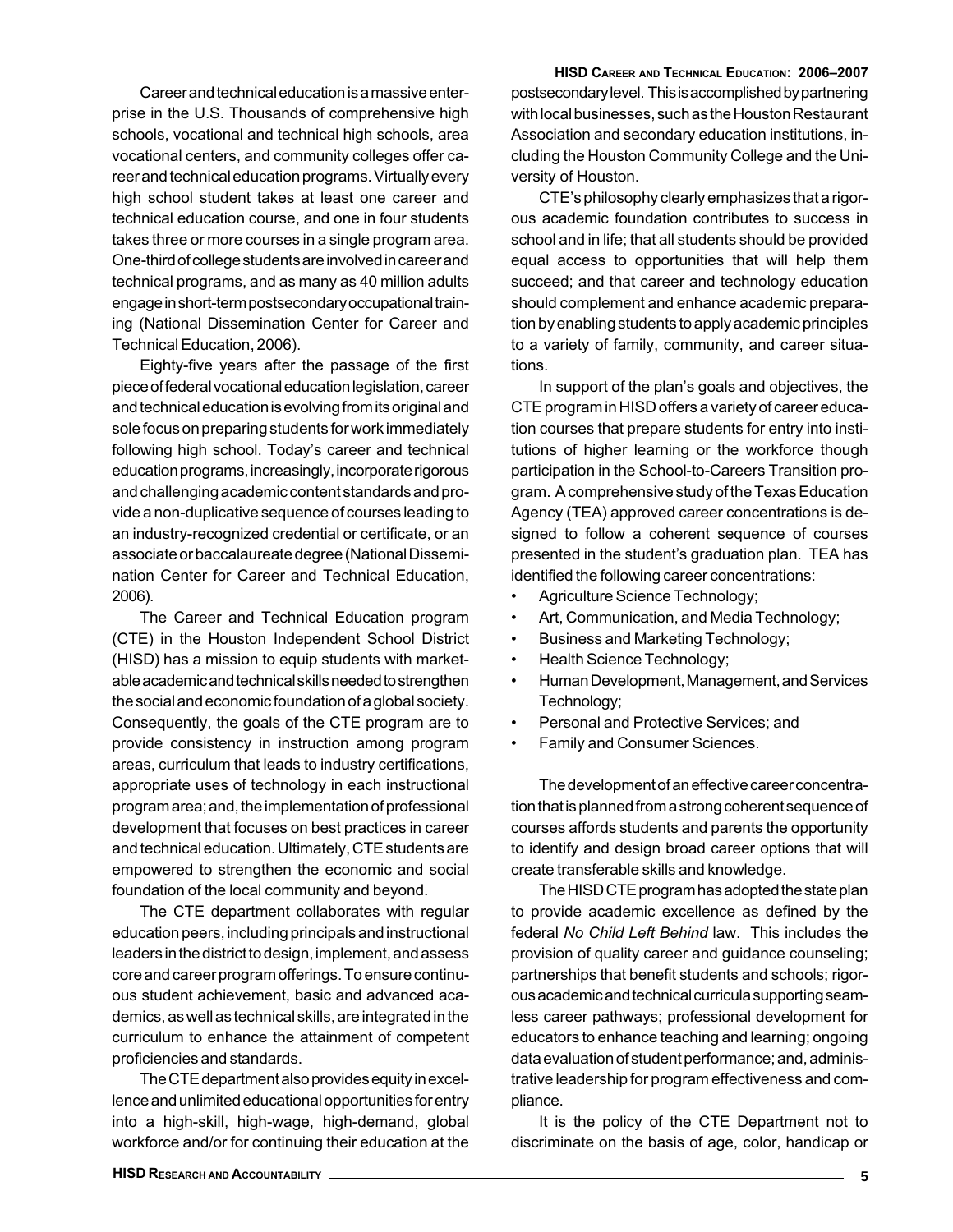disability, ancestry, national origin, marital status, race, religion, sex, veteran status or political affiliation in its education or employment programs and activities, as required by Title VI of the Civil Rights Act of 1964, as amended; Title XI of the Educational Amendments of 1972; and Section 504 of the Rehabilitation Act of 1973, as amended.

# Purpose of the Evaluation

The purpose of this evaluation is to document the impact of the CTE program on the implementation of career and technology programs. The evaluation will encompass the following questions:

- 1. What are the demographic characteristics of students enrolled in the Career and Technical Education program over the past three years (2003–2004 through 2005–2006)?
- 2. What are the Career and Technical Education programs and career pathways implemented in HISD?
- 3. What programs and activities were implemented to ensure successful transition of students from the Career and Technical Education program to the secondary institutions and into the workforce?
- 4. What was the number of students enrolled in CTE courses during the 2005–2006 academic year? How do enrollment rates compare across HISD regions?
- 5. What were the trends in TAKS performance of CTE students over the past three years?
- 6. What were the graduation and dropout rates of CTE students?
- 7. What were the perceptions of middle and high guidance counselors concerning the enrollment of students in CTE programs?

#### Program Personnel/Resources

The CTE program utilizes Central Office administrative staff to coordinate instructional services in HISD schools. The staff includes a Director, a Curriculum Director along with six supervisors, one in the East, West, Alternative, Central, South, and North Regions of HISD. Additionally, there are CTE managers that coordinate activities related to technical support, inventory, facilities support, and workforce development. A part-time corporate liaison helps to raise funds to offer scholarships to students. Four administrative support staff members assist in fulfilling the clerical responsibilities necessary to operate the program.

# Program Costs

The CTE program is primarily funded by the Carl D. Perkins Vocational and Technical Education Act of 1998. The Texas State Plan guides the use of funding under the Perkins Act. Texas' Perkins funds enhance the state's efforts to ensure that students pursue a rigorous course of study by providing support for districts to implement programs such as College Tech-Prep, Project Lead the Way, High Schools that Work Redesigned Network, and the Advanced Technical Credit statewide articulation program (http:// www.tea.state.tx.us/opge/formfund/carlperkins/ plan.doc). Local education agencies who accept Perkins funds must utilize those funds to conduct the following activities:

- Strengthen the academic and technical skills of CTE students by integrating academics with CTE programs through a coherent sequence of courses;
- Provide students with strong experience and understanding of all aspects of an industry;
- Develop, improve, or expand the use of technology in CTE, through training of personnel to use state-of-the art technology; providing CTE students with the academic and technical skills to entry into the high technology and telecommunications fields; or encouraging schools to work with high technology industries that offer voluntary internships and mentoring programs;
- Provide professional development programs to teachers, counselors, and administrators in stateof-the-art CTE programs and techniques, in effective teaching skills based on research, and in effective practices to improve parental and community involvement support of education programs for CTE teachers and other public school personnel.
- Develop and implement evaluations of the vocational and technical education programs carried out with funds under this title, including an assessment of how the needs of special populations are being met;
- Initiate, improve, expand and modernize quality career and technology programs;
- Provide services and activities that are of sufficient size, scope and quality to be effective; and
- Link secondary career and technical education and postsecondary career and technical education, including implementing tech prep programs (http://www.tea.state.tx.us/opge/formfund/ carlperkins/localplan.html).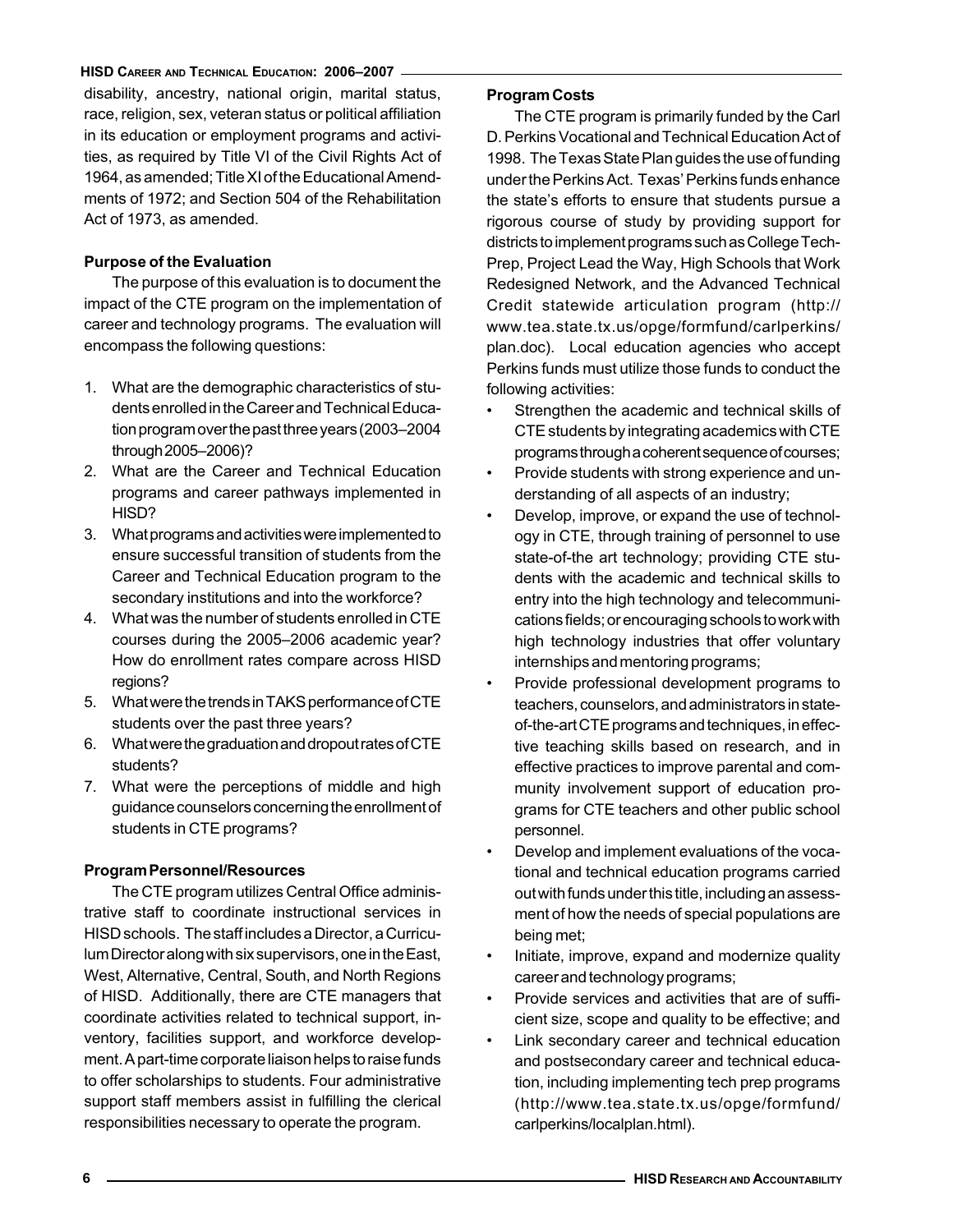

Figure 1 shows the allocation of Perkins funds during the 2006–2007 academic year. As shown in Figure 1, a total of \$3,120,568 was awarded to HISD. The highest percentage of the funds was allocated to high school programs (44%) compared to 2% to middle school programs. The majority of the funds facilitated support of CTE Central Office operations (51%).

## Methodology

#### Data Collection

The qualitative data, including student demographic characteristics and longitudinal enrollment figures in CTE Courses were obtained from several sources, particularly the Public Education Information Management System (PEIMS). (See Table 1 for enrollment.) CTE indicators codes include "1" - students who took a CTE course as an elective, "2" - students enrolled in a CTE course as part of a coherent sequence of CTE courses with a 4 year plan of study, and "3" - students enrolled in a CTE course as part of a state approved Tech Prep high school plan of study leading to post secondary education and training.

Quantitative analysis was accomplished using results abstracted from the TAKS database. TAKS results were used in this report since it is a criterionreferenced test, specifically developed to reflect good instructional practices and to measure student learning. In addition, TAKS is vertically aligned with the Texas Essential Knowledge and Skills (TEKS) curriculum. This allows for comparisons of student performance from grade to grade. (http:// www.houstonisd.org/portal/site/careertech).

#### Survey Data

#### Middle and High School Counselor Survey

A survey was administered to middle and high school guidance counselors in November 2006 at a routine meeting. The survey data were, then, aggregated into one EXCEL database and SPSS was used to calculate descriptive statistics. Items marked "N/ A" and missing data were not included in calculating the percentages. Percentages were based upon the total number of responses. Open-ended responses were summarized for each respondent.

|                                       | 2003-2004 | 2004-2005 | 2005-2006 |
|---------------------------------------|-----------|-----------|-----------|
| <b>Number of CTE Teachers</b>         | 364.5     | 374.1     | 375.7     |
| Number of CTE Students Coded 1        | 36.438    | 29.825    | 24,906    |
| Number of CTE Students Coded 2        | 1.163     | 7.115     | 13,523    |
| <b>Number of CTE Students Coded 3</b> | 445       | 320       | 125       |
| <b>Total Number of CTE Students</b>   | 38.046    | 37.260    | 38.554    |
| <b>Total HISD Student Enrollment</b>  | 211,157   | 208.454   | 209.879   |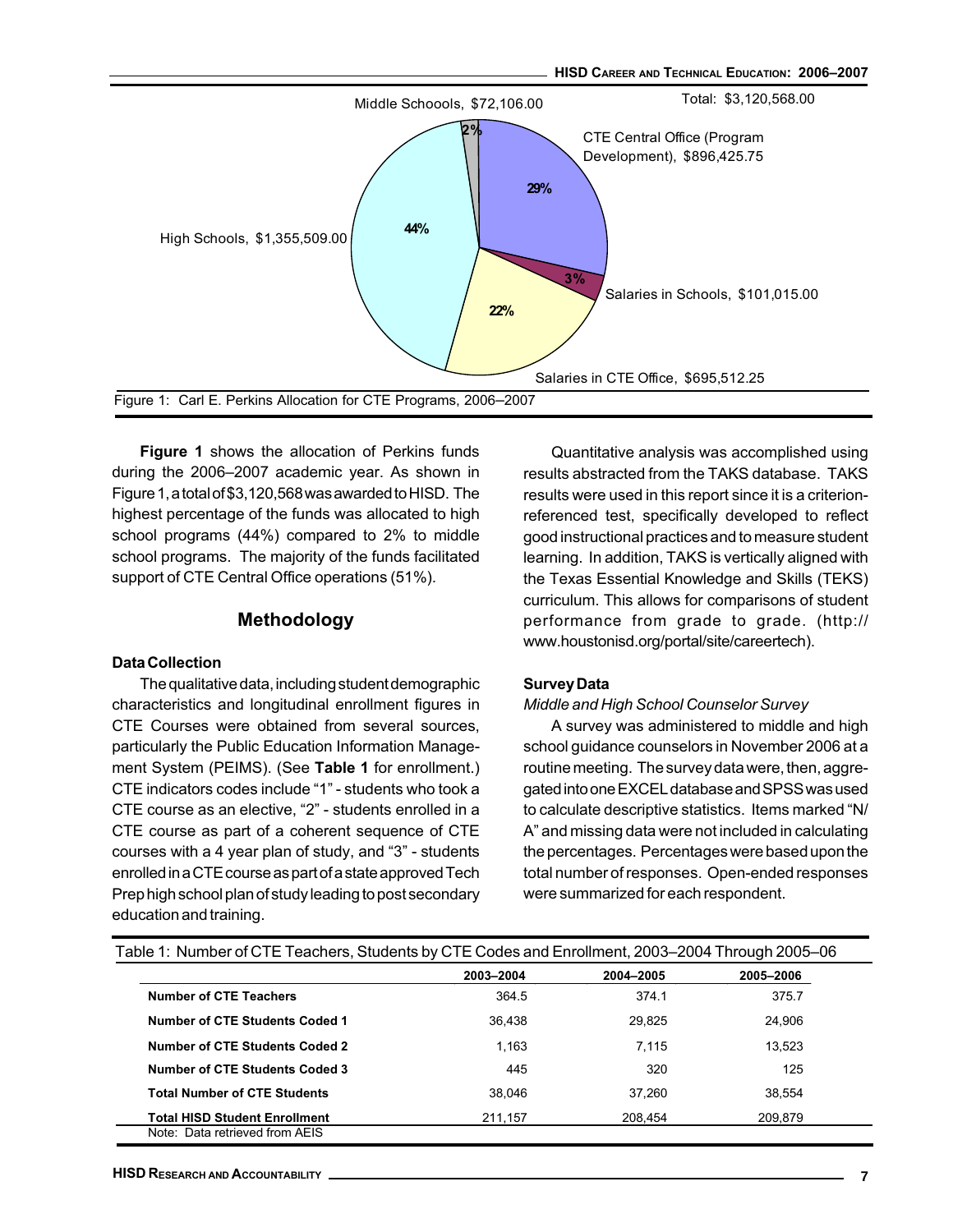# Table 2: Districtwide Enrollment Compared to CTE Enrollment by At Risk Status, Special Education, LEP, and G/T Program Participation, 2003-2004 Through 2005-2006

| Subgroup         |           |      | <b>Academic Year</b> |      |           |      |
|------------------|-----------|------|----------------------|------|-----------|------|
|                  | 2003-2004 |      | 2004-2005            |      | 2005-2006 |      |
| At Risk          | N         | %    | N                    | %    | N         | %    |
| Districtwide     | 125,913   | 59.6 | 131,297              | 63.0 | 140.956   | 67.2 |
| CTE <sub>1</sub> | 24,457    | 67.0 | 21,323               | 71.0 | 18,635    | 74.8 |
| CTE <sub>2</sub> | 885       | 76.0 | 4,550                | 64.0 | 9,929     | 73.4 |
| CTE <sub>3</sub> | 375       | 84.0 | 188                  | 59.0 | 102       | 81.6 |
| AII CTE          | 25,717    | 68.0 | 26.061               | 70.0 | 28.666    | 74.4 |

|                          | 2003-2004 |      | 2004-2005 |      | 2005-2006 |      |
|--------------------------|-----------|------|-----------|------|-----------|------|
| <b>Special Education</b> | N         | %    | N         | %    | N         | %    |
| Districtwide             | 21,128    | 10.0 | 21.112    | 10.1 | 20.223    | 9.6  |
| CTE <sub>1</sub>         | 4.624     | 12.7 | 3,826     | 12.8 | 3,226     | 13   |
| CTE <sub>2</sub>         | 175       | 15.0 | 742       | 10.4 | 1.186     | 8.8  |
| CTE <sub>3</sub>         | 61        | 13.7 | 35        | 10.9 | 12        | 9.6  |
| AII CTE                  | 4.860     | 12.8 | 4.603     | 12.4 | 4.424     | 11.5 |

|                     | 2003-2004 |      | 2004-2005 |      | 2005-2006 |      |
|---------------------|-----------|------|-----------|------|-----------|------|
| <b>LEP</b>          | N         | %    | N         | %    | N         | %    |
| <b>Districtwide</b> | 61,142    | 29.0 | 59.481    | 28.5 | 58,713    | 28.0 |
| CTE <sub>1</sub>    | 4,480     | 12.3 | 3,311     | 11.1 | 2,510     | 10.1 |
| CTE <sub>2</sub>    | 57        | 4.9  | 502       | 7.1  | 1,196     | 8.8  |
| CTE <sub>3</sub>    | 24        | 5.4  | 12        | 3.8  | 14        | 11.2 |
| AII CTE             | 4.561     | 12.0 | 3,825     | 10.3 | 3,720     | 9.6  |

|                         | 2003-2004 |     | 2004-2005 |      | 2005-2006 |      |
|-------------------------|-----------|-----|-----------|------|-----------|------|
| Gifted & Talented (G/T) | N         | %   | N         | %    | N         | %    |
| Districtwide            | 20,713    | 9.8 | 21,716    | 10.4 | 23,440    | 11.2 |
| CTE <sub>1</sub>        | 3,001     | 8.2 | 2.415     | 8.1  | 2.144     | 8.6  |
| CTE <sub>2</sub>        | 46        | 4.0 | 896       | 12.6 | 1.657     | 12.3 |
| CTE <sub>3</sub>        | 31        | 7.0 | 20        | 6.3  | 13        | 10.4 |
| AII CTE                 | 3.078     | 8.1 | 3,331     | 8.9  | 3.814     | 9.9  |

# **Results**

# What are the demographic characteristics of students enrolled in the Career and Technical Education program over the past three years (2003–2004 through 2005–2006)?

Over the past three years, student enrollment in the district fluctuated from 211,157 in 2003–2004 to 208,454 students in 2004–2005, which reflects a substantial decrease of 1.3% (refer to Table 1). However, by 2005–2006, the enrollment increased nearly 1% to 209,879 students. Students enrolled in CTE 1 courses as elective takers decreased over the past two years by 16.5%, while CTE 2 students increased by 90.1%.

Tech Prep participants (CTE 3) also decreased by 60.1%. At the same time, Table 1 also shows that the number of CTE teachers increased steadily over the three-year period, from 364.5 in 2003–2004 to 375.7 in 2005–2006.

Table 2 presents the enrollment of CTE students by at-risk, special education, LEP, and G/T status. (Refer to Table 1 for the totals for the subgroups by CTE codes.) According to Table 2, there was an increase in representation of at-risk CTE 1 students among all CTE 1 students from 2003–2004 to 2005–2006 (67.0% to 74.8%). At the same time, there was a decrease in the proportion of CTE 2 and 3 at-risk students among all CTE 2 and 3 students. A similar trend was found among special education CTE 1 students (12.7% to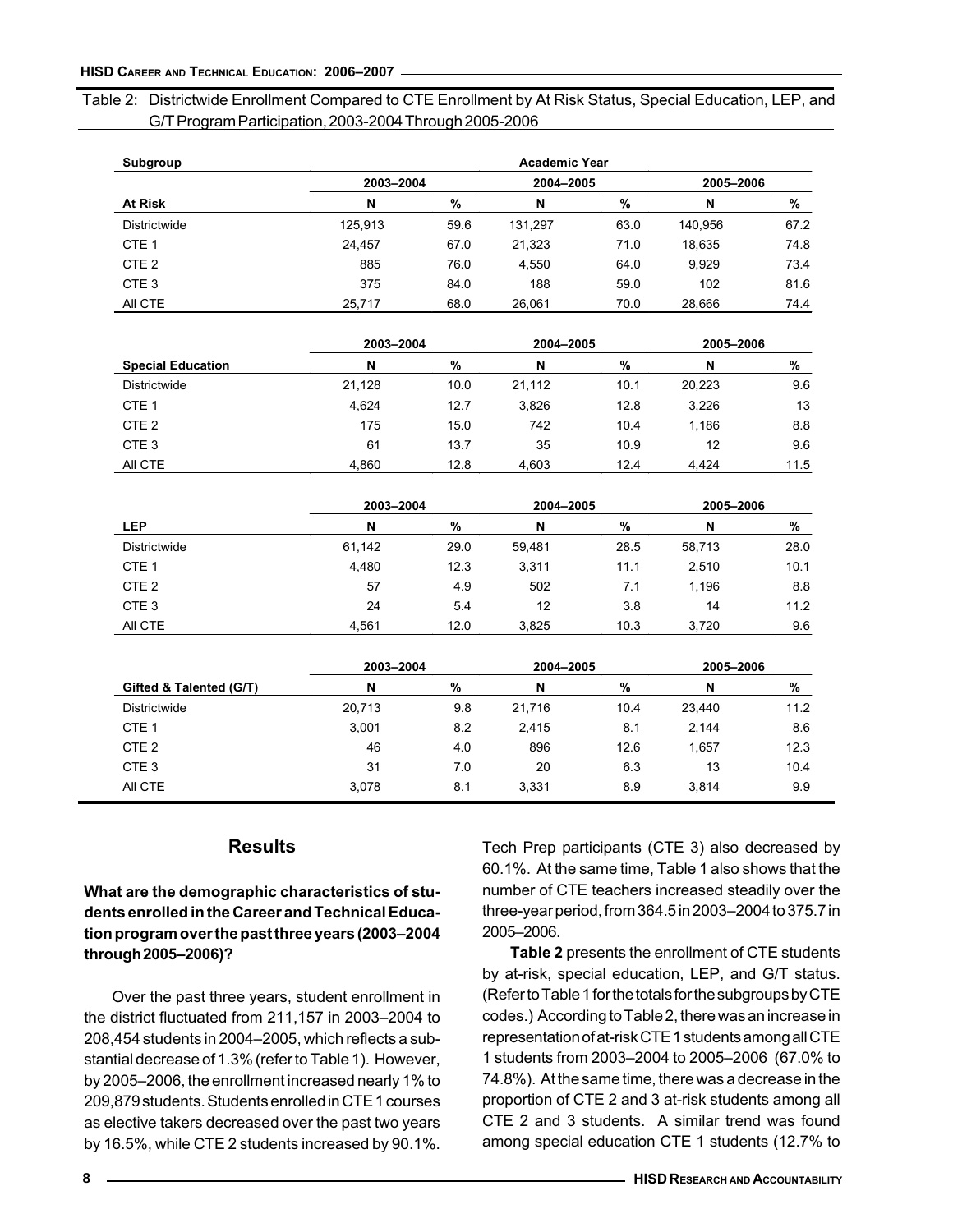

Figure 2: Trends in CTE Enrollment of Special Education Students, 2003-2004 Through 2005-2006





13.0%); CTE 2 students (15.0% to 8.8%); and CTE 3 students (13.7% to 9.6%). On the other hand, the percentage of CTE 1, 2, and 3 students identified as LEP fluctuated, showing a decrease of 2.2 percentage points for CTE 1 students, a 3.9 percentage-point increase among CTE 2 students, and a 5.8 percentage-point increase among CTE 3 students. The representation of CTE students identified as gifted and talented increased slightly for all CTE 1 students (less than one percentage point) and increased moderately for all CTE 2 and 3 students (between 3.4 and 8.3 percentage points).

Trends in enrollment of CTE students can also be found in Figures 2, 3, and 4. It is apparent that there is a steady decline in the enrollment of CTE 1 special education, LEP, and at-risk students compared to an increase in the enrollment of students coded as CTE

2. These trends may indicate improvements in coding students accurately at the school level. Specifically, for special education students, the decrease in CTE 1 students was 30% over the past three years, compared to 44.0% for LEP and 23.8% for at-risk students. Identification as CTE 2 dramatically rose among all of these subgroups by at least 10 times from 2003–2004 to 2005–2006.

Figures 5, 6, and 7 show the percentage of CTE students represented as special education, LEP, G/T, and at-risk. It is apparent that the majority of CTE students coded 1, 2, or 3 are at-risk. For CTE code 1 students, in Figure 5, the percentage at-risk students ranges from 67.0% in 2003–2004 to 75.0% in 2005– 2006. As shown in Figure 6, the percentage of CTE code 2 at-risk students fluctuates from 76.0% in 2003–2004 to 73.0% in 2005–2006. CTE code 3 at-risk students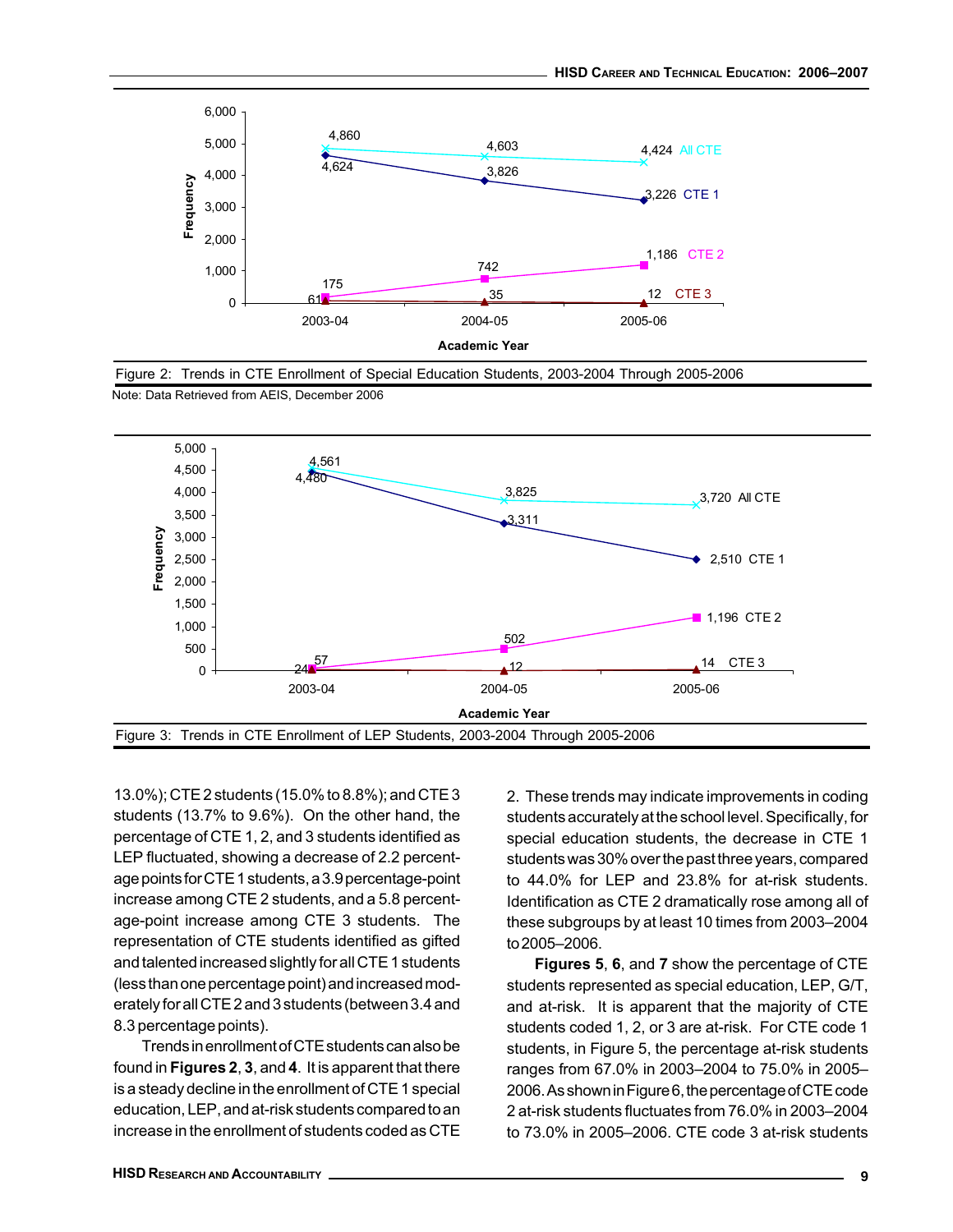

was highest in 2003–2004 at 84.0%, dropped substantially in 2004–2005 to 59.0%, but rose dramatically in 2005–2006 to 82.0%.

# What are the Career and Technical Education programs and career pathways implemented in HISD?

Career clusters are groupings of occupations based on common knowledge and skills. These are the tools that are used for identifying and connecting technical, academic, and employability skills. Career pathways provide a plan for all students, regardless of their interests, abilities, talents, or desired levels of education. In addition, they provide all students with areas of focus, along with flexibility, and a variety of ideas to pursue as they make decisions regarding course selection. Ultimately, students comprehend the relevance of selected high school courses. Thus, students enrolled in career concentrations tend to do better in school and to stay in school. Parents, counselors, and teachers are supported through providing better assistance to students as they consider career goals and select high school and/or postsecondary courses for their career plan.

There were 16 broad categories developed by the U.S. Department of Education, Office of Vocational



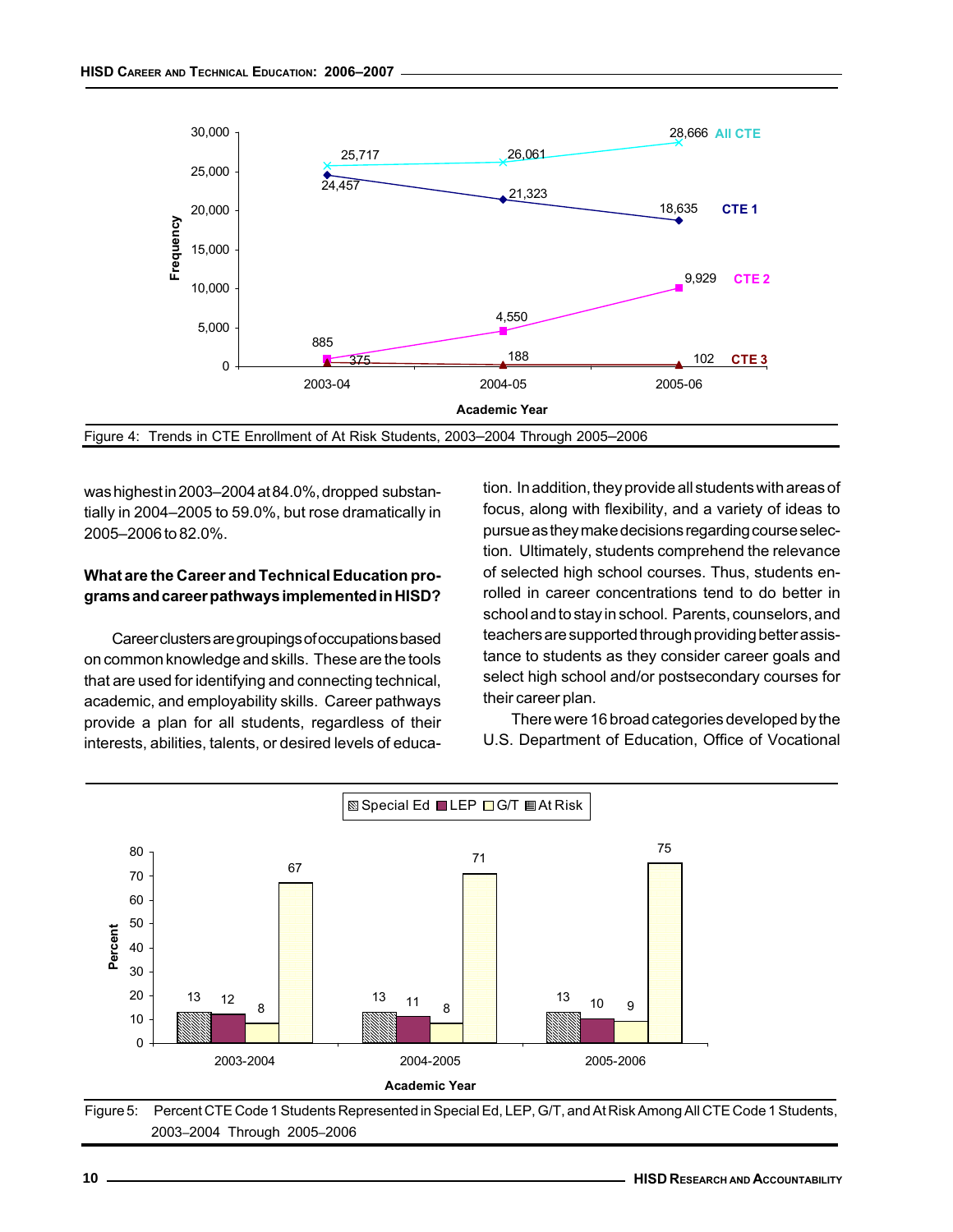





Figure 7: Percent CTE Code 3 Students Represented in Special Ed, LEP, G/T, and At Risk Among All CTE Code 3 Students, 2003–2004 Through 2005–2006

and Adult Education in 1999 that encompass nearly all occupations from entry level to professional occupations. These pathways are designed to be coherent and sequenced utilizing rigorous academic and career and technical courses commencing in the ninth grade and leading to college degrees. Also, many courses offer opportunities toward an industry recognized certificate, and/or licensure organized. The career clusters are grouped according to occupations according to common knowledge and skills for the purpose of organizing educational programs and curricula.

The sixteen Career Clusters that career pathways can be developed from are identified below:

- Agriculture, Food, and Natural Resources,
- Architecture and Construction,
- Arts, Audio Video Technology & Communications,
- Business, Management, & Administration,
- Education & Training Services,
- Finance,
- Government & Public Administration,
- Health Science,
- Hospitality & Tourism,
- Human Services,
- Information Technology,
- Law, Public Safety, Corrections & Security,
- Manufacturing,
- Marketing, Sales & Service,
- Science, Technology, Engineering & Math, and
- Transportation, Distribution & Logistics.

The development of an effective career pathway planned from a rigorous academic and career and technology coherent sequence of courses provides students the opportunity to participate in a 4+2 (+2)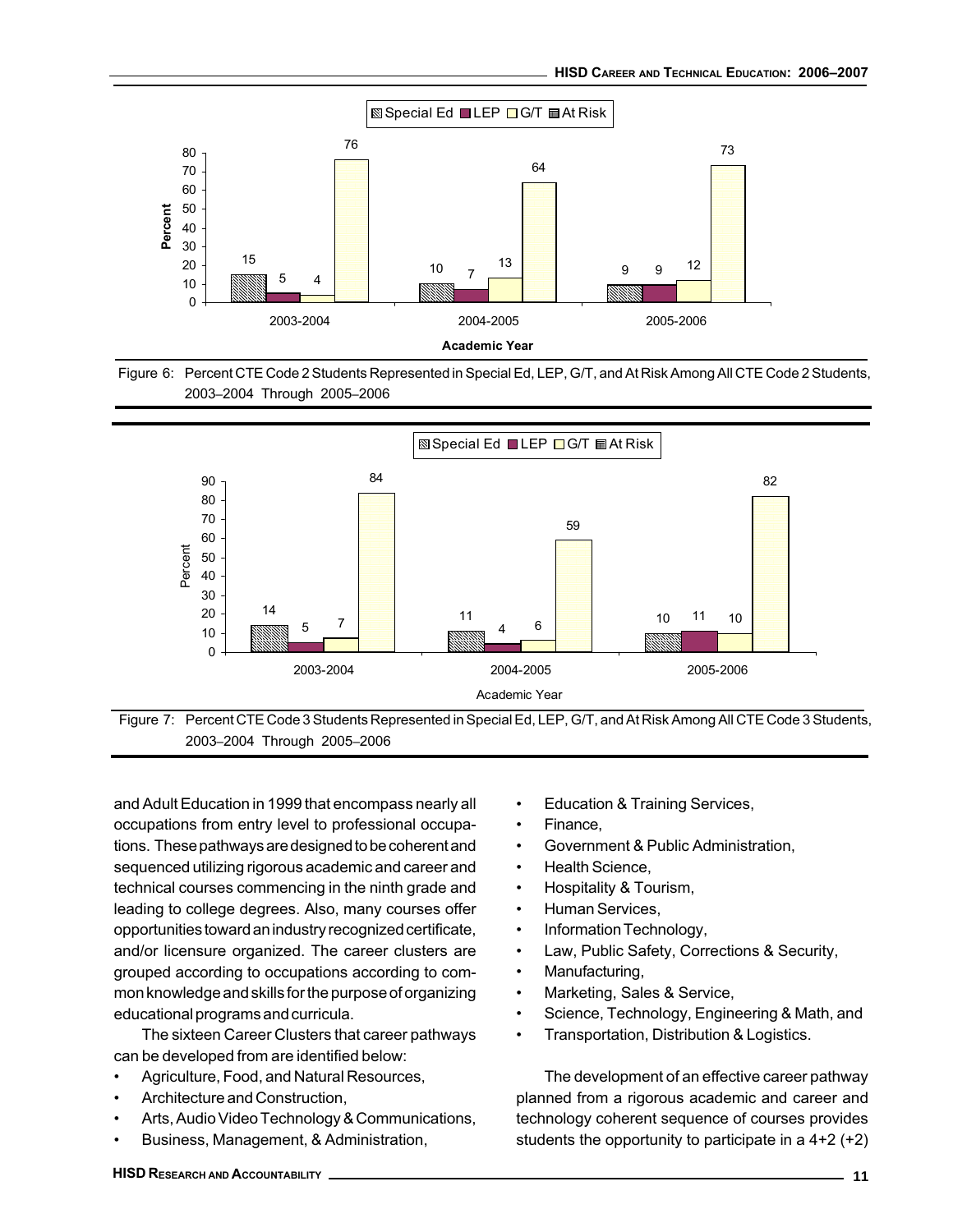program of study leading to employment in an occupational field and/or continued education and training. As education reform projects are being implemented across the district, instructional leaders are cautioned to carefully examine labor market projections when designing a program of study in career pathways, career academics and/or other smaller learning community structure.

# Tech Prep

Another essential component of CTE programs is Tech Prep. Tech Prep accountability measures include the number and percentage of postsecondary Tech Prep students that:

- Are placed in a related field of employment not later than 12 months after graduation from the tech prep program;
- Complete a State or industry-recognized certification or licensure;
- Complete a 2-year degree or certificate program within the normal time for completion of such program; and
- Complete a baccalaureate degree program within the normal time for completion of such a program.

# What programs and activities were implemented to ensure successful transition of students from the Career and Technical Education program to the workforce?

There are a variety of programs and activities that have been implemented in CTE to ensure that students successfully transition into the workforce. Several of these programs have been selected for description in this report.

# Agricultural Science and Technology

The Agricultural Science and Technology (AST) program has developed as an integral part of the Career and Technology Education Department (CTE) in HISD. The mission of the program was to prepare students for careers, build awareness, and develop leadership for the food, fiber, and natural resource systems. Diverse course offerings made it attractive to students with varying educational goals. Participating students developed needed competencies through mastery of comprehensive integrated curriculum objectives. Students selected from a coherent sequence of courses approved by the Texas Education Agency (TEA) to support their career plans. They learned transferable skills that were in demand by employers to assume

employment opportunities that comprised over 17% of the workforce. Many students pursued higher education, some at land-grant institutions, allowing them to pursue career opportunities requiring a college education.

For the past three years, the AST program operated at seven HISD high schools. They were Austin, Bellaire, Lamar, Lee, Madison, Sam Houston, and Yates. Harper Alternative School provided Horticulture courses for students with disabilities. Additionally, the AST program owned six farms. The farms were located near participating schools and varied in size: Madison had 35 acres, Austin and Yates shared 62 acres, Bellaire, Lamar, and Lee had a total of 40 acres, and Sam Houston had 9 acres.

 Along with the instructional component, the Agricultural Science and Technology program provided practical, hands-on experience for students. Through practical application, students gained essential knowledge and skills needed in production, managing, processing, marketing, distributing, regulating, and protecting renewable natural resources. Moreover, coordinated group and individual instructional activities integrated classroom and laboratory experiences with supervised leadership activities. These co-curricular activities included the Future Farmers of America (FFA) and the All-Houston Livestock Show and Sale. Participation demanded that students develop leadership, cooperation, and citizenship skills as they prepared for careers in nontraditional areas such as biogenetics, international marketing, engineering, horticulture, communications, and business.

Collaborative efforts were established with organizations throughout Texas to expand students' interest in AST and expose them to advanced technology related to AST. The curriculum was developed through a contract with the state of Texas and Texas A&M University. Texas Parks and Wildlife provided knowledge-based experiences for students that were useful in the All-Houston Livestock Show and Sale. Tours of land-grant institutions including Praire View A&M University and Texas A&M University expanded the students' career interests and exposed them to technological advances in Agricultural Science. Finally, work with the Harris County Extension Agency facilitated the AST program by drafting guidelines for the horticulture program and classroom instruction.

 The AST program was founded on the premise that high schools must prepare well-trained, entry-level employees for business and industry if America is to retain its leadership position in agriculture. Subse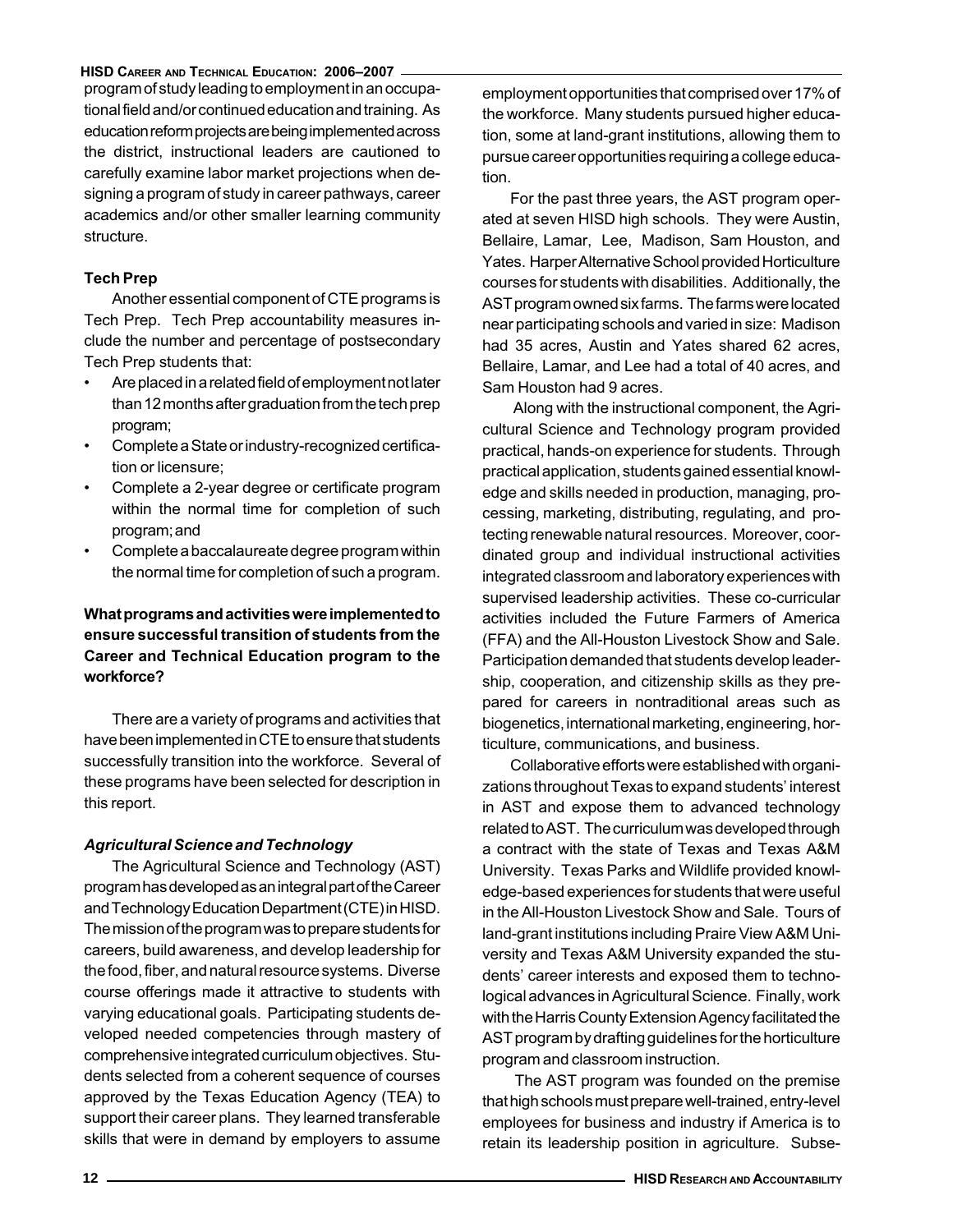quently, the program served as a powerful tool for students when exploring their career options and preparing for successful careers in the world of high technology and global competition.

# Jack Yates School of Communications

Since 1978, the Jack Yates School of Communications has established a standard for excellence in the field of media communications. Located, on the campus of Jack Yates High School, the innovative "school within a school", focuses on three specialized areas: Media Technology, Photography and Journalism. It remains committed to providing students with the very best in instruction, resources, technology, and equipment. Jack Yates is the only HISD high school to house separate television and photography studios. The journalism department provides interns for the Houston Chronicle and the "Eye On Third Ward" initiative with the Museum of Fine Arts. They, recently, formed a strong alliance with Texas Southern University and the University of Houston to further teach youth through photography/media and to use the depth of information for positive change as producers and/or consumers. The School of Communications has consistently produced college graduates and professionals who excel in their chosen fields.

# Business, Management, and Administration

The Business, Management, and Administration program is divided into six pathways, including management, business financial management and accounting, human resources, business analysis, marketing, administration, and information support. This program prepares students for careers in planning, organizing, directing, and evaluation of business functions essential to efficient and productive business operations. Courses in business, management, and administration are offered at all HISD high schools.

# Construction/Building Trades

The Construction/Building Trades program at Yates High School is divided into four major classifications: (1) Residential Construction, (2) Non-Residential Construction, (3) Highway and Heavy Construction, and (4) Municipal Utilities Construction. Trade and industrial education helps students develop manipulative skills, safety, judgement, technical knowledge and relate occupational information. It trains students for a wide variety of occupations in industrial areas through contextual instruction in the layout, design, production and processing, assembling, testing, diagnosing and

HISD CAREER AND TECHNICAL EDUCATION: 2006–2007 maintaining industrial, commercial and residential goods and services. It provides opportunities to develop and apply leadership, social, civic and business-related skills through Vocational Clubs of American (VICA), which is the student organization for young people enrolled in Trade and Industrial programs. The course includes Basic Safety, Introduction to Construction Math, Introduction to Hand Tools, Introduction to Power Tools, Introduction to Blueprints, Basic Communications Skills, and Basic Employability Skills among course offerings.

# Hotel and Restaurant Management

The Jeff Davis Magnet program for **Hotel and** Restaurant Management offers an exceptional opportunity for students who are interested in the tourism and hospitality industry to learn a variety of business management and culinary arts skills. Students are placed in at least one magnet class each year; those who wish may take additional elective magnet classes. The curriculum follows through a progression of courses, beginning with an introductory class during the ninth grade and concluding with an internship at the University of Houston during the twelfth grade. All students in the magnet program are enrolled in the Recommended High School Diploma Program, the path for the college-bound student. Students who qualify may enroll in Honors classes and/or Advanced Placement classes.

Students are selected for the program through an application process in which selection is determined by grades, TAKS scores, and conduct. Once accepted into the program, students must sign an agreement to maintain a grade average of 75 or higher in their academic and magnet classes, good conduct, and good attendance. Students who do not maintain these qualities will be placed on probation and/or dismissed. With an overall enrollment of two hundred students, there are approximately 55 spaces available each fall, and students are accepted from any high school within HISD.

# CAST Construction Career Academy

The **CAST** project is the product of a U.S. Department of Labor grant initiative and was launched in January 2006 as Houston's first Construction Career Academy. The purpose of the **CAST** project is to increase academic achievement and career preparedness for students aspiring to construction industry careers at all levels. Recently, the CAST Construction Career Academy hosted it's first design competition on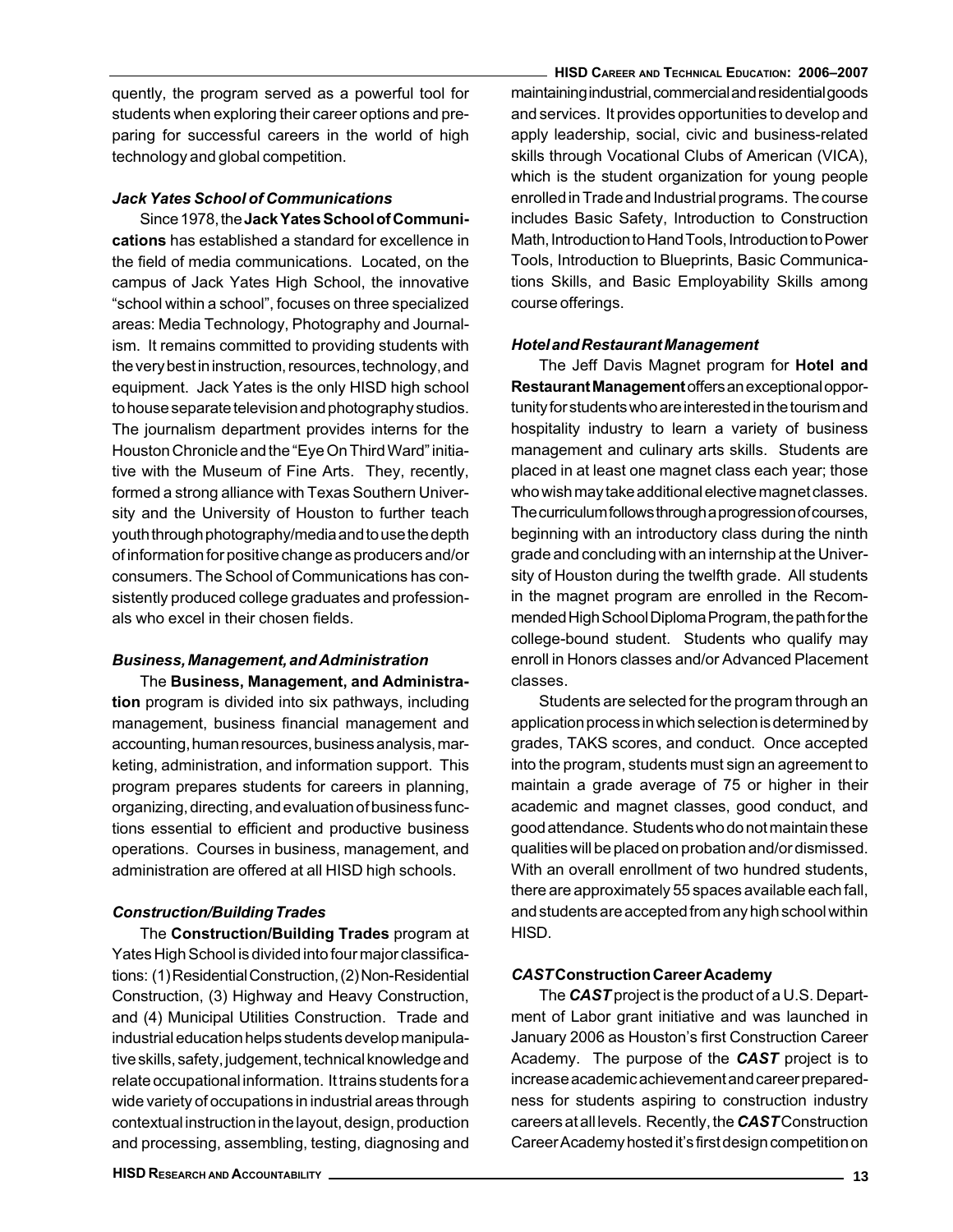the campus of Furr High School on January 31, 2007. The goal of the competition was, not only to pick a winning design, but to also give the children an opportunity to experience the design process. The presentations were judged on design quality, creativity, feasibility, relevance of design and presentation skills. Jury members included distinguished guests from the Greater Houston Area academic, architecture, construction and engineering communities. The jury consisted of the stakeholders from the College of Architecture; Prairie View A&M; Linbeck Group, L.P.; CivilTech Engineering; Brookstone, L.P.; Lucia Group, L.P., and HISD administrative staff. The CAST Academy students were prepared for a juried competition using a water feature. These students had previously attended a presentation hosted by David Webb of Brookstone. The winning design will be a featured construction project on Furr's campus by the CAST Academy students with construction expected to begin in late spring 2007. For their efforts, students were awarded prizes, including a first place prize of \$250.00 compliments of CBIC Construction & Development, L.P.; a second place prize of an Ipod Nano compliments of Lucia Group, L.P. on behalf of the ASA Houston, and a third place prize of a \$50 AMEX Gift Card compliments of Slack & Co Contracting Inc. on behalf of ASA Houston (http://www.houstonisd.org/ CareerTech/Home/AprMay2007/CAST\_Furr.pdf).

# Business Education Career Preparation Program Annual Employers' Appreciation Luncheon

The Business Education Career Preparation Program Annual Employers' Appreciation Luncheon was held in April, 2007 at the Houston Club. Each year, the luncheon is hosted by coordinators and students. The purpose of the luncheon is to show appreciation for their willingness to hire and train Business Career Preparation students for work. The students are given opportunities to work with professionals, gain marketable skills, and experiences that will allow them to become successful in many chosen areas. Additionally, the program helps students to become good, responsible, and productive citizens.

This year's theme was, "Business Education ……. Priceless." The coordinators chose this theme because of their excellent Business Education Career Preparation Program. Keynote speakers included HISD administrators and the CTE Program Director. The sound of beautiful music from the Sterling High School Jazz Band.

Approximately 575 people were in attendance for this occasion. Supervisors from over 100 different companies were present to share in this special event. Others attending the luncheon were the Career Preparation advisory board, HISD district superintendents, principals, CTE supervisors, counselors, HISD and Prairie View A & M University retirees.

#### Automotive Youth Educational Systems (AYES)

With an emphasis on basic technical, academic, and entry-level skills, Automotive Youth Educational Systems (AYES) gives young people a "jump start" on a satisfying career in the automotive service. As good a start as it is, it is definitely just the start on a career path. When it comes to sophisticated automotive technology, the young technician will quickly realize that there's a lot more to learn from the industry. Therefore, the goals of the Automotive Technology Academy at Westbury High School are to provide entry-level skills in the field of automotive technology. The students take courses in a coherent sequence to increase the levels of learning. The benefits of the Auto Technology Academy is the development of strong and positive teacher student relationships; real-world, onthe-job experience, and integration of academics (math, science, English, social studies) with technical skills.

The Westbury High School Automotive Technology Academy is the product of extensive and ongoing collaboration between Westbury staff and an established group of automotive industry business partners. During the early 2000's, the Westbury Automotive Technology program had experienced a high degree of success with its affiliation with Automotive Youth Educational Systems (AYES) and certification by the National Automotive Technology Education Foundation (NATEF). Through conversations that took place within an established Business and Education Council, there was consensus that there needed to be a stronger emphasis on core academics in order for high school graduates to be competitive in the job market. Concurrent with these discussions was the implementation of several HISD academic reform initiatives that were directly aligned with the needs of the automotive industry. Initiatives such as the creation of Small Learning Communities, advocacy programs, and the expansion of Advanced Placement courses provide better personalized instruction, dropout intervention and stronger academics for all students.

The planning for The Automotive Technology Academy began in the summer of 2003. The academy was structured to integrate all core academics, including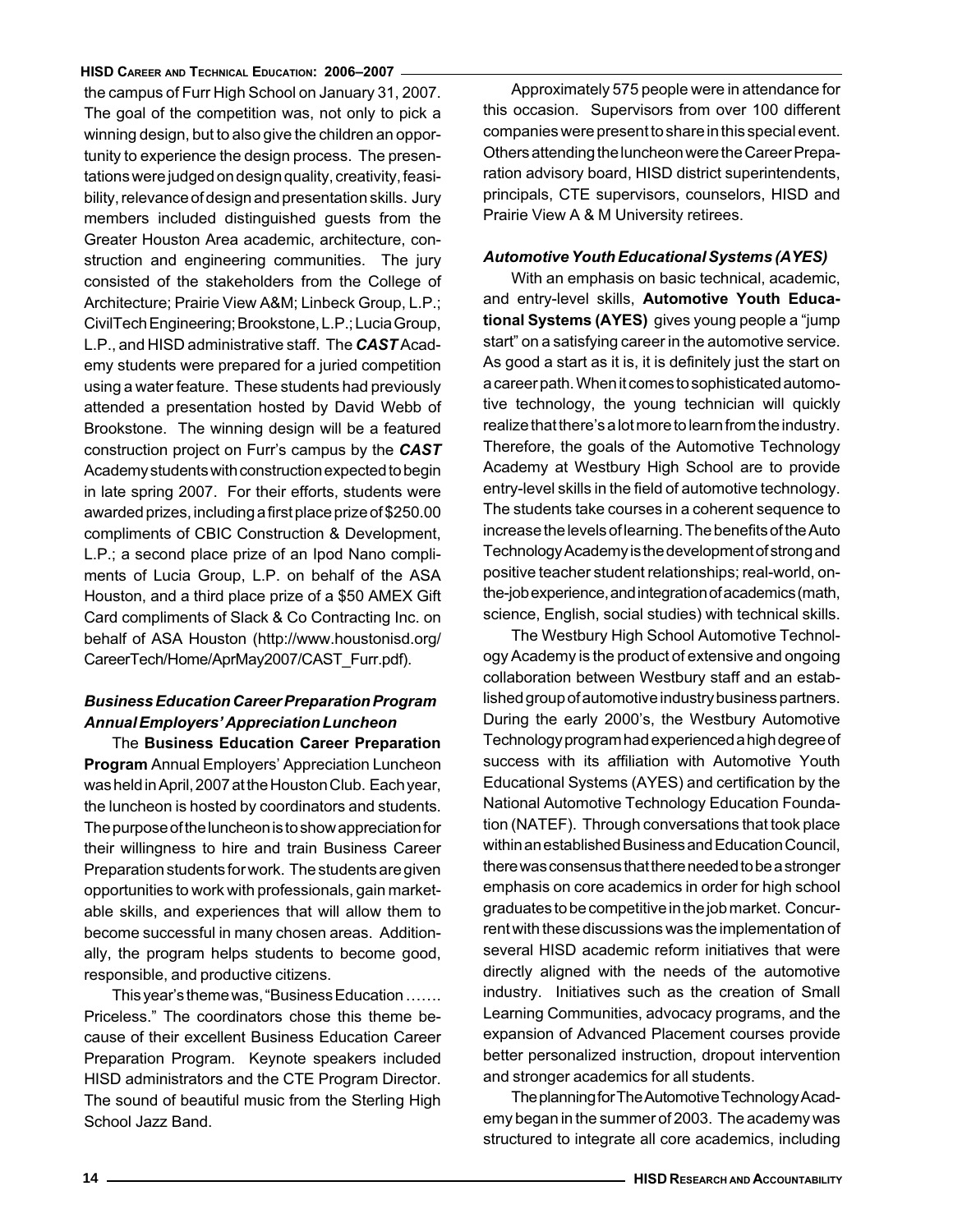Advanced Placement, as well as the automotive technology classes at grades nine through twelve. TEA approved the academy offering Transportation Systems at the ninth grade level and HISD added an Automotive Technology III to its course catalog. The additions allow the academy to offer the only four-year Automotive Technology program in the state, and possibly the only one in the nation.

In the fall of 2003, a select group of teachers were asked to be a part of the new academy. The group developed an integrated curriculum to strengthen academics, agreed to work cooperatively with a common group of students to provide better personalization, and help reduce the dropout rate.

Also during the 2003–2004 school year, an academic schedule was developed to facilitate the success of the academy so that common planning time is available during the school day and all students share this core group of teachers for all four years of high school. The successful recruitment of students for the academy is due to wide community and school support and the cultivation of positive relationships with HISD and local news media, which have published several articles on the academy.

Another component of the Automotive Technology Academy is the design of a parent support group/ booster organization, which will bring greater community involvement. Additionally, the Business and Education Council will continue as a collaborative decision-making group. The Automotive Technology Teacher Requirements include Texas teacher certification by the State Board for Educator Certification and Automotive Service Excellence (ASE) Certification in the areas that the instructor teaches. The Automotive Technology Program Requirements consists of National Automotive Technician Education Foundation (NATEF) Certification.

Westbury's AYES program has consistently placed its graduates in positions at area auto dealerships. These students have an opportunity for advancement in the automotive industry or as college preparatory experience. Students are required to take courses including Algebra I and II, Integrated Physics & Chemistry, Geometry, Introduction to Transportation Service Careers and Automotive Technician I, II, and III. Seniors are expected to work part-time in the repair shops of area automotive dealers. Graduates of the Automotive Technology Academy will either begin careers at auto motive repair facilities or continue in the discipline to earn postsecondary degrees. Partnerships include the following automotive dealerships:

HISD CAREER AND TECHNICAL EDUCATION: 2006–2007 Allen Samuels Chevrolet, Allen Samuels Dodge, Bill Heard, Gillman Honda, Baker-Jackson Nissan, McKinzey Bond Isuzu-Kia, Mac Haik Chevrolet, Gillman Subarru, Gillman Mitsubishi, Davis Chevrolet, Russell & Smith Honda, Southwest Infiniti, Lawrence Marshall GMC, and Mike Calvert.

# DeBakey's College Preparatory School

The DeBakey's College Preparatory School is a component of the Health Sciences Department of CTE. This program allows students at DeBakey High School for Health Professions to take four years of sequenced Health Science Classes. The Health Science Curriculum consists of the following sequenced classes:  $9<sup>th</sup>$ Grade- Introduction to Health Science; 10<sup>th</sup> Grade-Health Science I – Anatomy and Physiology;  $11<sup>th</sup>$ Grade- Health Science Rotations: Dental Science, Medical Laboratory, and Patient Care (Students visit the hospital) Rotations: 12<sup>th</sup> Grade- Health Science III-Preceptorship (Students are shadowing in the Texas Medical Center), Advanced Anatomy and Physiology and Rehabilitation Rotations and BCIS – Business Computer Information Systems. At the end of four years of completion of sequenced Health Science classes, students are awarded a Health Science Certificate. DeBakey's College Preparatory School allows students to receive a well-rounded CTE foundation along with core academic classes.

# Reagan Computer Technology Magnet Program

The Reagan High School Program for Computer Technology offers students instruction through the Academy of Finance. The Academy of Finance is a four-year program that prepares students for the banking and finance industry, advanced preparation in a junior college program, or enrollment in a full baccalaureate program. It is a comprehensive program of study designed, specifically, to assist students in developing a knowledge and awareness of the global economy and the increasing role of technology in the world of business and finance. The Computer Electronics and Networking Technology is a four-year program leading to proficiency as an A+ certified computer technician, a CISCO certified networking technician, and/or to further training in a college or technical school. Four years of math and science are presented as well as basic electronics, solid-state devices and circuits, digital devices and circuits, microprocessor theory and interfacing, and computer maintenance and repair techniques. The Cisco Systems Networking Academy teaches the principles and practice of designing, build-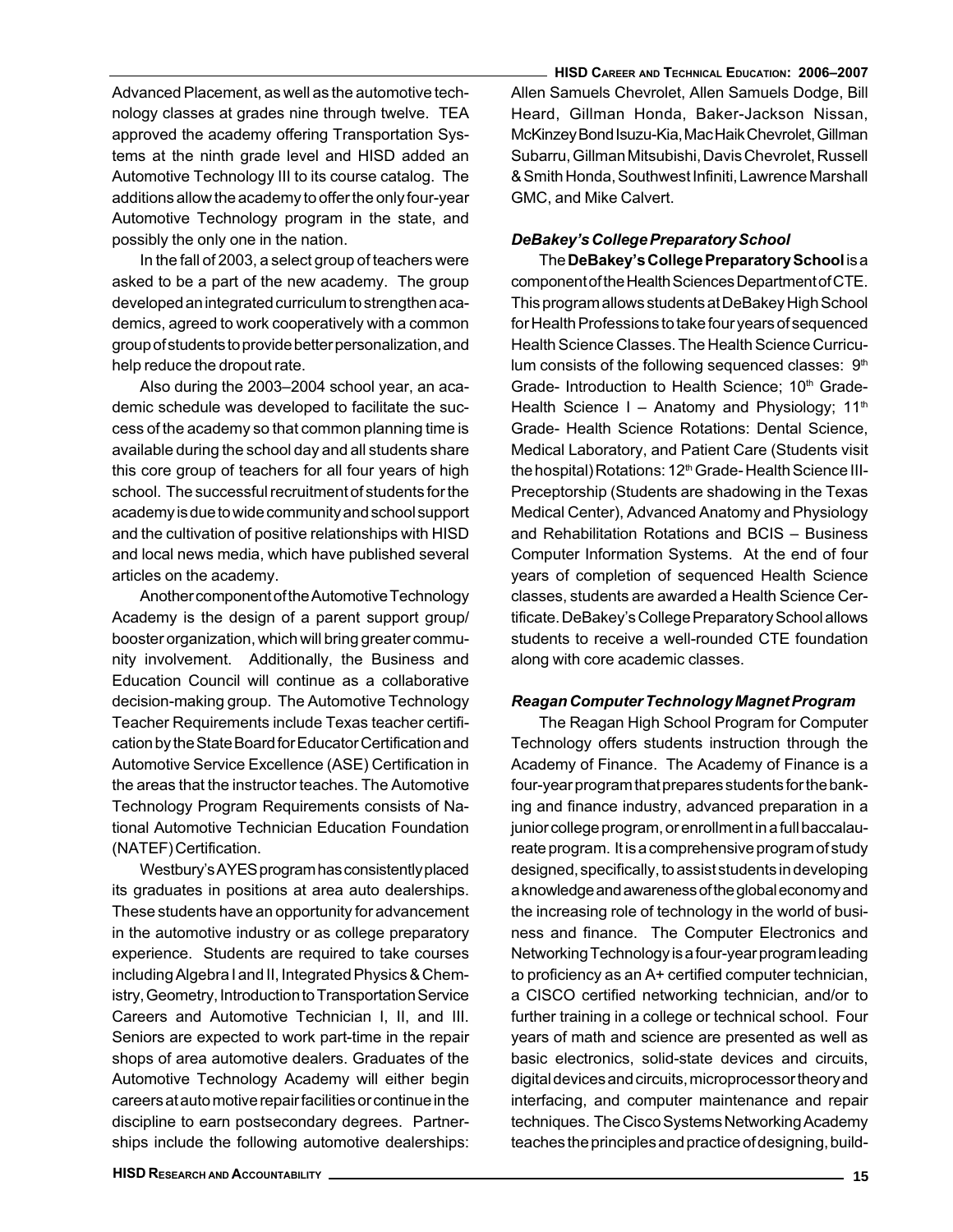ing and maintaining networks capable of supporting national and global organizations and prepares students for the certified CISCO Networking Associated exam. Computer Programming is an intensive fouryear college preparatory program with emphasis on math through calculus, science through physics, and computer science. Basic and advance programming techniques are taught in a number of different programming languages including C++, JAVA Script and HTML. The students gain experiences on the latest microcomputer equipment with access to networks and the internet.

#### Westbury High Schools Health Science Program

The Health Science Career Cluster encompasses more than 200 career specialties and/or occupations. The Health Science program at Westbury High School focuses on careers in planning, managing, and providing therapeutic services, diagnostic services, health informatics, support services, and biotechnology research and development. The students at Westbury perform their clinical rotation duties at the Memorial-Hermann Hospital and the People's Clinic.

#### **High School Students United with NASA to Create Hardware (HUNCH)**

HUNCH is a teaming between a high school or intermediate school and NASA. The purpose of the teaming is to produce training hardware for the International Space Station Astronaut crewmembers or ground support personnel. A spin-off of this teaming is the inspiration of the next generation.

NASA provided the materials required to build the training hardware, along with drawings and other documents needed to fabricate the hardware. NASA required that each project has a label that has each student, teacher and school name involved with the fabrication of that training hardware, mounted to the hardware. NASA also provided a quality inspection oversight role during the fabrication of the hardware. NASA had the material shipped to the school; the school was responsible for the shipping of the final product from the school to NASA.

The schools provided technical direction to the students and provided a safe work environment. The schools also taught the students how to use the tools needed to fabricate the hardware. The schools also provided pictures of the process.

HISD schools that participated in this program were Austin High School, Barbara Jordan High School for Careers, and Fleming Middle School. HISD Board President Manuel Rodriguez assisted with awarding students with their certificates (http:// www.houstonisd.org/CareerTech/docfiles/HUNCH.pdf).

# Culinary Arts/Food Production, Management and Services Showcase Competition and Career Day

HISD Career and Technical Education Department (CTE) held its third annual Culinary Arts and Food Production, Management and Services Showcase Competition and Career Day on March 22, 2007 at Harper Alternative School. This event showcases the talents of students at Davis, Harper, Jordan, and Wheatley high schools. In addition, students participated in career sessions hosted by Houston Community College School of Culinary Arts, The Art Institute of Houston, Hospitality Pro Search, and the Texas Retailers Association. This event was made possible through generous donations from The Texas Retailers Association, Fiesta Mart, Kroger, The Houston Restaurant Association, Texas Food Group, Hospitality Pro Search, CiCi's Pizza, Chick- Fil- A, and Flowers Baking Company.

#### The Education Committee Scholarship Fund

Each year the Education Committee of Houston Community College (HCC) seeks to encourage community and corporate support of programs of education and manpower development. These programs should prepare students for participation in the world of work, effective living, and community leaderships. To enhance the goal of providing scholarship assistance to qualified students, the Board of Directors resolved to establish an interest-bearing account to assure a minimum of scholarships; awards are made from the interest earned. The combination of interest and banquet net proceeds ensure continued opportunities for the Education Committee awardees. The Fund was established with the assistance of significant contribution from

# What was the number of CTE students enrolled in CTE courses during the 2005–2006 academic year. How do enrollment rates compare across HISD regions?

The enrollment numbers and rates of all CTE students in CTE courses are presented to provide evidence of student participation in the various CTE career concentration areas.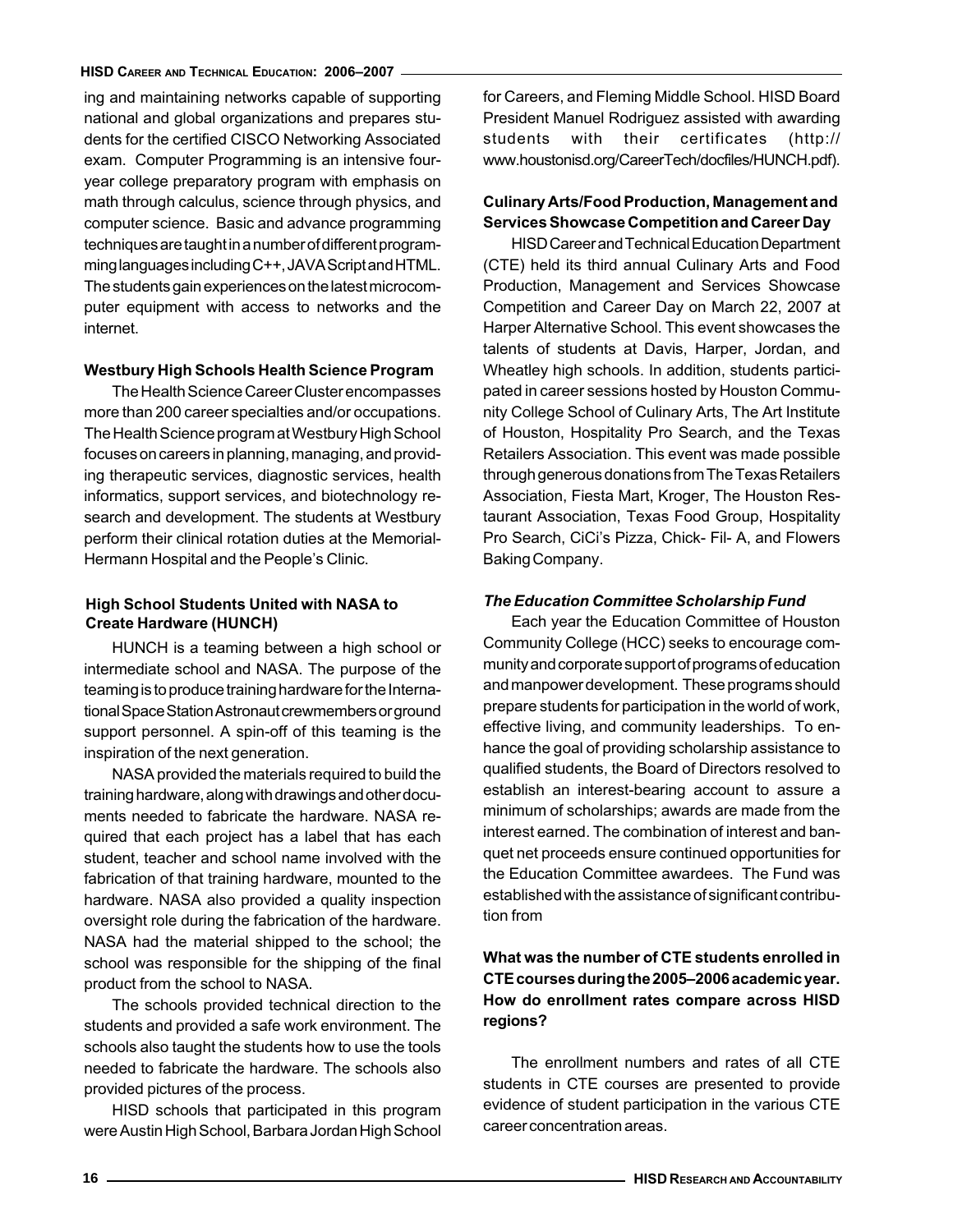HISD CAREER AND TECHNICAL EDUCATION: 2006–2007

| Table 3: Enrollment in CTE Courses by Central Region Secondary Schools with Codes 2 and 3, 2005–2006 |        |          |         |            |                 |     |          |            |                 |      |                 |            |                 |  |
|------------------------------------------------------------------------------------------------------|--------|----------|---------|------------|-----------------|-----|----------|------------|-----------------|------|-----------------|------------|-----------------|--|
| School                                                                                               | Total* | AG       | %<br>AG | <b>BUS</b> | %<br><b>BUS</b> | CCO | %<br>CCO | <b>FCS</b> | %<br><b>FCS</b> | HST  | %<br><b>HST</b> | <b>MKT</b> | %<br><b>MKT</b> |  |
|                                                                                                      |        |          |         |            |                 |     |          |            |                 |      |                 |            |                 |  |
| Debakey                                                                                              | 853    | 0        | 0.0     | 141        | 16.5            | 0   | 0.0      | 0          | 0.0             | 712  | 83.5            | 0          | 0.0             |  |
| Lamar                                                                                                | 1472   | 131      | 8.9     | 825        | 56.0            | 0   | 0.0      | 75         | 5.1             | 33   | 2.2             | 101        | 6.9             |  |
| Law Enforcement                                                                                      | 835    | $\Omega$ | 0.0     | 433        | 51.9            | 60  | 7.2      | 0          | 0.0             | 0    | 0.0             | 0          | 0.0             |  |
| Reagan                                                                                               | 705    | 0        | 0.0     | 315        | 44.7            | 8   | 1.1      | 0          | 0.0             | 123  | 17.4            | 80         | 11.3            |  |
| Scarborough                                                                                          | 910    | 0        | 0.0     | 385        | 42.3            | 0   | 0.0      | 198        | 21.8            | 0    | 0.0             | 85         | 9.3             |  |
| Waltrip                                                                                              | 1654   | $\Omega$ | 0.0     | 704        | 42.6            | 0   | 0.0      | 234        | 14.1            | 156  | 9.4             | 301        | 18.2            |  |
| Yates                                                                                                | 316    | 12       | 3.8     | 108        | 34.2            |     | 0.3      | 0          | 0.0             | 0    | 0.0             | 15         | 4.7             |  |
| <b>Total*</b> (includes TEC and TRD)                                                                 | 6745*  | 143      | 2.1     | 2911       | 43.2            | 69  | 1.0      | 507        | 7.5             | 1024 | 15.2            | 582        | 8.6             |  |

AG = Agriculture; BUS = Business; CCO = Career Connections; FCS = Family & Consumer Science; HST = Health Sciences Technology; MKT = Marketing; TEC = Tech Ed. ; TRD= Trade and Industrial

| Table 4: Enrollment in CTE Courses by East Region Secondary Schools with Codes 2 and 3, 2005–2006 |        |     |               |            |            |     |     |            |            |     |      |     |
|---------------------------------------------------------------------------------------------------|--------|-----|---------------|------------|------------|-----|-----|------------|------------|-----|------|-----|
|                                                                                                   |        |     | $\frac{0}{0}$ |            | $\%$       |     | %   |            | %          |     | %    |     |
| <b>School</b>                                                                                     | Total* | AG  | AG            | <b>BUS</b> | <b>BUS</b> | CCO | CCO | <b>FCS</b> | <b>FCS</b> | HST | HST  | MKT |
| Austin                                                                                            | 1754   | 179 | 10.2          | 722        | 41.2       | 0   | 0.0 | 127        | 7.2        | 11  | 0.6  | 179 |
| Chavez                                                                                            | 1164   | 63  | 5.4           | 449        | 38.6       | 0   | 0.0 | 76         | 6.5        | 140 | 12.0 | 48  |
| Eastwood Academy                                                                                  | 170    | 0   | 0.0           | 76         | 44.7       | 0   | 0.0 | 0          | 0.0        | 0   | 0.0  | 0   |
| Furr                                                                                              | 6      | 0   | 0.0           | 3          | 50.0       | 0   | 0.0 | 0          | 0.0        | 0   | 0.0  |     |
| Milby                                                                                             | 577    | 0   | 0.0           | 178        | 30.8       | 2   | 0.3 | 0          | 0.0        | 75  | 13.0 | 13  |
| <b>REACH</b>                                                                                      | 3      |     | 0.0           |            | 33.3       | 0   | 0.0 | 0          | 0.0        | 0   | 0.0  |     |
| <b>Total*</b> (includes TEC and TRD)                                                              | 3674*  | 242 | 6.6           | 1429       | 38.9       | 2   | 0.1 | 203        | 5.5        | 226 | 6.2  | 242 |

#### All CTE Students (CTE Codes 2 or 3)

The results for all CTE students, with a CTE code of 2 or 3 can be found in Tables 3 through 9. It is apparent that the highest number of students in all regions, except the Alternative, is enrolled in Business courses. For the Central Region, the majority of students at Lamar and the High School for Law Enforcement and Criminal Justice were enrolled in Business courses (56.0% and 51.9%, respectively). At the same time, the majority of students at Yates were enrolled in Trade and Industrial. Jones had the highest enrollment rate in Business courses in the South Region (64.4%) compared to the total enrollment rate for the region, which was 27.1%. In the East Region, the majority of students at Eastwood Academy and Milby were enrolled in Trade and Industrial courses (55.3% and 51.0%, respectively), while Furr students were more likely to be enrolled in Business courses (50.0%). The South Region had more students enrolled in Trade and Industrial (See Table 9); whereas, Alternative had more students enrolled in Marketing.

Career Tech along with Trade and Industrial results by administrative regions can be found in Table 9. The Central had the highest number of students in Career Tech programs, followed by the East Region (496 and 412, respectively). In comparison, the North Region had

| Table 5: Enrollment in CTE Courses by North Region Secondary Schools with Codes 2 and 3, 2005–2006 |        |     |     |            |            |     |               |              |      |            |     |            |            |
|----------------------------------------------------------------------------------------------------|--------|-----|-----|------------|------------|-----|---------------|--------------|------|------------|-----|------------|------------|
|                                                                                                    |        |     | %   |            | %          |     | %             |              | %    |            | %   |            | %          |
| <b>School</b>                                                                                      | Total* | AG. | AG  | <b>BUS</b> | <b>BUS</b> | CCO | <b>CCO</b>    | FCS          | FCS  | <b>HST</b> | HST | <b>MKT</b> | <b>MKT</b> |
| Davis                                                                                              | 237    | 0   | 0.0 | 50         | 21.1       | 0   | 0.0           | $\mathbf{0}$ | 0.0  | 0          | 0.0 | 88         | 37.1       |
| <b>Houston</b>                                                                                     | 710    | 18  | 2.5 | 471        | 66.3       | 0   | 0.0           | 40           | 5.6  | 0          | 0.0 | 28         | 3.9        |
| Jordan                                                                                             | 1629   | 0   | 0.0 | 491        | 30.1       | 55  | 3.4           | 122          | 7.5  | 76         | 4.7 | 164        | 10.1       |
| <b>Wheatley</b>                                                                                    | 11     | 0   | 0.0 | 4          | 36.4       | 0   | 0.0           | 3            | 27.3 | 0          | 0.0 | 0          | 0.0        |
| Kashmere                                                                                           | 137    | 0   | 0.0 | 89         | 65.0       | 0   | 0.0           | 11           | 8.0  | 0          | 0.0 |            | 0.0        |
| Washington                                                                                         | 927    | 0   | 0.0 | 369        | 39.8       | 0   | 0.0           | 121          | 13.1 |            | 7.7 | 49         | 5.3        |
| <b>Total*</b> (includes TEC and TRD)                                                               | 3651*  | 18  | 0.5 | 1474       | 40.4       | 55  | $1.5^{\circ}$ | 297          | 8.1  | 147        | 4.0 | 329        | 9.0        |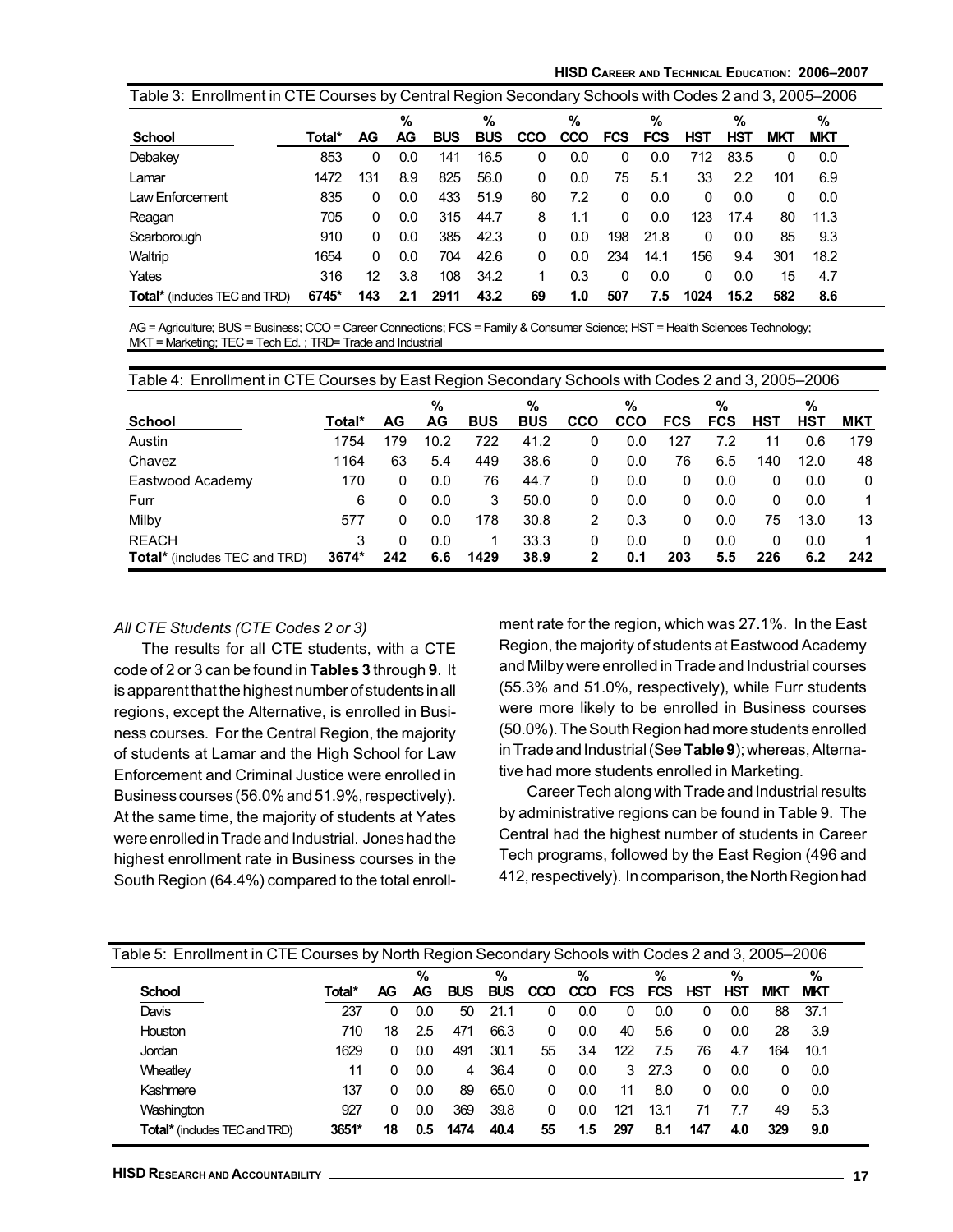|                                     |       |    | %   |            | %          |            | %          |            | %          |            | %   |            | %          |
|-------------------------------------|-------|----|-----|------------|------------|------------|------------|------------|------------|------------|-----|------------|------------|
| <b>School</b>                       | Total | AG | AG  | <b>BUS</b> | <b>BUS</b> | <b>CCO</b> | <b>CCO</b> | <b>FCS</b> | <b>FCS</b> | <b>HST</b> | HST | <b>MKT</b> | <b>MKT</b> |
| <b>Jones</b>                        | 59    | 0  | 0.0 | 38         | 64.4       |            | 0.0        | 0          | 0.0        | 0          | 0.0 | 21         | 35.6       |
| Madison                             | 241   | 5. | 2.1 | 64         | 26.6       | 0          | 0.0        | 58         | 24.1       | 5.         | 2.1 | 50.        | -20.7      |
| Sterling                            | 489   | 0  | 0.0 | 112        | 22.9       | 0          | 0.0        | 77         | 15.7       | 0          | 0.0 | 36         | 7.4        |
| Worthing                            | 161   | 8  | 5.0 | 43         | 26.7       |            | 0.0        | 44         | 27.3       | 0          | 0.0 |            | 0.0        |
| <b>Total*</b> (indudes TEC and TRD) | 950   | 13 | 1.4 | 257        | 27.1       | 0          | 0.0        | 179        | 18.8       | 5          | 0.5 | 107        | 11.3       |

Table 7: Enrollment in CTE Courses by the Alternative Region for Secondary Schools, Codes 2 and 3, 2005-2006

|                                      |       |     | %   |            | %          |            | %          |         | %   |            | %          |            | %          |
|--------------------------------------|-------|-----|-----|------------|------------|------------|------------|---------|-----|------------|------------|------------|------------|
| <b>School</b>                        | Total | AG. | AG. | <b>BUS</b> | <b>BUS</b> | <b>CCO</b> | <b>CCO</b> | FCS FCS |     | <b>HST</b> | <b>HST</b> | <b>MKT</b> | <b>MKT</b> |
| Contemporary Learning Ctr.           | 16    |     | 0.0 | 6          | 37.5       | 0          | 0.0        | 0       | 0.0 |            | 0.0        |            | 43.8       |
| <b>Houston Night HS</b>              |       |     | 0.0 |            | 0.0        | 0          | 0.0        | 0       | 0.0 |            | 0.0        |            | 100.0      |
| <b>Total*</b> (includes TEC and TRD) | 17    | 0   | 0.0 | 6          | 35.3       | 0          | 0.0        |         | 0.0 |            | 0.0        |            | 47.1       |

the highest number of students in Trade and Industrial programs, followed by Central (1038 and 1013, respectively).

#### CTE/LEP Enrollment

The enrollment rates of LEP students in CTE programs can be seen by region in Tables 9 through 14. It is apparent that the highest number of LEP students participated in Business courses in all regions. The East Region showed the highest number of students participating, which was 133, followed by the West Region, which was 102 students.

#### What was the TAKS performance of CTE students?

The TAKS performance of all CTE students from spring 2004 to spring 2006 is presented in Figure 8 by subtest. As shown in Figure 8, there has been a steady decrease in the passing rate of all CTE students on the mathematics, science, and social studies subtests. The decrease was 6.8 percentage points in mathematics and 9.1 percentage points in science and social studies. In contrast, the performance of all CTE students on the reading/ELA subtest increase over the three-year period by 1.8 percentage points.

#### All CTE Students

The TAKS performance of all CTE students compared to students districtwide can be found in Figure 9. According to Figure 9, the performance of all CTE students in spring 2006 exceeded the performance of students districtwide on the reading/ELA subtest (77% vs. 79%) as well as the social studies subtest (79% vs. 83%). At the same time, there was a gap in the performance of all CTE students and students districtwide in favor of the district on the mathematics and science subtests. The districtwide performance exceeded all CTE students' performance by 6 percentage points on the mathematics and the science subtests.

#### CTE/LEP TAKS

The TAKS performance of CTE students identified as LEP is revealed in Figure 10. It is evident that

| Table 8: Enrollment in CTE Courses by West Region Secondary Schools with Codes 2 and 3, 2005–2006 |       |    |         |            |                 |     |          |     |          |     |          |            |                 |  |
|---------------------------------------------------------------------------------------------------|-------|----|---------|------------|-----------------|-----|----------|-----|----------|-----|----------|------------|-----------------|--|
| <b>School</b>                                                                                     | Total | AG | %<br>AG | <b>BUS</b> | %<br><b>BUS</b> | CCO | %<br>CCO | FCS | %<br>FCS | HST | %<br>HST | <b>MKT</b> | %<br><b>MKT</b> |  |
| Bellaire                                                                                          | 72    | 4  | 5.6     | 44         | 61.1            | 0   | 0.0      | 9   | 12.5     | 0   | 0.0      | 6          | 8.3             |  |
| Lee                                                                                               | 710   | 0  | 0.0     | 356        | 50.1            | 0   | 0.0      | 63  | 8.9      | 52  | 7.3      | 0          | 0.0             |  |
| Sharpstown                                                                                        | 42    | 0  | 0.0     | 9          | 21.4            | 0   | 0.0      | 19  | 45.2     | 8   | 19.0     | 0          | 0.0             |  |
| Westbury                                                                                          | 364   | 0  | 0.0     | 111        | 30.5            | 0   | 0.0      | 42  | 11.5     | 64  | 17.6     | 40         | 11.0            |  |
| Westside<br>Total*                                                                                | 608   | 0  | 0.0     | 378        | 62.2            | 0   | 0.0      | 0   | 0.0      | 98  | 16.1     | 18         | 3.0             |  |
| (includes TEC and TRD)                                                                            | 1796  | 4  | 0.2     | 898        | 50.0            | 0   | 0.0      | 133 | 7.4      | 222 | 12.4     | 64         | 3.6             |  |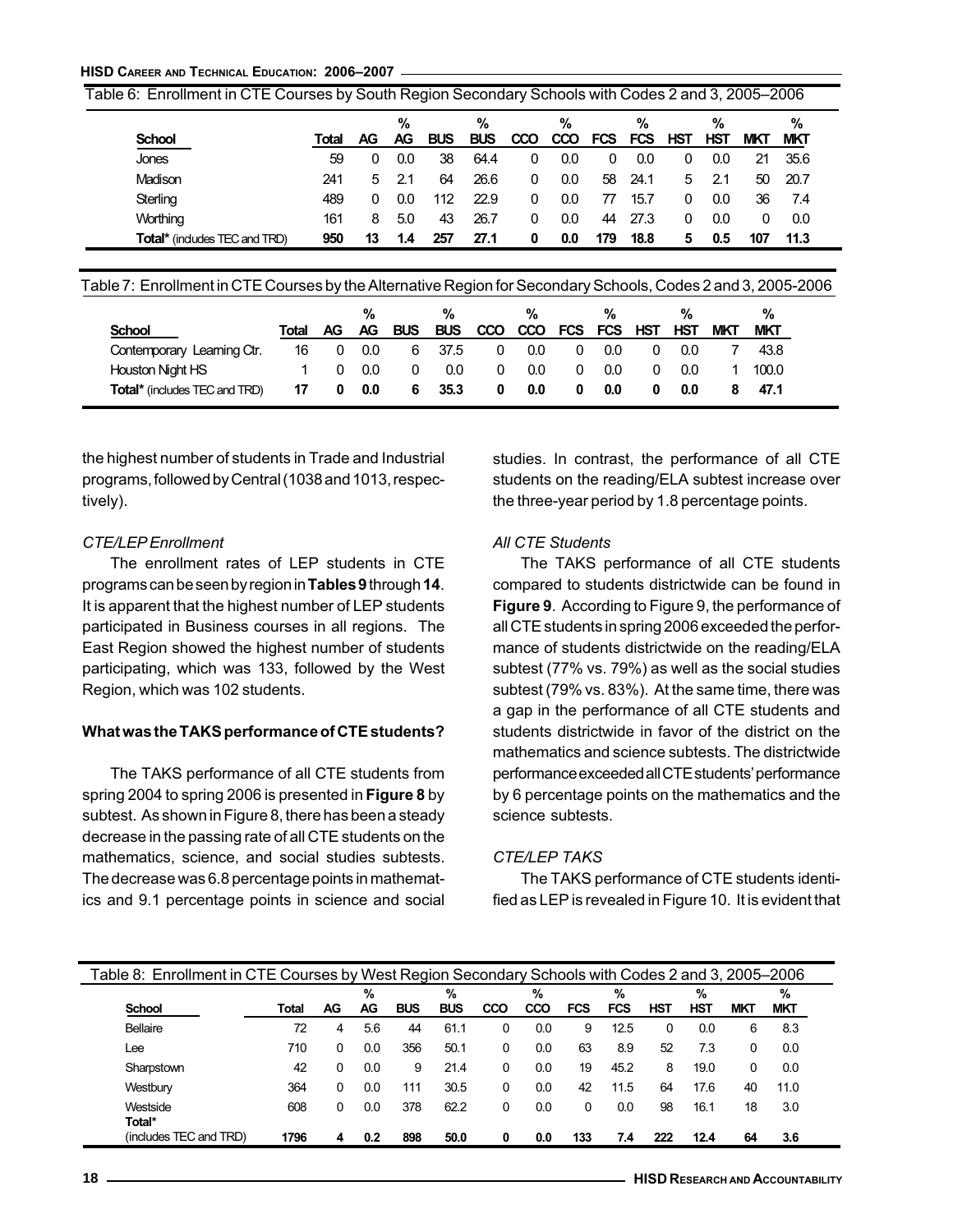|                | Table 9: Enrollment in CTE Courses by Region and Schools, All CTE and CTE/LEP Students, 2005–2006 |                | <b>AII CTE</b> |                |         |             | <b>CTE/LEP</b>              |                |                             |
|----------------|---------------------------------------------------------------------------------------------------|----------------|----------------|----------------|---------|-------------|-----------------------------|----------------|-----------------------------|
| Region         | School                                                                                            | <b>TEC</b>     | % TEC          | <b>TRD</b>     | % TRD   | <b>TEC</b>  | $\frac{9}{6}$<br><b>TEC</b> | <b>TRD</b>     | $\frac{9}{6}$<br><b>TRD</b> |
| <b>Central</b> | Debakey                                                                                           | $\mathbf 0$    | 0.0            | 0              | 0.0     | 0           | 0.0                         | 0              | 0.0                         |
|                | International                                                                                     | $\mathbf 0$    | 0.0            | 0              | 0.0     | 0           | 0.0                         | 0              | 0.0                         |
|                | Lamar                                                                                             | 199            | 13.5           | 108            | 7.3     | 3           | 25.0                        | 0              | 0.0                         |
|                | Law Enforcement                                                                                   | 0              | 0.0            | 342            | 41.0    | 0           | 0.0                         | 0              | 0.0                         |
|                | Reagan                                                                                            | 0              | 0.0            | 179            | 25.4    | 0           | 0.0                         | 11             | 33.3                        |
|                | Scarborough                                                                                       | 102            | 11.2           | 140            | 15.4    | 8           | 17.8                        | 2              | 4.4                         |
|                | Waltrip                                                                                           | 187            | 11.3           | 72             | 4.4     | 18          | 26.9                        | 4              | 6.0                         |
|                | Yates                                                                                             | 8              | 2.5            | 172            | 54.4    | 0           | 0.0                         | 0              | 0.0                         |
|                | <b>Total</b>                                                                                      | 496            | 7.4            | 1013           | 15.0    | 29          | 18.5                        | 17             | 10.8                        |
| East           | Austin                                                                                            | 169            | 9.6            | 367            | 20.9    | 18          | 8.1                         | 48             | 21.5                        |
|                | Chavez                                                                                            | 228            | 19.6           | 160            | 13.7    | 12          | 16.0                        | 10             | 13.3                        |
|                | East Early College                                                                                | 0              | 0.0            | 0              | 0.0     | 0           | 0.0                         | 0              | 0.0                         |
|                | Eastwood                                                                                          | 0              | 0.0            | 94             | 55.3    | 0           | 0.0                         | 0              | 0.0                         |
|                | Furr                                                                                              | $\mathbf 0$    | 0.0            | $\overline{c}$ | 33.3    | 0           | 0.0                         | 1              | 100.0                       |
|                | Milby                                                                                             | 15             | 2.6            | 294            | 51.0    | 1           | 4.3                         | 15             | 65.2                        |
|                | <b>REACH</b>                                                                                      | $\mathbf 0$    | 0.0            | $\mathbf{1}$   | 33.3    | 0           | 0.0                         | 0              | 0.0                         |
|                | Total                                                                                             | 412            | 11.2           | 918            | 25.0    | 31          | 9.6                         | 74             | 22.9                        |
| <b>North</b>   | Davis                                                                                             | 16             | 6.8            | 83             | 35.0    | 0           | 0.0                         | 6              | 66.7                        |
|                | Houston                                                                                           | $\mathbf 0$    | 0.0            | 153            | 21.5    | 0           | 0.0                         | 6              | 14.3                        |
|                | Jordan                                                                                            | 175            | 10.7           | 546            | 33.5    | 4           | 14.8                        | 10             | 37.0                        |
|                | Kashmere                                                                                          | $\overline{4}$ | 36.4           | 0              | 0.0     | 0           | 0.0                         | 0              | 0.0                         |
|                | Washington                                                                                        | 3              | 2.2            | 34             | 24.8    | 0           | 0.0                         | 0              | 0.0                         |
|                | Wheatley                                                                                          | 95             | 10.2           | 222            | 23.9    | 4           | 7.3                         | 11             | 20.0                        |
|                | <b>Total</b>                                                                                      | 293            | 8.0            | 1038           | 28.4    | 8           | 6.0                         | 33             | 24.8                        |
| <b>South</b>   | Jones                                                                                             | 0              | 0.0            | 0              | 0.0     | 0           | 0.0                         | 0              | 0.0                         |
|                | Madison                                                                                           | 11             | 4.6            | 48             | 19.9    | 0           | 0.0                         | 1              | 33.3                        |
|                | Sterling                                                                                          | 54             | 11.0           | 210            | 42.9    | 1           | 16.7                        | 3              | 50.0                        |
|                | Worthing                                                                                          | 0              | 0.0            | 66             | 41.0    | 0           | 0.0                         | 0              | 0.0                         |
|                | Total                                                                                             | 65             | 6.8            | 324            | 34.1    | 1           | 8.3                         | 4              | 33.3                        |
| West           | <b>Bellaire</b>                                                                                   | $\pmb{0}$      | 0.0            | 9              | 12.5    | 0           | 0.0                         | 0              | 0.0                         |
|                | Challenge                                                                                         | 0              | 0.0            | 0              | 0.0     | 0           | 0.0                         | 0              | 0.0                         |
|                | Lee                                                                                               | 0              | 0.0            | 239            | 33.7    | 0           | 0.0                         | 46             | 29.3                        |
|                | Newcomer                                                                                          | $\pmb{0}$      | $0.0\,$        | 0              | $0.0\,$ | 0           | 0.0                         | 0              | $0.0\,$                     |
|                | Sharpstown                                                                                        | 3              | 7.1            | 3              | 7.1     | 0           | 0.0                         | 1              | 33.3                        |
|                | Westbury                                                                                          | 16             | 4.4            | 91             | 25.0    | 0           | $0.0\,$                     | 5              | 55.6                        |
|                | Westside                                                                                          | 42             | 6.9            | 72             | 11.8    | 0           | 0.0                         | $\overline{a}$ | 11.1                        |
|                | <b>Total</b>                                                                                      | 61             | 3.4            | 414            | 23.1    | 0           | 0.0                         | 54             | 28.7                        |
| Altern.        | <b>Contemporary Learning</b><br>Ctr.                                                              | $\mathsf 3$    | 18.8           | $\mathbf 0$    | $0.0\,$ | $\mathsf 0$ | $0.0\,$                     | 0              | $0.0\,$                     |
|                | Nigh HS                                                                                           | $\mathbf 0$    | 0.0            | 0              | 0.0     | 0           | $0.0\,$                     | 0              | $\mathbf{0.0}$              |
|                | <b>Total</b>                                                                                      | 3              | 17.6           | 0              | 0.0     | 0           | 0.0                         | 0              | 0.0                         |

there was a substantial decrease in the passing rates on the mathematics, reading/ELA, science, and social studies TAKS tests. The most significant decrease in the passing rate was on the reading/ELA subtest, which was down by 25.2 percentage points over the three-year period. Performance on the social studies test by CTE/LEP students also showed a dramatic decrease of 22.4 percentage points from 2004 to 2006.

# What were the graduation and dropout rates of CTE students?

The number of CTE graduates and the graduation rates of CTE students have been compiled to show the degree to which students have successfully exited the program. Data have been provided for 2001–2002 through 2004–2005. These data can be found in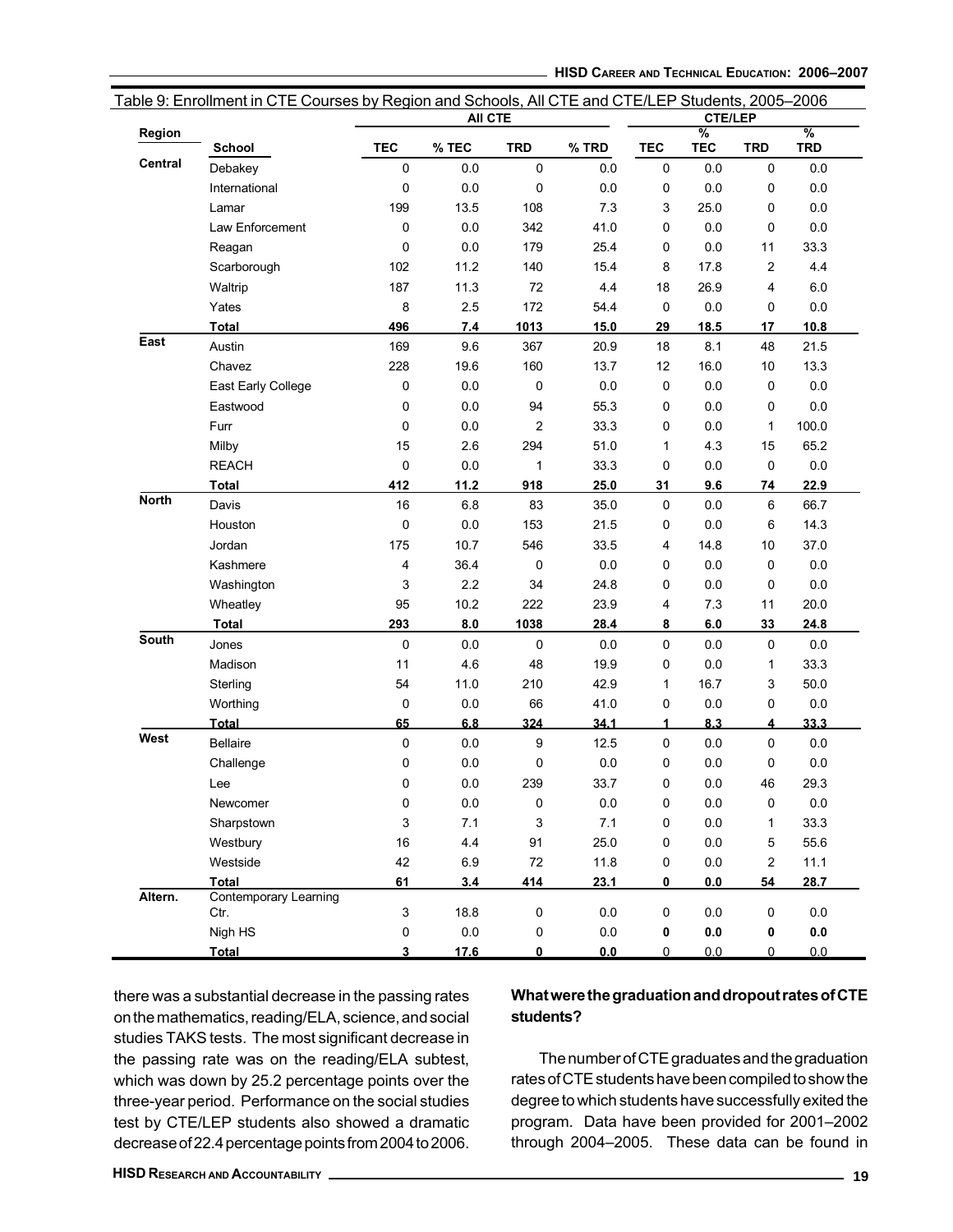# Table 10: Enrollment in CTE/LEP Courses by Central Region Secondary Schools, 2005–2006

|                      |        |     | %   |            | %          |     | %   |            | %          |              | %          |            | %          |
|----------------------|--------|-----|-----|------------|------------|-----|-----|------------|------------|--------------|------------|------------|------------|
| School               | Total* | AG. | AG  | <b>BUS</b> | <b>BUS</b> | CCO | CCO | <b>FCS</b> | <b>FCS</b> | <b>HST</b>   | <b>HST</b> | <b>MKT</b> | <b>MKT</b> |
| Debakey              | 0      | 0   | 0.0 | 0          | 0.0        | 0   | 0.0 | 0          | 0.0        | 0            | 0.0        | 0          | 0.0        |
| International        | 0      | 0   | 0.0 | 0          | 0.0        | 0   | 0.0 | 0          | 0.0        | 0            | 0.0        | 0          | 0.0        |
| Lamar                | 12     | 0   | 0.0 | 9          | 75.0       | 0   | 0.0 | 0          | 0.0        | $\mathbf{0}$ | 0.0        | 0          | 0.0        |
| Law Enforcement      | 0      | 0   | 0.0 | 0          | 0.0        | 0   | 0.0 | 0          | 0.0        | $\Omega$     | 0.0        | 0          | 0.0        |
| Reagan               | 33     | 0   | 0.0 | 16         | 48.5       | 0   | 0.0 | 0          | 0.0        | 6            | 18.2       | 0          | 0.0        |
| Scarborough          | 45     | 0   | 0.0 | 25         | 55.6       | 0   | 0.0 | 7          | 15.6       | $\Omega$     | 0.0        | 3          | 6.7        |
| Waltrip              | 67     | 0   | 0.0 | 20         | 29.9       | 0   | 0.0 | 12         | 17.9       | 4            | 6.0        | 9          | 13.4       |
| Yates<br>Total*      | 0      | 0   | 0.0 | 0          | 0.0        | 0   | 0.0 | 0          | 0.0        | $\Omega$     | 0.0        | 0          | 0.0        |
| (includes TEC & TRD) | $157*$ | 0   | 0.0 | 70         | 44.6       | 0   | 0.0 | 19         | 12.1       | 10           | 6.4        | 12         | 7.6        |

AG = Agriculture; BUS = Business; CCO = Career Connections; FCS = Family & Consumer Science; HST = Health Sciences Technology; MKT = Marketing; TEC = Tech Ed. ; TRD= Trade and Industrial

# Table 11: Enrollment in CTE/LEP Courses by East Region Secondary Schools, 2005–2006

|                        |        |    | %    |            | %          |     | %          |            | %          |            | %          |            | %          |
|------------------------|--------|----|------|------------|------------|-----|------------|------------|------------|------------|------------|------------|------------|
| School                 | Total* | AG | AG   | <b>BUS</b> | <b>BUS</b> | cco | <b>CCO</b> | <b>FCS</b> | <b>FCS</b> | <b>HST</b> | <b>HST</b> | <b>MKT</b> | <b>MKT</b> |
| Austin                 | 223    | 24 | 10.8 | 90         | 40.4       | 0   | 0.0        | 16         | 7.2        | 0          | 0.0        | 27         | 12.1       |
| Chavez                 | 75     | 0  | 0.0  | 37         | 49.3       | 0   | 0.0        | 4          | 5.3        | 11         | 14.7       |            | 1.3        |
| East Early College     | 0      | 0  | 0.0  | 0          | 0.0        | 0   | 0.0        | 0          | 0.0        | 0          | 0.0        | 0          | 0.0        |
| Eastwood Academy       | 0      | 0  | 0.0  | 0          | 0.0        | 0   | 0.0        | 0          | 0.0        | 0          | 0.0        | 0          | 0.0        |
| Furr                   |        | 0  | 0.0  | 0          | 0.0        | 0   | 0.0        | 0          | 0.0        | 0          | 0.0        | 0          | 0.0        |
| Milby                  | 23     | 0  | 0.0  | 5          | 21.7       | 0   | 0.0        | 0          | 0.0        | 2          | 8.7        | 0          | 0.0        |
| <b>REACH</b><br>Total* |        | 0  | 0.0  |            | 100.0      | 0   | 0.0        | 0          | 0.0        | 0          | 0.0        | 0          | 0.0        |
| (includes TEC & TRD)   | $323*$ | 24 | 7.4  | 133        | 41.2       | 0   | 0.0        | 20         | 6.2        | 13         | 4.0        | 28         | 8.7        |

# Table 12: Enrollment in CTE/LEP Courses by North Region Secondary Schools, 2005–2006

|                      |        |    | %   |            | %          |     | %          |            | $\frac{9}{6}$ |            | %          |            | %          |
|----------------------|--------|----|-----|------------|------------|-----|------------|------------|---------------|------------|------------|------------|------------|
| School               | Total* | AG | AG  | <b>BUS</b> | <b>BUS</b> | cco | <b>CCO</b> | <b>FCS</b> | <b>FCS</b>    | <b>HST</b> | <b>HST</b> | <b>MKT</b> | <b>MKT</b> |
| Davis                | 9      | 0  | 0.0 |            | 11.1       | 0   | 0.0        | 0          | 0.0           | 0          | 0.0        | 2          | 22.2       |
| Houston              | 42     |    | 2.4 | 33         | 78.6       | 0   | 0.0        | 2          | 4.8           | 0          | 0.0        | 0          | 0.0        |
| Jordan               | 27     | 0  | 0.0 |            | 25.9       | 2   | 7.4        | 2          | 7.4           | 0          | 0.0        | 2          | 7.4        |
| Wheatley             | 55     | 0  | 0.0 | 22         | 40.0       | 0   | 0.0        | 12         | 21.8          | 4          | 7.3        | 2          | 3.6        |
| Kashmere             | 0      | 0  | 0.0 | 0          | 0.0        | 0   | 0.0        | 0          | 0.0           | 0          | 0.0        | 0          | 0.0        |
| Washington<br>Total* | 0      | 0  | 0.0 | 0          | 0.0        | 0   | 0.0        | 0          | 0.0           | 0          | 0.0        | 0          | 0.0        |
| (includes TEC & TRD) | $133*$ | 1  | 0.8 | 63         | 47.4       | 2   | 1.5        | 16         | 12.0          | 4          | 3.0        | 6          | 4.5        |

Table 13: Enrollment in CTE/LEP Courses by South Region Secondary Schools, 2005–2006

|                      |        |    | %   |            | %          |            | %          |            | %          |            | %   |            | %          |
|----------------------|--------|----|-----|------------|------------|------------|------------|------------|------------|------------|-----|------------|------------|
| School               | Total* | AG | AG  | <b>BUS</b> | <b>BUS</b> | <b>CCO</b> | <b>CCO</b> | <b>FCS</b> | <b>FCS</b> | <b>HST</b> | HST | <b>MKT</b> | <b>MKT</b> |
| Jones                | 3      | 0  | 0.0 | 3          | 100.0      | 0          | 0.0        | 0          | 0.0        | 0          | 0.0 |            | 0.0        |
| Madison              | 3      | 0  | 0.0 | 0          | 0.0        | 0          | 0.0        |            | 33.3       | 0          | 0.0 |            | 33.3       |
| Sterling             | 6      | 0  | 0.0 | 2          | 33.3       | 0          | 0.0        | 0          | 0.0        | 0          | 0.0 | 0          | 0.0        |
| Worthing<br>Total*   | 0      | 0  | 0.0 | 0          | 0.0        | 0          | 0.0        | 0          | 0.0        | 0          | 0.0 |            | 0.0        |
| (includes TEC & TRD) | $12*$  | 0  | 0.0 | 5          | 41.7       | 0          | 0.0        |            | 8.3        | 0          | 0.0 |            | 8.3        |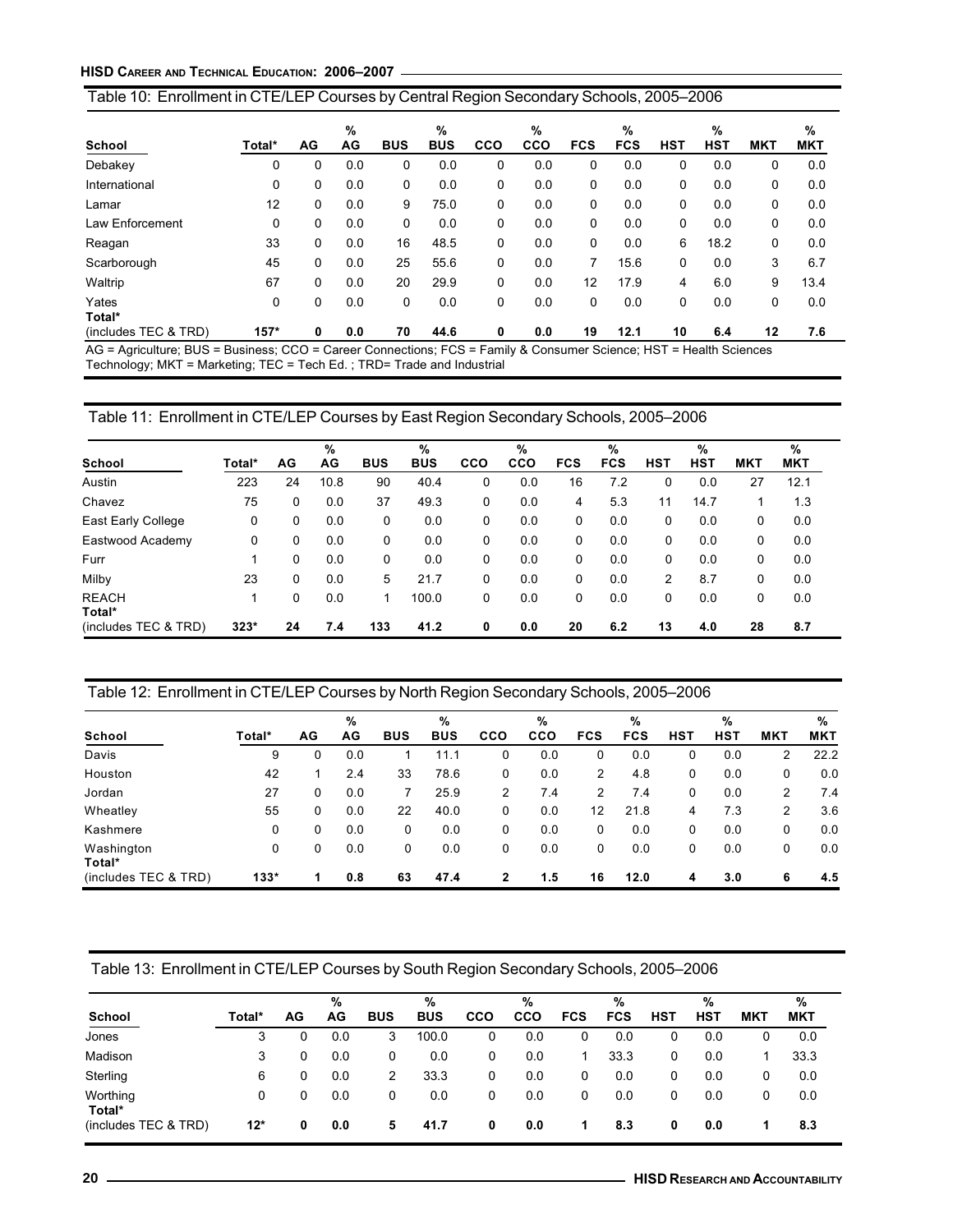HISD CAREER AND TECHNICAL EDUCATION: 2006–2007

|                     | Table 14: Enrollment in CTE/LEP Courses by West Region Secondary Schools, 2005–2006 |    |         |            |                 |     |                 |            |                 |            |                 |            |                 |
|---------------------|-------------------------------------------------------------------------------------|----|---------|------------|-----------------|-----|-----------------|------------|-----------------|------------|-----------------|------------|-----------------|
| <b>School</b>       | Total*                                                                              | AG | %<br>AG | <b>BUS</b> | %<br><b>BUS</b> | CCO | %<br><b>CCO</b> | <b>FCS</b> | %<br><b>FCS</b> | <b>HST</b> | %<br><b>HST</b> | <b>MKT</b> | %<br><b>MKT</b> |
| <b>Bellaire</b>     |                                                                                     | 0  | 0.0     |            | 100.0           | 0   | 0.0             | 0          | 0.0             | 0          | 0.0             | 0          | 0.0             |
| Challenge           | 0                                                                                   | 0  | 0.0     | 0          | 0.0             | 0   | 0.0             | 0          | 0.0             | 0          | 0.0             | $\Omega$   | 0.0             |
| Lee                 | 157                                                                                 | 0  | 0.0     | 81         | 51.6            | 0   | 0.0             | 14         | 8.9             | 16         | 10.2            | 0          | 0.0             |
| Newcomer            | 0                                                                                   | 0  | 0.0     | 0          | 0.0             | 0   | 0.0             | 0          | 0.0             | 0          | 0.0             | $\Omega$   | 0.0             |
| Sharpstown          | 3                                                                                   | 0  | 0.0     | 0          | 0.0             | 0   | 0.0             |            | 33.3            | 1          | 33.3            | 0          | 0.0             |
| Westbury            | 9                                                                                   | 0  | 0.0     | 4          | 44.4            | 0   | 0.0             | 0          | 0.0             | 0          | 0.0             | $\Omega$   | 0.0             |
| Westside<br>Total*  | 18                                                                                  | 0  | 0.0     | 16         | 88.9            | 0   | 0.0             | 0          | 0.0             | 0          | 0.0             | $\Omega$   | 0.0             |
| (include TEC & TRD) | 188*                                                                                | 0  | 0.0     | 102        | 54.3            | 0   | 0.0             | 15         | 8.0             | 17         | 9.0             | 0          | 0.0             |

Figures 11 and 12, respectively. The data have been disaggregated by CTE codes 1, 2, or 3 as well as total results. It is reflected in Figure 11 that there was a increase in the number of CTE graduates over the fouryear period for students coded CTE 2 and all CTE students. Figure 12 reveals that the percent of CTE graduates coded 2 and 3 among all HISD graduates remained steady from 2002–2003 to 2004–2005. At the same time, there was a slight flucuation in the percent of all CTE graduates among HISD graduates over the same time period.

Table 15 reveals the graduation rates of CTE students in 2002–2003 by ethnicity and diploma type for 2002–2003. A higher proportion of African American and Hispanic students coded CTE 2 attained a Recommended High School diploma compared to White students (76.5% vs. 68.8%). At the same time, 86.7% of Asian students graduated in the Recommended High School program. Fairly comparable findings were revealed among CTE students coded 3. Specifically, 86.7% of African Americans and 78.3% of Hispanic students graduated with a Recommended diploma compared to a lower percentage of White students (75.0%).

Table 16 displays the graduation rates of CTE students in 2003–2004 by ethnicity and diploma type. It is apparent that the majority of African American, Hispanic, and White students coded CTE 2 and 3 graduated in the Recommended High School Program. However, a higher proportion of White CTE students attained a Recommended diploma compared to African American and Hispanic students. The findings for CTE students ranged from 75.5% to 77.0% for Hispanic and African American students, respectively, compared to 85.7% for White students coded CTE 2. The results ranged from 79.8% to 86.1% for African American and Hispanic students coded CTE 3 compared to 100.0% of White students in the same subgroup.

Table 17 reveals the graduation rates of CTE

students in 2004–2005 by ethnicity and diploma type. In contrast to previous years, a higher percentage of Hispanic students coded CTE 2 attained a Recommended diploma than African American and White students (87.7% compared to 84.9% and 84.1%, respectively).

# What were the perceptions of middle and high school guidance counselors concerning enrollment of students in CTE programs?

A survey was administered to determine the perceptions of middle and high school counselors concerning their training needs relative to placement and coding of students in CTE courses. Additionally, counselors were probed to identify areas of improvement and interventions in CTE programs. The findings are presented according to whether or not the item related to general placement, CTE/LEP, and CTE/ special education placement issues.

# General Placement Issues (Table 18)

- Fifty percent of the respondents indicated that the practice of ensuring CTE students had a four year plan is being fully implemented on campuses.
- About 34.2% of the respondents considered the practice of CTE staff and teachers determining appropriate placement of students is fully operational.
- About 29% of the respondents stated that appropriate indicator codes for students are fully accomplished.
- Twenty percent of the respondents indicated that counselors, clerks, and registrars work together to identify CTE placements is fully operational.
- Nearly 11% of middle and high school counselors revealed that collaboration is practiced 100% of the time.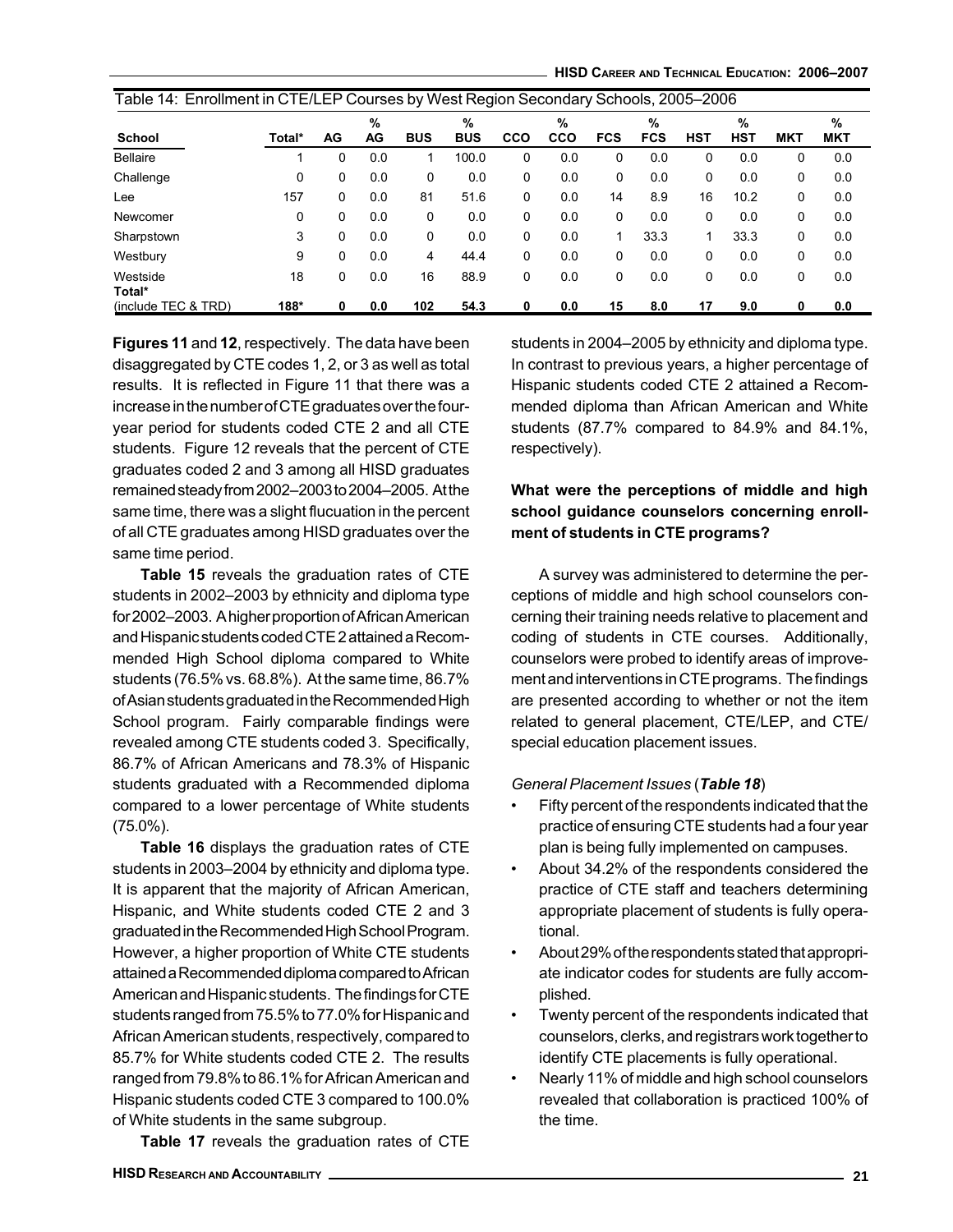HISD CAREER AND TECHNICAL EDUCATION: 2006–2007







Figure 9: TAKS Performance of All CTE Students Compared to Students Districtwide, English TAKS, Spring 2006

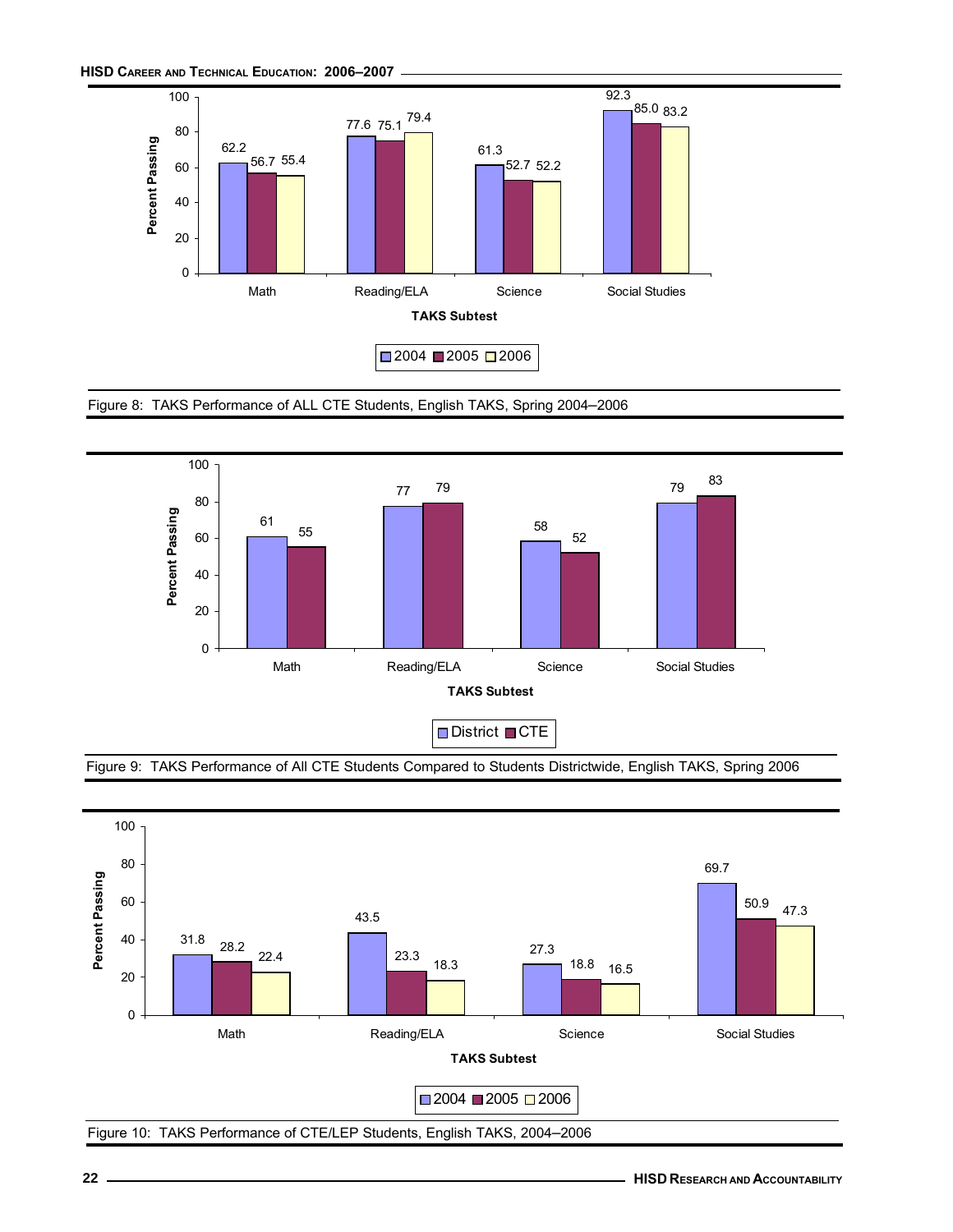

Figure 11: Number of CTE Graduates, 2001–2002 through 2004–2005

#### CTE/LEP Issues (Table 19)

Middle and high school counselors were asked to present issues that are encountered during placement of CTE/LEP students in courses. The following represents comments provided by respondents.

- About 22% of respondents indicated that CTE staff and teachers fully participated in LPACs.
- About 15% of counselors felt that the practice of

providing technical assistance to CTE teachers to support instruction and to ensure the academic achievement of LEP students after placement was fully implemented.

- Full implementation of the LEP level being taken into consideration for placement was revealed by 18.7% of respondents.
- Overall, 49.3% of the counselors felt that they were



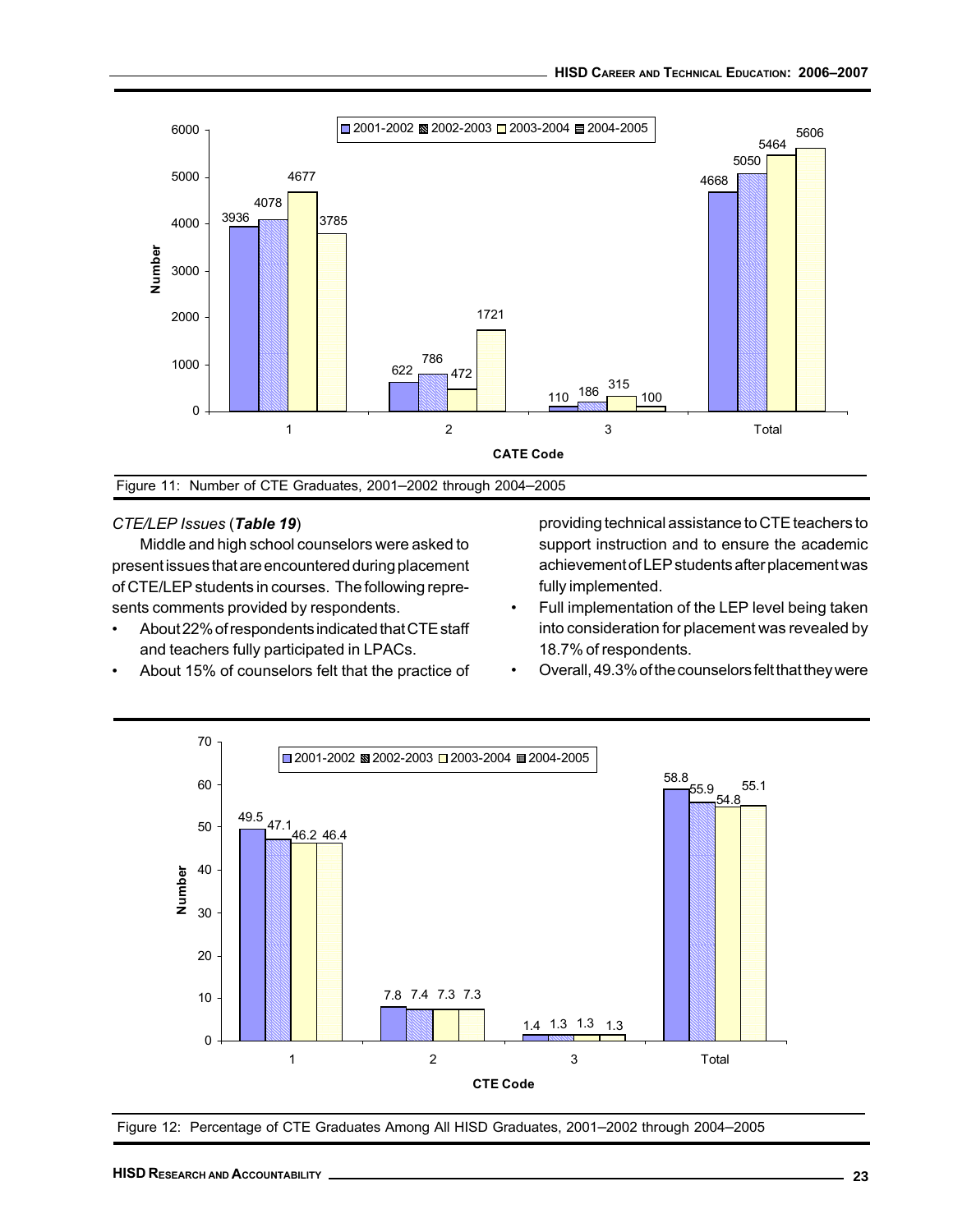|                    | <b>Type of Diploma</b>           | <b>Native</b><br>American |       | Asian                     |       | African<br>American       |           | Hispanic |      | White          |      | Total          |
|--------------------|----------------------------------|---------------------------|-------|---------------------------|-------|---------------------------|-----------|----------|------|----------------|------|----------------|
| <b>CTE</b><br>Code |                                  | N                         | $\%$  | $\boldsymbol{\mathsf{N}}$ | $\%$  | $\boldsymbol{\mathsf{N}}$ | $\%$      | N        | $\%$ | N              | $\%$ | N              |
| $\mathbf{1}$       | Completion of<br>Indiv. Ed. Plan |                           |       |                           |       | 6                         | $\cdot$ 4 | 26       | 1.3  | 2              | .3   | 34             |
|                    | Distinguished<br>Achievement     |                           |       | 19                        | 10.3  | 14                        | 1.0       | 16       | .8   | 17             | 3.0  | 66             |
|                    | Recommended                      |                           |       | 148                       | 80.0  | 1,054                     | 76.7      | 1,474    | 75.9 | 470            | 81.7 | 3,146          |
|                    | Regular/Minimum                  | 1                         | 100.0 | 18                        | 9.7   | 301                       | 21.9      | 426      | 21.9 | 86             | 15.0 | 832            |
|                    | Total                            | $\mathbf{1}$              |       | 185                       |       | 1,375                     |           | 1,942    |      | 575            |      | 4,078          |
| $\overline{2}$     | Completion of<br>Indiv. Ed. Plan |                           |       |                           |       | 12                        | 3.2       | 9        | 2.6  |                |      | 21             |
|                    | Recommended                      |                           |       | 13                        | 86.7  | 287                       | 76.5      | 266      | 76.4 | 33             | 68.8 | 599            |
|                    | Regular/Minimum                  |                           |       | $\overline{c}$            | 13.3  | 76                        | 20.3      | 73       | 21.0 | 15             | 31.3 | 166            |
|                    | Total                            |                           |       | 15                        |       | 375                       |           | 348      |      | 48             |      | 786            |
| 3                  | Completion of<br>Indiv. Ed. Plan |                           |       |                           |       | 3                         | 2.5       | 1        | 1.7  |                |      | $\overline{4}$ |
|                    | Recommended                      |                           |       |                           |       | 104                       | 86.7      | 47       | 78.3 | $\mathbf{3}$   | 75.0 | 154            |
|                    | Regular/Minimum                  |                           |       | $\overline{2}$            | 100.0 | 13                        | 10.8      | 12       | 20.0 | 1              | 25.0 | 28             |
|                    | Total                            |                           |       | $\overline{2}$            |       | 120                       |           | 60       |      | 4              |      | 186            |
| Total              | Completion of<br>Indiv. Ed. Plan |                           |       |                           |       | 21                        | 1.1       | 36       | 1.5  | $\overline{c}$ | .3   | 59             |
|                    | Distinguished<br>Achievement     |                           |       | 19                        | 9.4   | 14                        | .7        | 16       | .7   | 17             | 2.7  | 66             |
|                    | Recommended                      |                           |       | 161                       | 79.7  | 1,445                     | 77.3      | 1,787    | 76.0 | 506            | 80.7 | 3,899          |
|                    | Regular/Minimum                  | 1                         | 100.0 | 22                        | 10.9  | 390                       | 20.9      | 511      | 21.7 | 102            | 16.3 | 1,026          |
|                    | Total                            | $\mathbf{1}$              |       | 202                       |       | 1,870                     |           | 2,350    |      | 627            |      | 5,050          |

Table 15: CTE Graduation Rates by Ethnicity and Diploma Type, 2002–2003

knowledgeable and apply placement criteria when enrolling LEP students in CTE programs at least 75% of the time.

# Best Practices for CTE/LEP Students

Middle and high school counselors were asked to indicate best practices for providing services to CTE students identified as LEP. The following represents comments provided by respondents.

- Linguistic accommodations most provide almost no additional supports but could/should. Student interests should drive placement, not test scores, etc.
- Better communication between LPAC committee and teachers.
- Appropriate testing of language and comprehension skills which allow for proper placement.
- Have a representative from the CTE program or LEP program actually sit on the ARD or LEP committee, and have actual input into the ARD process. I know what the rule is but it does not happen on my campus.
- LPAC meeting.
- More CTE classes that students enjoy and will impact their skills.
- Provide a variety of effective communication to LEP students and parents.
- I am not sure if any of this is in alignment with junior high school.
- Collaboration is ongoing.
- A program for  $6<sup>th</sup>$  grade males male initiative.
- Monitoring (every 6 weeks).
- Be considerate of LEP students and work with them.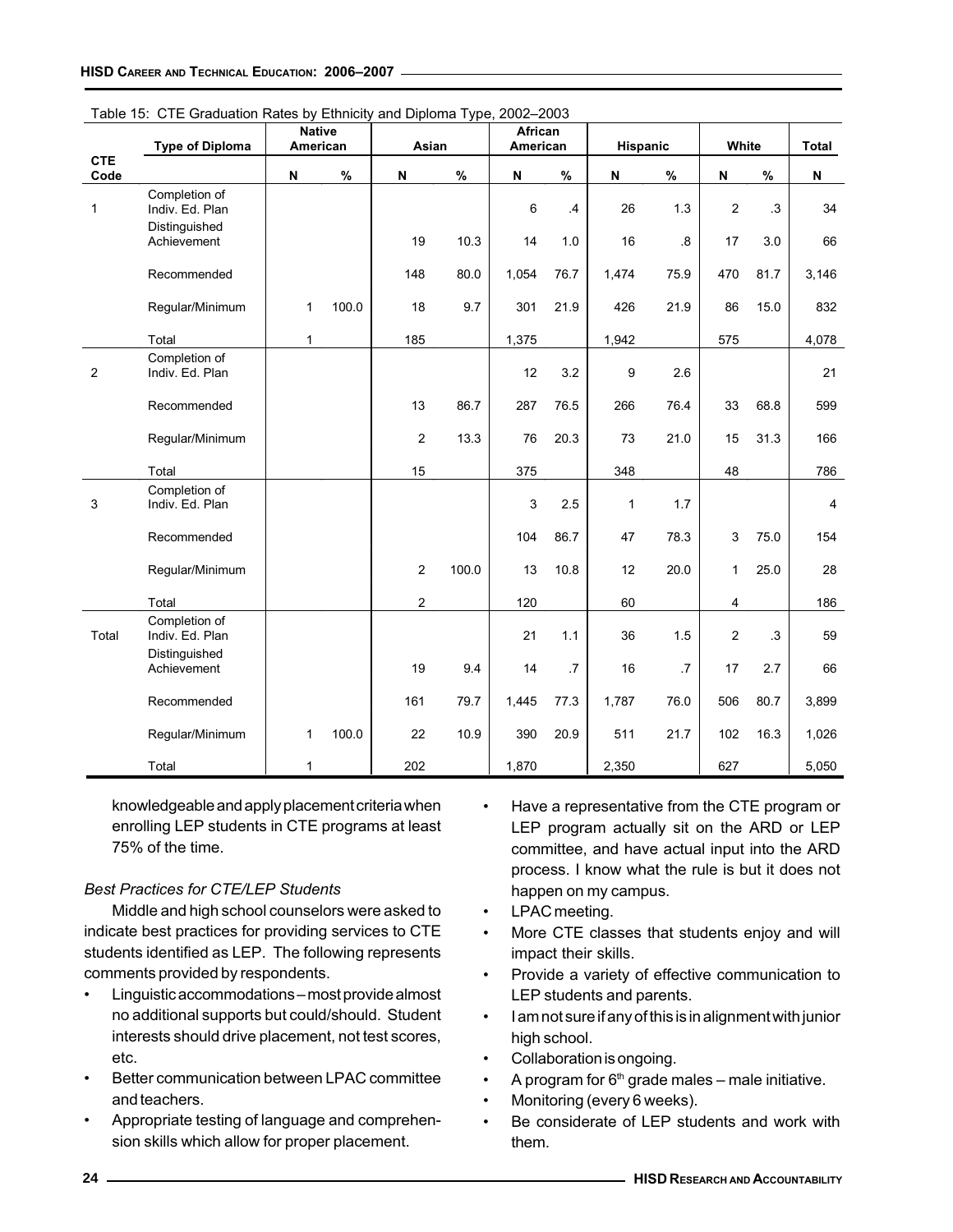| $1$ avic $10$ . | $\cup$ i L Graduation is alco by Lumicity and Diploma Type, 2003–2004 |                           | <b>Native</b>   |                  |              | African         |      |                 |      |                |              |            |
|-----------------|-----------------------------------------------------------------------|---------------------------|-----------------|------------------|--------------|-----------------|------|-----------------|------|----------------|--------------|------------|
| <b>CTE</b>      | <b>Type of Diploma</b>                                                |                           | <b>American</b> |                  | <b>Asian</b> | <b>American</b> |      | <b>Hispanic</b> |      |                | <b>White</b> | Total      |
| Code            |                                                                       | $\boldsymbol{\mathsf{N}}$ | $\%$            | N                | $\%$         | N               | $\%$ | N               | $\%$ | N              | $\%$         | N          |
| $\mathbf{1}$    | Completion of Indiv.<br>Ed. Plan                                      |                           |                 | $\overline{c}$   | 1.1          | 82              | 5.8  | 86              | 3.5  | 16             | 2.5          | 186        |
|                 | Distinguished<br>Achievement                                          |                           |                 | 16               | 9.0          | 20              | 1.4  | 17              | .7   | 30             | 4.7          | 83         |
|                 | Recommended                                                           | 3                         | 75.0            | 152              | 85.4         | 1,058           | 74.2 | 1,979           | 81.6 | 502            | 78.1         | 3,694      |
|                 | Regular/Minimum                                                       | $\mathbf{1}$              | 25.0            | 8                | 4.5          | 266             | 18.7 | 344             | 14.2 | 95             | 14.8         | 714        |
|                 | Total                                                                 | $\overline{\mathbf{4}}$   |                 | 178              |              | 1,426           |      | 2,426           |      | 643            |              | 4,677      |
| $\overline{c}$  | Completion of Indiv.<br>Ed. Plan                                      |                           |                 |                  |              | 21              | 7.6  | 13              | 8.6  |                |              | 34         |
|                 | Recommended                                                           | 1                         | 100.0           | 14               | 100.0        | 214             | 77.0 | 114             | 75.5 | 24             | 85.7         | 367        |
|                 | Regular/Minimum                                                       |                           |                 |                  |              | 43              | 15.5 | 24              | 15.9 | 4              | 14.3         | 71         |
|                 | Total                                                                 | $\mathbf 1$               |                 | 14               |              | 278             |      | 151             |      | 28             |              | 472        |
| $\mathbf{3}$    | Completion of Indiv.<br>Ed. Plan                                      |                           |                 |                  |              | 9               | 4.3  | $\overline{4}$  | 4.0  |                |              | 13         |
|                 | Distinguished<br>Achievement                                          |                           |                 |                  |              | $\overline{c}$  | 1.0  |                 |      |                |              | $\sqrt{2}$ |
|                 | Recommended                                                           |                           |                 |                  |              | 180             | 86.1 | 79              | 79.8 | $\overline{7}$ | 100.0        | 266        |
|                 | Regular/Minimum                                                       |                           |                 |                  |              | 18              | 8.6  | 16              | 16.2 |                |              | 34         |
|                 | Total                                                                 |                           |                 |                  |              | 209             |      | 99              |      | $\overline{7}$ |              | 315        |
| Total           | Completion of Indiv.<br>Ed. Plan                                      |                           |                 | $\boldsymbol{2}$ | 1.0          | 112             | 5.9  | 103             | 3.8  | 16             | 2.4          | 233        |
|                 | Distinguished<br>Achievement                                          |                           |                 | 16               | 8.3          | 22              | 1.2  | 17              | .6   | 30             | 4.4          | 85         |
|                 | Recommended                                                           | $\overline{4}$            | 80.0            | 166              | 86.5         | 1,452           | 75.9 | 2,172           | 81.2 | 533            | 78.6         | 4,327      |
|                 | Regular/Minimum                                                       | 1                         | 20.0            | 8                | 4.2          | 327             | 17.1 | 384             | 14.3 | 99             | 14.6         | 819        |
|                 | Total                                                                 | $\,$ 5 $\,$               |                 | 192              |              | 1,913           |      | 2,676           |      | 678            |              | 5,464      |

Table 16: CTE Graduation Rates by Ethnicity and Diploma Type, 2003–2004

# CTE/Special Education Issues (Table 20)

Middle and high school counselors were asked to present issues that are encountered during placement of CTE/special education students in courses. The following represents comments provided by respondents.

- Nearly 60% of the respondents considered the practice of the ARD committee determining appropriate CTE classes was fully implemented.
- About 32.5% of respondents indicated that the practice of CTE staff participation in ARDs is fully implemented.
- At least 75% of the time, 56.7% of the guidance counselors indicated that they were knowledge-

able and apply placement criteria when enrolling special education students in CTE programs.

# Best Practices for CTE/Special Education Students

Middle and high school counselors were asked to indicate best practices for providing services to CTE students that require special education programs. The following represents comments provided by respondents.

- Allow full access based on providing supports, not requiring skilled entry.
- The ARD committee needs to really listen to the CTE staff when determining placement.
- Review grades, testing, and interests when con-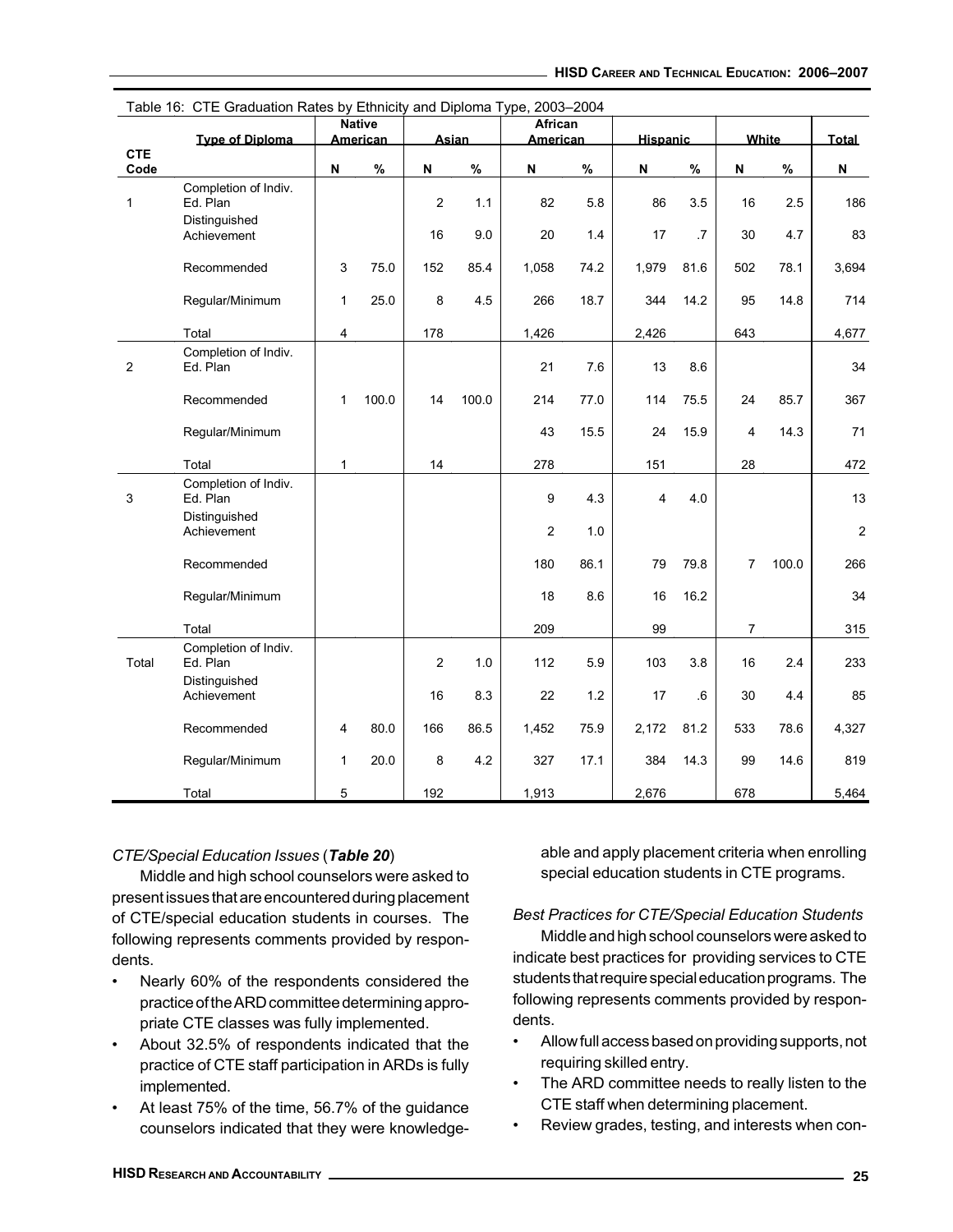|                    | <b>Type of Diploma</b>                            |                           | <b>Native</b><br>American |                           | Asian |       | <b>African</b><br>American |              | <b>Hispanic</b> |                           | White | <b>Total</b> |
|--------------------|---------------------------------------------------|---------------------------|---------------------------|---------------------------|-------|-------|----------------------------|--------------|-----------------|---------------------------|-------|--------------|
| <b>CTE</b><br>Code |                                                   | $\boldsymbol{\mathsf{N}}$ | $\%$                      | $\boldsymbol{\mathsf{N}}$ | $\%$  | N     | $\%$                       | N            | %               | $\boldsymbol{\mathsf{N}}$ | $\%$  | N            |
| $\mathbf{1}$       | Completion of<br>Indiv. Ed. Plan<br>Distinguished |                           |                           | 3                         | 2.0   | 106   | 8.5                        | 82           | 4.2             | 26                        | 5.7   | 217          |
|                    | Achievement                                       |                           |                           | 25                        | 16.7  | 19    | 1.5                        | 13           | $.7\,$          | 25                        | 5.5   | 82           |
|                    | Recommended                                       | 3                         | 100.0                     | 118                       | 78.7  | 925   | 74.5                       | 1618         | 83.7            | 373                       | 81.8  | 3,037        |
|                    | Regular/Minimum                                   |                           |                           | 4                         | 2.7   | 192   | 15.5                       | 221          | 11.4            | 32                        | 7.0   | 449          |
|                    | Total                                             | 3                         |                           | 150                       |       | 1242  |                            | 1934         |                 | 456                       |       | 3,785        |
| $\overline{2}$     | Completion of<br>Indiv. Ed. Plan                  |                           |                           | $\mathbf{1}$              | 2.4   | 41    | 6.8                        | 40           | 4.3             | 5                         | 3.4   | 87           |
|                    | Distinguished<br>Achievement                      |                           |                           |                           |       |       |                            | $\mathbf{2}$ | $\cdot$ .2      | 1                         | .7    | 3            |
|                    | Recommended                                       |                           |                           | 40                        | 95.2  | 513   | 84.9                       | 816          | 87.7            | 122                       | 84.1  | 1,491        |
|                    | Regular/Minimum                                   |                           |                           | $\mathbf{1}$              | 2.4   | 50    | 8.3                        | 72           | 7.7             | 17                        | 11.7  | 140          |
|                    | Total                                             |                           |                           | 42                        |       | 604   |                            | 930          |                 | 145                       |       | 1,721        |
| 3                  | Completion of<br>Indiv. Ed. Plan                  |                           |                           |                           |       | 3     | 4.1                        |              |                 | $\overline{c}$            | 100.0 | 5            |
|                    | Recommended                                       |                           |                           | 2                         | 100.0 | 58    | 79.5                       | 23           | 100.0           |                           |       | 83           |
|                    | Regular/Minimum                                   |                           |                           |                           |       | 12    | 16.4                       |              |                 |                           |       | 12           |
|                    | Total                                             |                           |                           | $\sqrt{2}$                |       | 73    |                            | 23           |                 | $\boldsymbol{2}$          |       | 100          |
| Total              | Completion of<br>Indiv. Ed. Plan<br>Distinguished |                           |                           | 4                         | 2.1   | 150   | 7.8                        | 122          | 4.2             | 33                        | 5.5   | 309          |
|                    | Achievement                                       |                           |                           | 25                        | 12.9  | 19    | 1.0                        | 15           | $.5\,$          | 26                        | 4.3   | 85           |
|                    | Recommended                                       | $\sqrt{3}$                | 100.0                     | 160                       | 82.5  | 1496  | 78.0                       | 2457         | 85.1            | 495                       | 82.1  | 4,611        |
|                    | Regular/Minimum                                   |                           |                           | 5                         | 2.6   | 254   | 13.2                       | 293          | 10.1            | 49                        | 8.1   | 601          |
|                    | Total                                             | 3                         |                           | 194                       |       | 1,919 |                            | 2,887        |                 | 603                       |       | 5,606        |

Table 17: CTE Graduation Rates by Ethnicity and Diploma Type, 2004-2005

sidering placement.

- Better communication (professional development) between ARD committee and CTE teachers.
- Appropriate special education evaluations with proper placements of the students and ongoing monitoring of the students' achievement.
- Have a CTE teacher or counselor to sit in on actual ARD.
- Special education students should be taught in the same manner as the regular students. However, students in the secondary grades functioning at the K-3 level cannot function in these classes.
- ARD meeting.
- Allow Special Education students to participate in regular classes and connect their education to their

lives post high school.

- Placement of students in CTE classes with communication with CTE counselor or CTE staff.
- Students are encouraged to participate in the CTE programs.
- Follow modifications if provided and strive to work at best with them.

Finally, middle and high school guidance counselors were probed concerning best practices that will contribute to CTE/special education and LEP students mastering TAKS. The responses are provided below.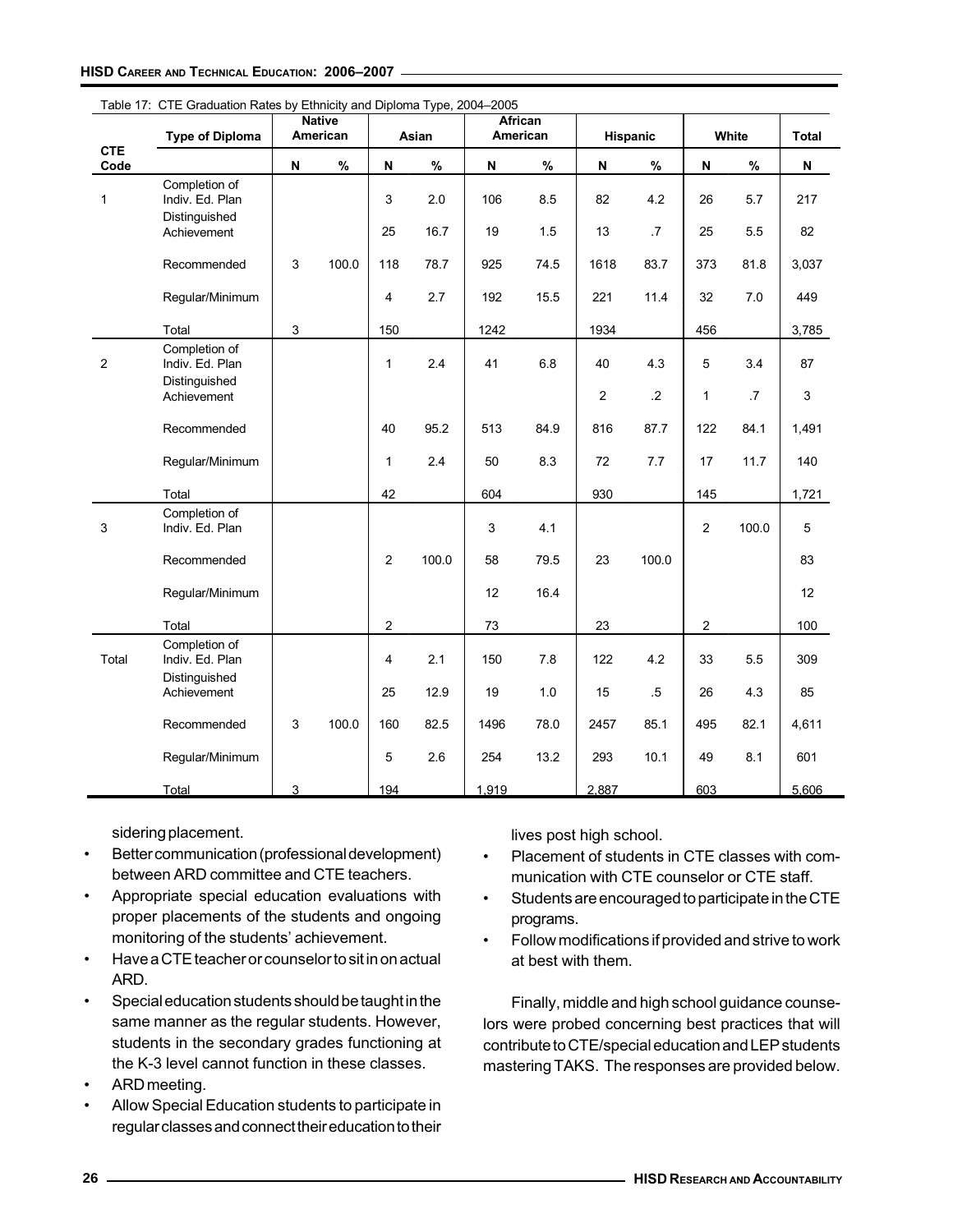Table 18: Perceptions of Middle and High School Guidance Counselors Concerning CTE Training Needs Related to General Issues, 2006–2007.

| <b>Survey Items</b>                                                                                                                                     | 100%<br><b>Fully</b> | >75% |      | $51\% - 75\%$ 25% - 50% | < 25% | $0\%$<br><b>Not At All</b> | <b>Not</b><br>Aware |
|---------------------------------------------------------------------------------------------------------------------------------------------------------|----------------------|------|------|-------------------------|-------|----------------------------|---------------------|
| CTE students have a Four Year<br>Plan.                                                                                                                  | 50.0                 | 13.5 | 5.4  | 2.7                     | 2.7   | 4.1                        | 21.6                |
| CTE<br>staff<br>and/or<br>teachers<br>determine appropriate placement<br>of students in CTE programs.                                                   | 34.2                 | 17.1 | 10.5 | 7.9                     | 2.6   | 11.8                       | 15.8                |
| Training has been provided in<br>CTE compliance by CTE Central<br>administration or Federal and<br>State Compliance staff (e.g.,<br>placement, coding). | 24.3                 | 16.2 | 5.4  | 8.1                     | 1.4   | 9.5                        | 35.1                |
| <b>CTE</b><br>Indicator<br>The<br>Code<br>Decision Chart is used to assign<br>students' CTE status.                                                     | 37.3                 | 12.0 | 6.7  | 2.7                     | 1.3   | 5.3                        | 34.7                |
| CTE<br>staff<br>and/or<br>teachers<br><b>CTE</b><br>determine<br>appropriate<br>Indicator codes for students.                                           | 29.3                 | 12.0 | 9.3  | 2.7                     | 0.0   | 20.0                       | 26.7                |
| Academic monitoring of CTE<br>students is done on a regular<br>basis.                                                                                   | 23.7                 | 17.1 | 9.2  | 7.9                     | 11.8  | 7.9                        | 22.4                |
| Placement follow-up of CTE<br>students is done on a regular<br>basis.                                                                                   | 22.4                 | 14.5 | 11.8 | 15.8                    | 6.6   | 9.2                        | 19.7                |
| Counselors work together with<br>data clerks and registrars to<br>identify CTE placements.                                                              | 20.0                 | 18.7 | 1.3  | 6.7                     | 1.3   | 12.0                       | 20.0                |
| Collaboration between middle<br>and high school counselors is<br>practiced to ensure the transition<br>students<br>∩f<br>and<br>proper<br>placement.    | 10.7                 | 22.7 | 13.3 | 5.3                     | 12.0  | 22.7                       | 13.3                |

# Best Practices for CTE/Special Education and LEP Students Mastering TAKS

- Reinforcement of core academics in "electives" especially the optional ones which are selected by students based on interests.
- Double exposure to core classes.
- If possible, place students in the field in which they are interested.
- Provide adequate support to the student to promote confidence in what they do know and continue to implement the process of gradually increasing their information so their growth with mastering the needed information continues.
- The students need to be able to function in regular classes before they enter middle school. LEP students need an immersion course to learn/ acquire the necessary English skills.
- Tutorials to ensure additional support in core academic areas.
- These "special population" students should be given peer-buddies to help these students embrace excellence in education.
- Placement, academic monitoring, teachers determine appropriate CTE indicator codes for students, ARDs and CTE programs.

Overall, the results of the survey revealed that indepth training is needed on local and state guidelines relative to placement of students in CTE programs. In addition, counselors indicated best practices for placement, such as consistently involving CTE staff on LEP and Admission, Review, and Dismissal (ARD) committees, adequately utilizing assessment instruments, and effectively preparing LEP and special education students for the instructional rigor of high school.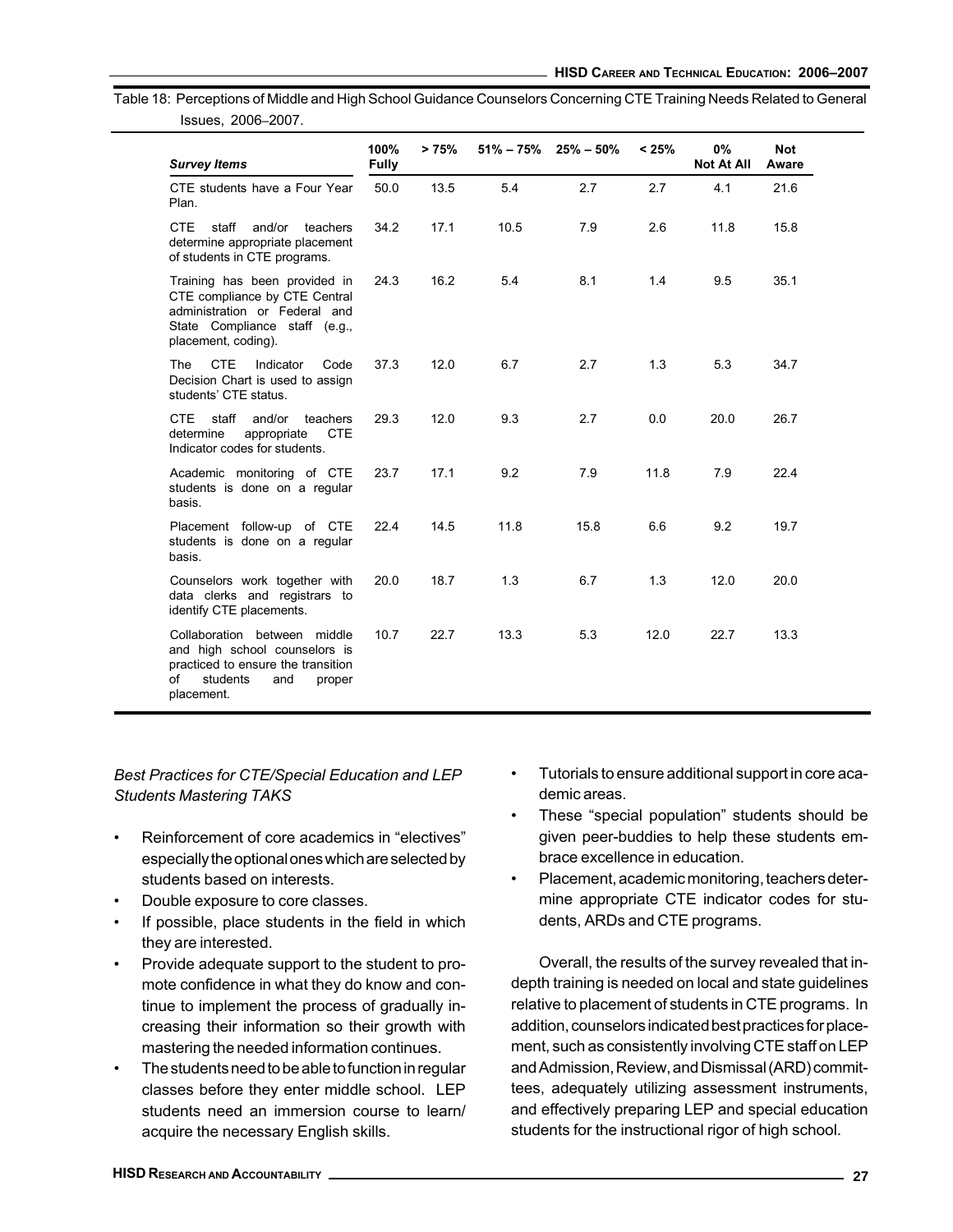Table 19: Perceptions of Middle and High School Guidance Counselors Concerning CTE Training Needs Related to LEP Students, 2006–2007.

| <b>Survey Items</b>                                                                                                                                                                                  | 100%<br><b>Fully</b> | >75% |      | $51\% - 75\%$ 25% $-50\%$ | < 25% | 0%<br><b>Not At All</b> | <b>Not</b><br>Aware |  |
|------------------------------------------------------------------------------------------------------------------------------------------------------------------------------------------------------|----------------------|------|------|---------------------------|-------|-------------------------|---------------------|--|
| Language assessment tools are<br>utilized to determine placement<br><b>CTE</b><br>of LEP<br>$\mathsf{in}$<br>students<br>programs.                                                                   | 29.3                 | 10.7 | 9.3  | 10.7                      | 5.3   | 13.3                    | 21.3                |  |
| In general, LEP students are<br>encouraged to participate in the<br>appropriate coherent sequence<br>of courses<br>based on their<br>abilities.                                                      | 48.0                 | 12.0 | 14.7 | 4.0                       | 4.0   | 5.3                     | 12.0                |  |
| is<br>Collaboration<br>ongoing<br>between CTE and ESL/Bilingual<br>staff at the campus level.                                                                                                        | 23.7                 | 11.8 | 14.5 | 7.9                       | 2.6   | 13.2                    | 26.3                |  |
| CTE<br>staff<br>and/or<br>teachers<br>participate in LPACs prior to<br>students being placed in CTE<br>programs.                                                                                     | 22.4                 | 13.2 | 2.6  | 11.8                      | 7.9   | 21.1                    | 21.1                |  |
| Technical assistance is provided<br>to CTE teachers to support<br>instructional practices and offer<br>to<br>strategies<br>ensure<br>the<br>academic achievement of LEP<br>students after placement. | 14.9                 | 12.2 | 13.5 | 9.5                       | 5.4   | 14.9                    | 29.7                |  |
| Students' LEP levels are taken in<br>consideration<br>when<br>placing<br>students in CTE programs.                                                                                                   | 18.7                 | 24.0 | 17.3 | 8.0                       | 0.0   | 10.7                    | 21.3                |  |
| Overall, I am knowledgeable and<br>apply placement criteria when<br>enrolling LEP students in CTE<br>programs.                                                                                       | 21.3                 | 28.0 | 10.7 | 4.0                       | 6.7   | 12.0                    | 17.3                |  |

Table 20: Perceptions of Middle and High School Guidance Counselors Concerning CTE Training Needs Related to Special Education Students, 2006-07.

| <b>Survey Items</b>                                                                                                                                       | 100%<br><b>Fully</b> | >75% |     | $51\% - 75\%$ 25% $-50\%$ | < 25% | $0\%$<br><b>Not At All</b> | Not<br>Aware |
|-----------------------------------------------------------------------------------------------------------------------------------------------------------|----------------------|------|-----|---------------------------|-------|----------------------------|--------------|
| is<br>Collaboration<br>ongoing<br>between CTE and the Special<br>Education Department staff at<br>the campus level.                                       | 22.7                 | 20.0 | 8.0 | 8.0                       | 2.7   | 10.7                       | 28.0         |
| The Admission, Review, and<br>(ARD) committee<br>Dismissal<br>determines which CTE classes<br>are appropriate for special<br>education students annually. | 59.7                 | 13.0 | 6.5 | 3.9                       | 3.9   | 7.8                        | 5.2          |
| staff<br>and/or<br>CTE.<br>teachers<br>participate in ARDs prior to<br>students being placed in CTE<br>programs.                                          | 32.5                 | 14.3 | 9.1 | 10.4                      | 7.8   | 11.7                       | 14.3         |
| Overall, I am knowledgeable and<br>apply placement criteria when<br>enrolling Special<br>Education<br>students in CTE programs.                           | 18.9                 | 37.8 | 8.1 | 1.4                       | 5.4   | 14.9                       | 13.5         |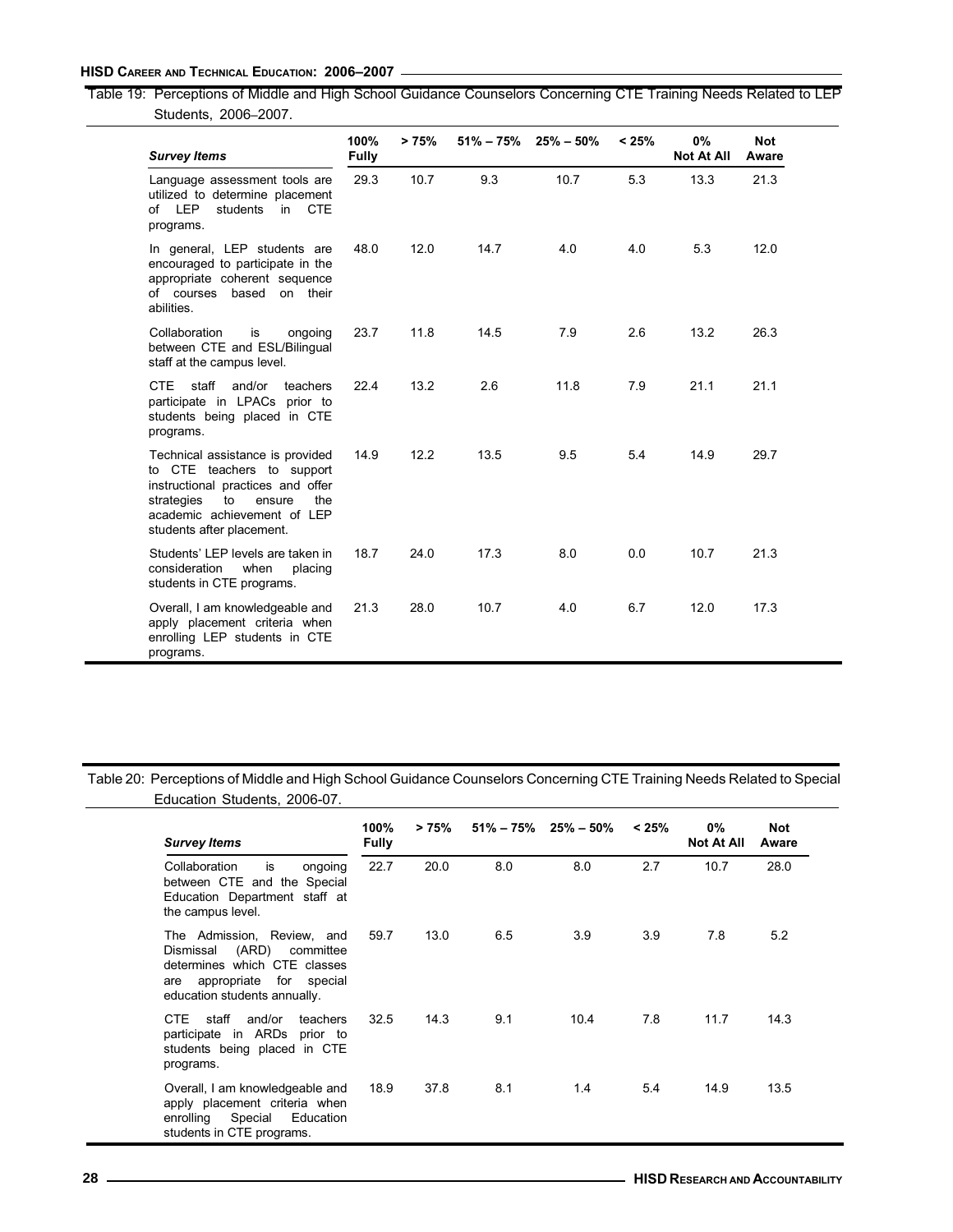# **Discussion**

The HISD Career and Technical Education Department has adopted a goal to offer a career concentration progam with a coherent sequence of courses for all students, including those with limited English and who have special disabilities. Many CTE programs promote self-esteem through competition, stimulate interest by providing a creative outlet, and foster parental involvement. However, findings from this evaluation revealed that course offerings vary throughout the district and primarily focus on business, rather than the sixteen career pathways. This limits the opportunities for students to fully participate in the wide range of courses outlined by the state as a comprehensive CTE program.

Activities offered at the school level in CTE programs provided hands-on opportunities for students to learn skills needed to sustain living and academic rigor through mathematics and science exposure to enter college. Although CTE students exceeded the performance of students district wide on the reading/ELA and social studies TAKS tests in 2006, they fell behind district wide students in mathematics and science. Morever, there has been a steady decline in the TAKS performance of all CTE/LEP students over the past three years on all TAKS subtests.

By adopting the state of Texas plan, the CTE program in the district must continue to commit to academic excellence as defined by law. The expectations of all stakeholders, including school administrators, departmental staff, school guidance counselors must continue to focus on establishing a seamless

HISD CAREER AND TECHNICAL EDUCATION: 2006–2007 system that offers career and guidance counseling, business partnerships, as well as rigorous academic and technical curricula for all students, including those who are LEP and in special education programs. To that end, it is essential that professional development for CTE educators incorporates changing technologies and teaching strategies to ensure smooth integration of students into mainstream society following high school. Ongoing evaluation and monitoring of program implementation and student performance will help to ensure program effectiveness and compliance.

### References

- Revision of the Texas State Plan under the Carl D. Perkins Vocational and Technical Education Act of 1998. Retrieved May 21, 2007, from http://www.tea.state.tx.us/ opge/formfund/carlperkins/plan.doc.
- NASA's HUNCH Program a Big Hit. High school students United with NASA to Create Hardware (HUNCH). Retrieved May 10, 2007 from: http:// www.houstonisd.org/CareerTech/docfiles/ HUNCH.pdf.
- CAST Construction Career Academy Hosts First Ever Design Competition. Retrieved May 21, 2007 from: http:/ /www.houstonisd.org/CareerTech/Home/ AprMay2007/CAST\_Furr.pdf
- Culinary Arts/Food Production, Management and Services Showcase Competition and Career Day. Retreived May 23, 2007, from http://www.houstonisd.org/ CareerTech/docfiles/CulinaryArtsCompetition.pdf.
- Westbury High Schools' Health Science Program "Soars" to Great Height. Retrieved May 23, 2007, from http:// www.houstonisd.org/CareerTech/Home/ AprMay2007/Westb\_Health\_Info\_2007.pdf.